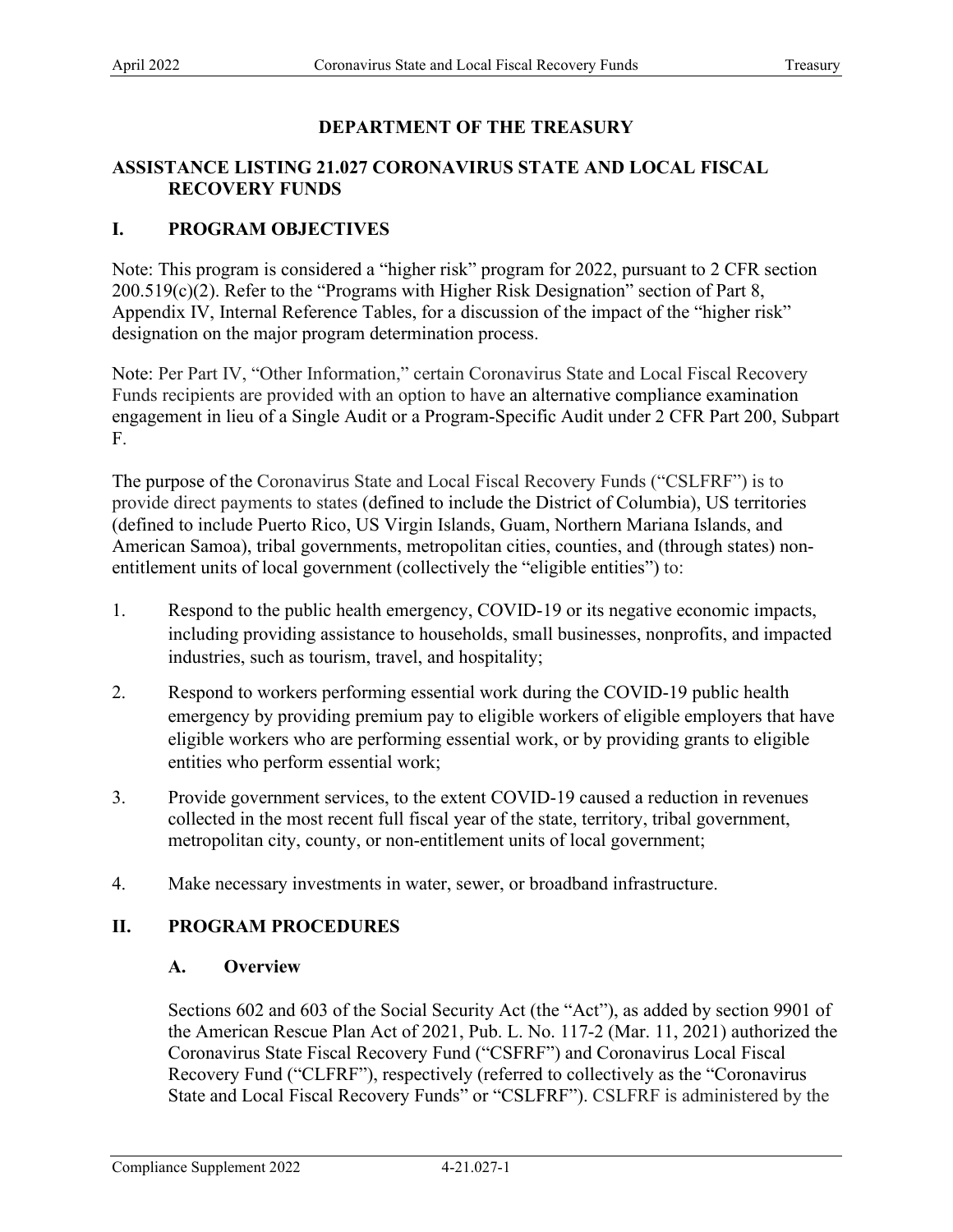US Department of the Treasury ("Treasury") and provides assistance in the form of direct payments for specified use. CSLFRF provides \$350 billion for payments to eligible entities.

The total allocations to the eligible entities under CSLFRF are as follows:

- (1) \$195.3 billion reserved for making payments to the 50 states and the District of Columbia;
- (2) \$4.5 billion reserved for making payments to the US territories;
- (3) \$20 billion reserved for making payments to tribal governments;
- (4) \$45.57 billion reserved for making payments to metropolitan cities;
- (5) \$65.1 billion reserved for making payments to counties; and
- Government (NEU). (6) \$19.53 billion reserved for making payments to Non-entitlement Units of Local

Amounts paid to eligible states and local governments were based on 2019 population data from the US Census Bureau as well as latest available data from the Bureau of Labor Statistics at the time of the issuance of Treasury's Interim Final Rule. Treasury made a determination to allocate payments to tribal governments based on enrollment and employment data as well as consultation with tribal leaders.

 Prior to receipt of award funds, all eligible entities are required to execute a Financial Assistance Agreement, which includes the Award Terms and Conditions that recipients must comply with in carrying out the objectives of their award. As a condition of receiving payment from CSLFRF, states, the District of Columbia, and US territories executed a Financial Assistance Agreement that included the required section  $602(d)(1)$ certification. tribal and local governments are not required to provide such certification as a condition of receiving payment under CSLFRF. Eligible entities are expected to use the direct payments to meet pandemic response needs and rebuild a strong, more equitable economy as the country recovers.

Please note that, as discussed in Part IV. Other Information, certain CSLFRF recipients are provided with an option to have an alternative compliance examination engagement in lieu of a Single Audit or a Program-Specific Audit under 2 CFR Part 200, Subpart F.

### **Source of Governing Requirements**

The Coronavirus State and Local Fiscal Recovery Funds program is authorized by sections 602 and 603 of the Social Security Act as added by section 9901 of the American Rescue Plan Act of 2021, Pub. L. No. 117-2 (Mar. 11, 2021), and codified at 42 USC 802 and 803 and implemented by Treasury's [Interim Final Rule](https://www.govinfo.gov/content/pkg/FR-2021-05-17/pdf/2021-10283.pdf) and [Final Rule](https://www.govinfo.gov/content/pkg/FR-2022-01-27/pdf/2022-00292.pdf) at 31 CFR Part 35.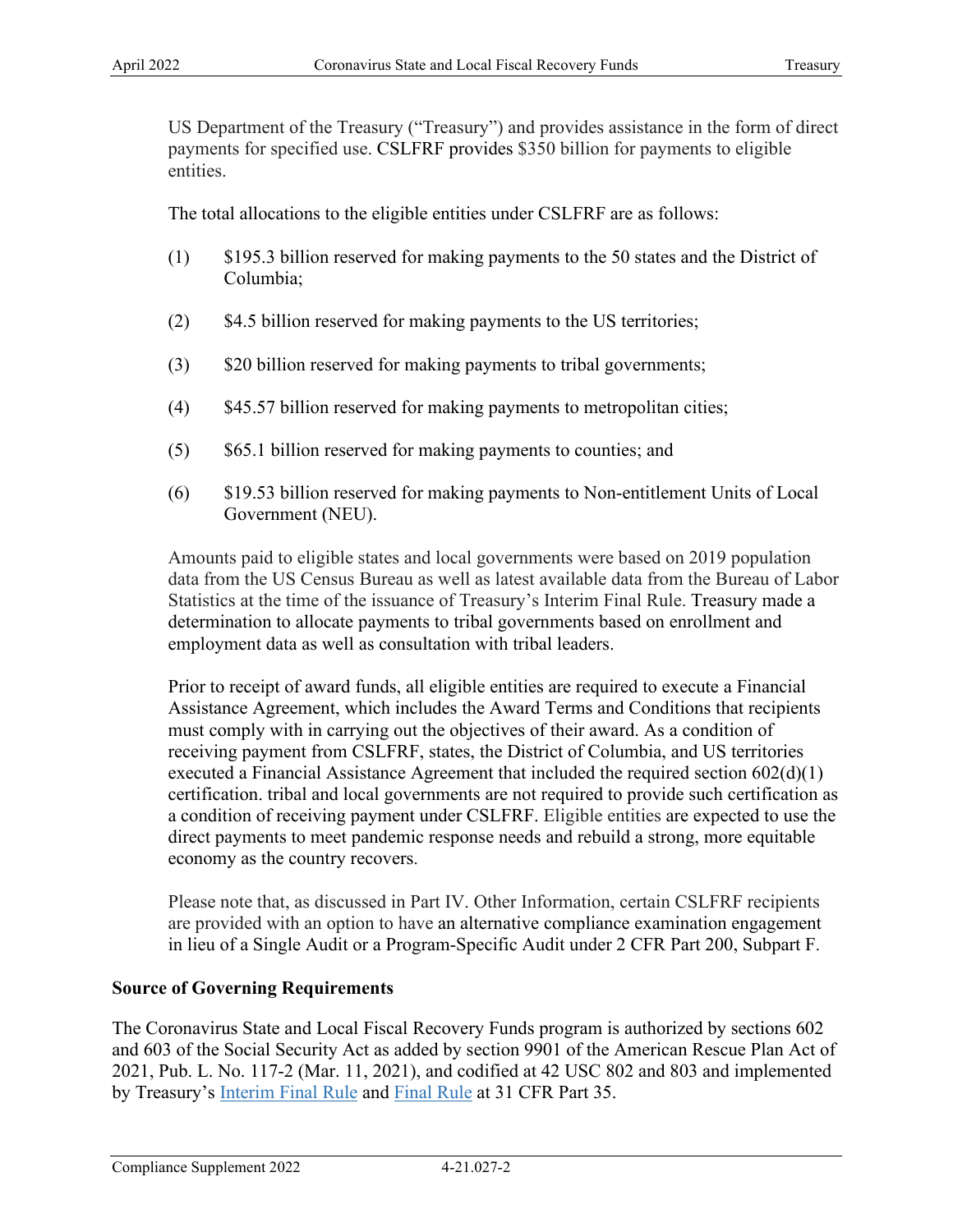On January 6, 2022, Treasury adopted a Final Rule to implement the requirements of the CSLFRF program. The Final Rule responded to comments Treasury received on the Interim Final Rule and is effective as of April 1, 2022.

 Final Rule, and Treasury will not take action to enforce the Interim Final Rule if a use of funds is Along with the Final Rule, Treasury published a Statement Regarding Compliance with the Coronavirus State and Local Fiscal Recovery Funds Interim Final Rule and Final Rule (the "Statement") that clarifies the transition from compliance with the Interim Final Rule to compliance with the Final Rule. Recipients should review the Final Rule for additional information. Recipients must comply with the Final Rule that was effective as of April 1, 2022. Prior to April 1, 2022, recipients may take actions and use funds in a manner consistent with the consistent with the terms of the Final Rule, regardless of when the CSLFRF funds were used. This means that Treasury will not take action to enforce against uses of the Interim Final Rule to the extent that the recipient wishes to change its planned uses of CSLFRF funds in a manner consistent with the Final Rule.

Auditors must audit recipients on award funds they expended for their fiscal year 2022 based on the requirements set forth in the Act, Treasury's Interim Final Rule, Treasury's Final Rule, and Frequently Asked Questions (FAQs) that were in effect at the time of those expenditures.

 at 31 CFR Part 35 on and after April 1, 2022, the date the Final Rule became effective, as well as Auditors must audit recipients on award funds they expended in accordance with the Final Rule FAQs that are in effect at the time of those expenditures. See the IV., "Other Information" section below for auditor guidance relating to the criteria auditors should use for compliance testing purposes.

## **Availability of Other Program Information**

Additional information on the requirements for CSLFRF is available through the program webpage on Treasury's website at [https://home.treasury.gov/policy](https://home.treasury.gov/policy-issues/coronavirus/assistance-for-state-local-and-tribal-governments/state-and-local-fiscal-recovery-funds)[issues/coronavirus/assistance-for-state-local-and-tribal-governments/state-and-local-fiscal](https://home.treasury.gov/policy-issues/coronavirus/assistance-for-state-local-and-tribal-governments/state-and-local-fiscal-recovery-funds)[recovery-funds.](https://home.treasury.gov/policy-issues/coronavirus/assistance-for-state-local-and-tribal-governments/state-and-local-fiscal-recovery-funds) CSLFRF's Compliance and Reporting Guidance can be found at <https://home.treasury.gov/policy-issues/coronavirus/assistance-for-state-local-and-tribal>[governments/state-and-local-fiscal-recovery-funds/recipient-compliance-and-reporting](https://home.treasury.gov/policy-issues/coronavirus/assistance-for-state-local-and-tribal-governments/state-and-local-fiscal-recovery-funds/recipient-compliance-and-reporting-responsibilities)[responsibilities.](https://home.treasury.gov/policy-issues/coronavirus/assistance-for-state-local-and-tribal-governments/state-and-local-fiscal-recovery-funds/recipient-compliance-and-reporting-responsibilities)

 FAQs about CSLFRF are outlined on the program webpage on Treasury's website at <https://home.treasury.gov/policy-issues/coronavirus/assistance-for-state-local-and-tribal>[governments/state-and-local-fiscal-recovery-funds.](https://home.treasury.gov/policy-issues/coronavirus/assistance-for-state-local-and-tribal-governments/state-and-local-fiscal-recovery-funds) If there are specific questions regarding CSLFRF, the Office of Recovery Programs may be contacted via e-mail at [SLFRF@treasury.gov.](mailto:SLFRP@treasury.gov)

## **III. COMPLIANCE REQUIREMENTS**

In developing the audit procedures to test compliance with the requirements for this federal program, the auditor must determine, from the following summary (also included in Part 2, "Matrix of Compliance Requirements"), which of the 12 types of compliance requirements have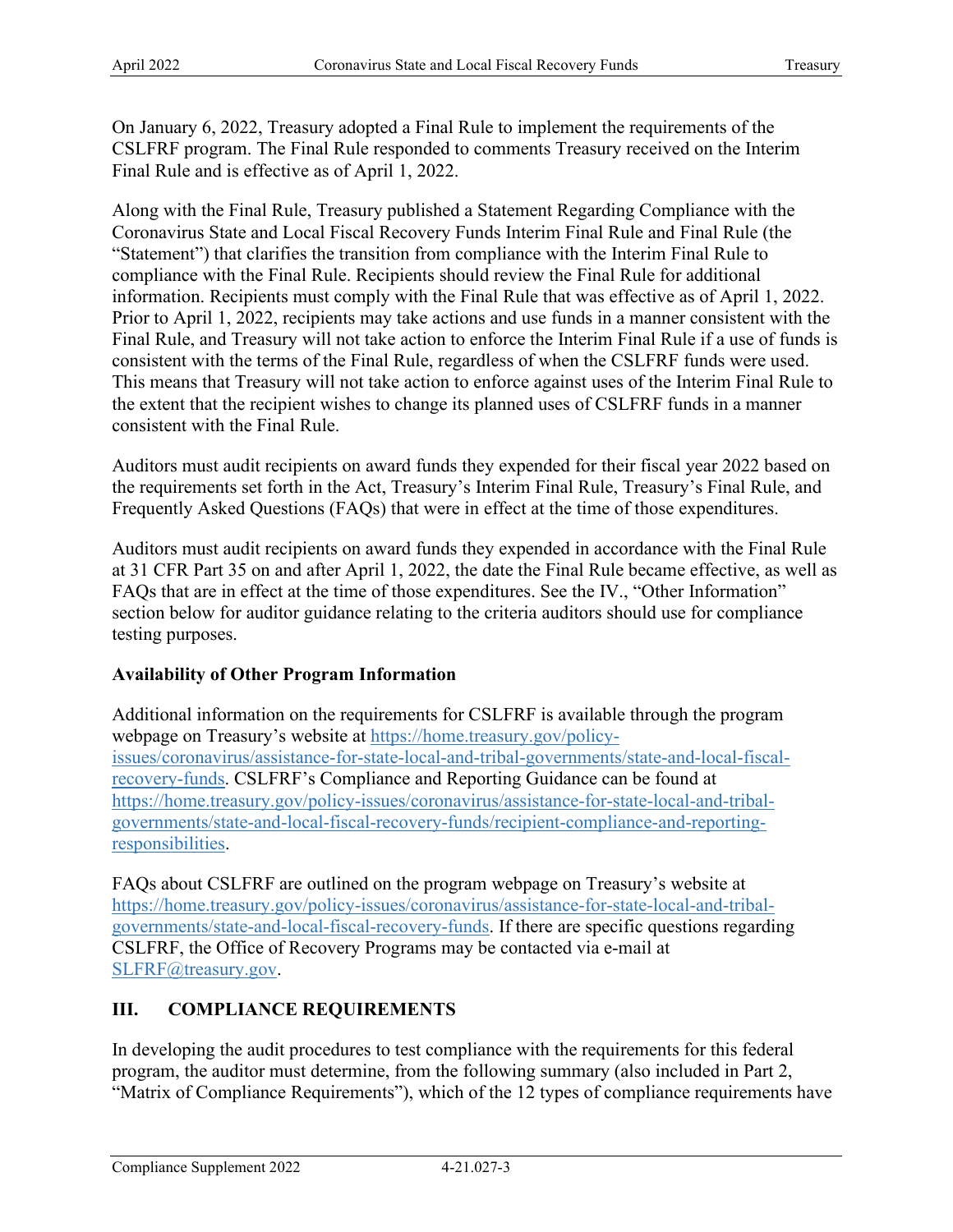been identified as subject to the audit (noted with a "Y" in the summary matrix below), and then determine which of the compliance requirements that are subject to the audit are likely to have a direct and material effect on the federal program at the auditee. For each such compliance requirement subject to the audit, the auditor must use Part 3 (which includes generic details about each compliance requirement other than Special Tests and Provisions) and this program supplement (which includes any program-specific requirements) to perform the audit. When a compliance requirement is shown in the summary below as "N," it has been identified as not being subject to the audit. Auditors are not expected to test requirements that have been noted with an "N." See the Safe Harbor Status discussion in Part 1 for additional information.

| A                                     | $\bf{B}$                              | $\mathcal{C}$      | E           | $\boldsymbol{\mathrm{F}}$                | G                                           | H                           | $\mathbf{r}$                                |                   | L         | M                          | N                                  |
|---------------------------------------|---------------------------------------|--------------------|-------------|------------------------------------------|---------------------------------------------|-----------------------------|---------------------------------------------|-------------------|-----------|----------------------------|------------------------------------|
| Allowed or<br>Unallowed<br>Activities | Costs/Cost<br>Allowable<br>Principles | Management<br>Cash | Eligibility | Real Property<br>Management<br>Equipment | Matching,<br>Level of Effort,<br>Earmarking | Performance<br>Period<br>ðf | ళ<br>Procurement<br>Suspension<br>Debarment | Program<br>Income | Reporting | Subrecipient<br>Monitoring | Provisions<br>Tests and<br>Special |
| Y                                     | Y                                     | N                  | N           | N                                        | N                                           | Y                           | Y                                           | N                 | Y         | Y                          | N                                  |

# **A. Activities Allowed or Unallowed**

Recipients may use CSLFRF payments for any eligible expenses subject to the restrictions set forth in sections 602 and 603 of the Social Security Act as added by section 9901 of the American Rescue Plan Act of 2021 (codified as 42 USC 802 and 42 USC 803 respectively), Treasury's Interim Final Rule and Final Rule at 31 CFR sections 35.7 and 35.8, and FAQs at

[\(https://home.treasury.gov/system/files/136/SLFRPFAQ.pdf\)](https://home.treasury.gov/system/files/136/SLFRPFAQ.pdf).

The following activities are not permitted under CSLFRF:

- Offset a reduction in net tax revenue (applicable to states and territories)
- Deposits into pension funds (applicable to all recipients except Tribes)
- Debt service or replenishing financial reserves (e.g., "rainy day funds") (applicable to all recipients)
- Satisfaction of settlements and judgements (applicable to all recipients)
- Programs, services, or capital expenditures that include a term or condition that undermines efforts to stop the spread of COVID-19 (applicable to all recipients)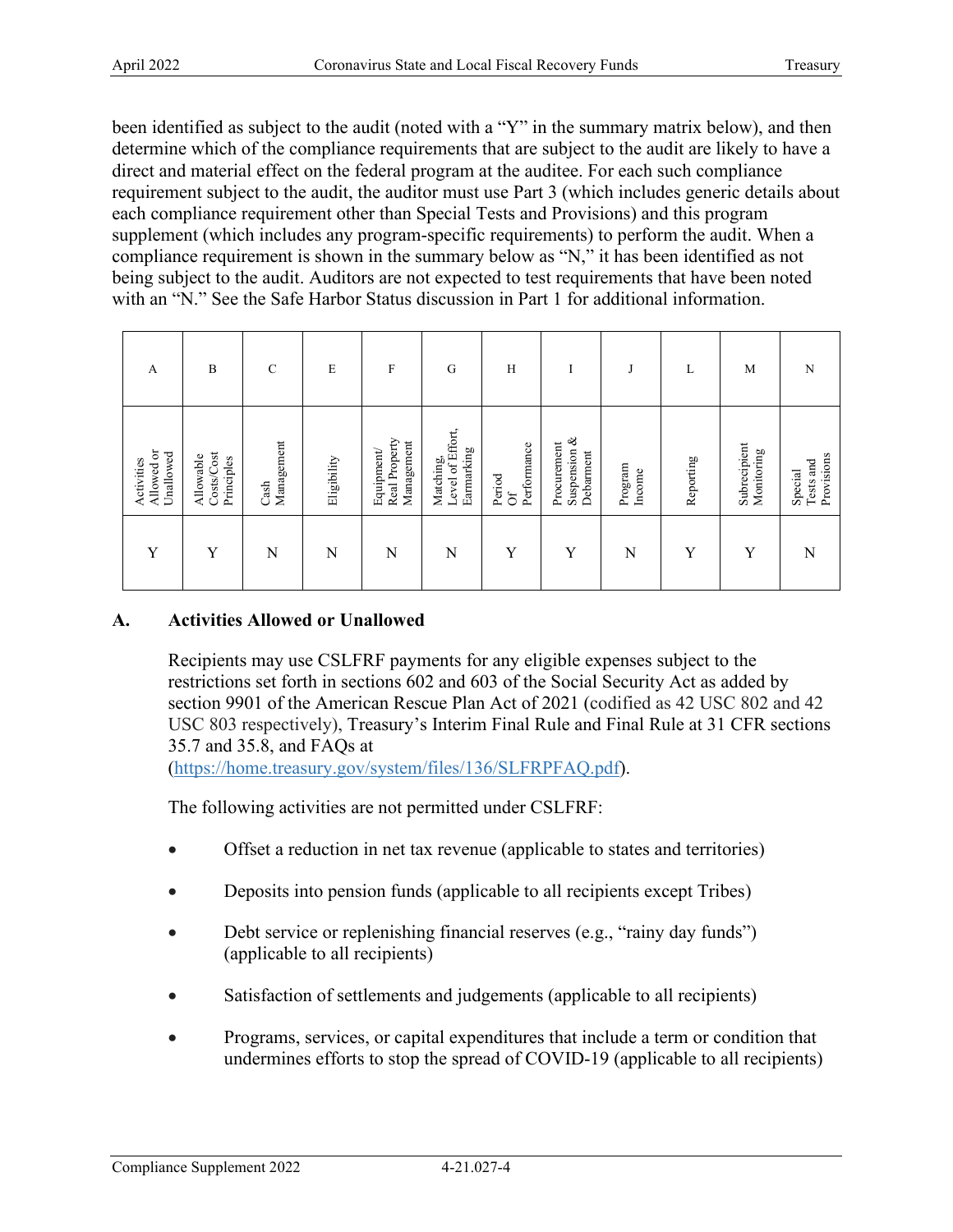Recipients may use payments from CSLFRF to:

- **Support public health expenditures**, by funding COVID-19 mitigation efforts, medical expenses, behavioral healthcare, and certain public health and safety staff;
- **Address negative economic impacts caused by the public health emergency**, including economic harms to workers, households, small businesses, impacted industries, and the public sector;
- **Replace lost public sector revenue** to provide government services; recipients may use this funding to provide government services to the extent of the reduction in revenue experienced due to the pandemic.
- **Provide premium pay for essential workers**, offering additional support to those who have borne and will bear the greatest health risks because of their service in critical infrastructure sectors; and
- and stormwater infrastructure, and to expand access to broadband internet. • **Invest in water, sewer, and broadband infrastructure**, making necessary investments to improve access to clean drinking water, support vital wastewater

 (not to exceed the recipient's award amount) to spend on the "provision of government the standard allowance or provide auditors with evidence supporting their revenue loss calculation. Under the Final Rule, recipients can elect a one-time "standard allowance" of \$10 million services" during the period of performance. Alternatively, recipients can calculate lost revenue based on the formula provided in the Final Rule to determine the limit for the amount of CSLFRF funds that can be used for the "provision of government services." Recipients should provide auditors with evidence that they meet the requirements to elect

 funds that can be used to "provide government services" (which is one of four eligible four eligible use categories are reported on the SEFA and not the result of the revenue loss calculation or standard allowance. See the IV, "Other Information" section below for The dollar amount of the revenue loss determines the limit for the amount of CSLFRF uses of CSLFRF funds). For SEFA reporting purposes, the aggregate expenditures for all guidance on the related Schedule of Expenditures of Federal Award reporting.

## **B. Allowable Cost/Cost Principles**

 CSLFRF is considered "other financial assistance" per 2 CFR section 200.1 and is applicable to expenditures under CSLFRF unless stated otherwise. administered as direct payments for specified use. The 2 CFR Part 200, Subpart E is applicable to expenditures under CSLFRF unless stated otherwise.<br>
Compliance Supplement 2022 4-21.027-5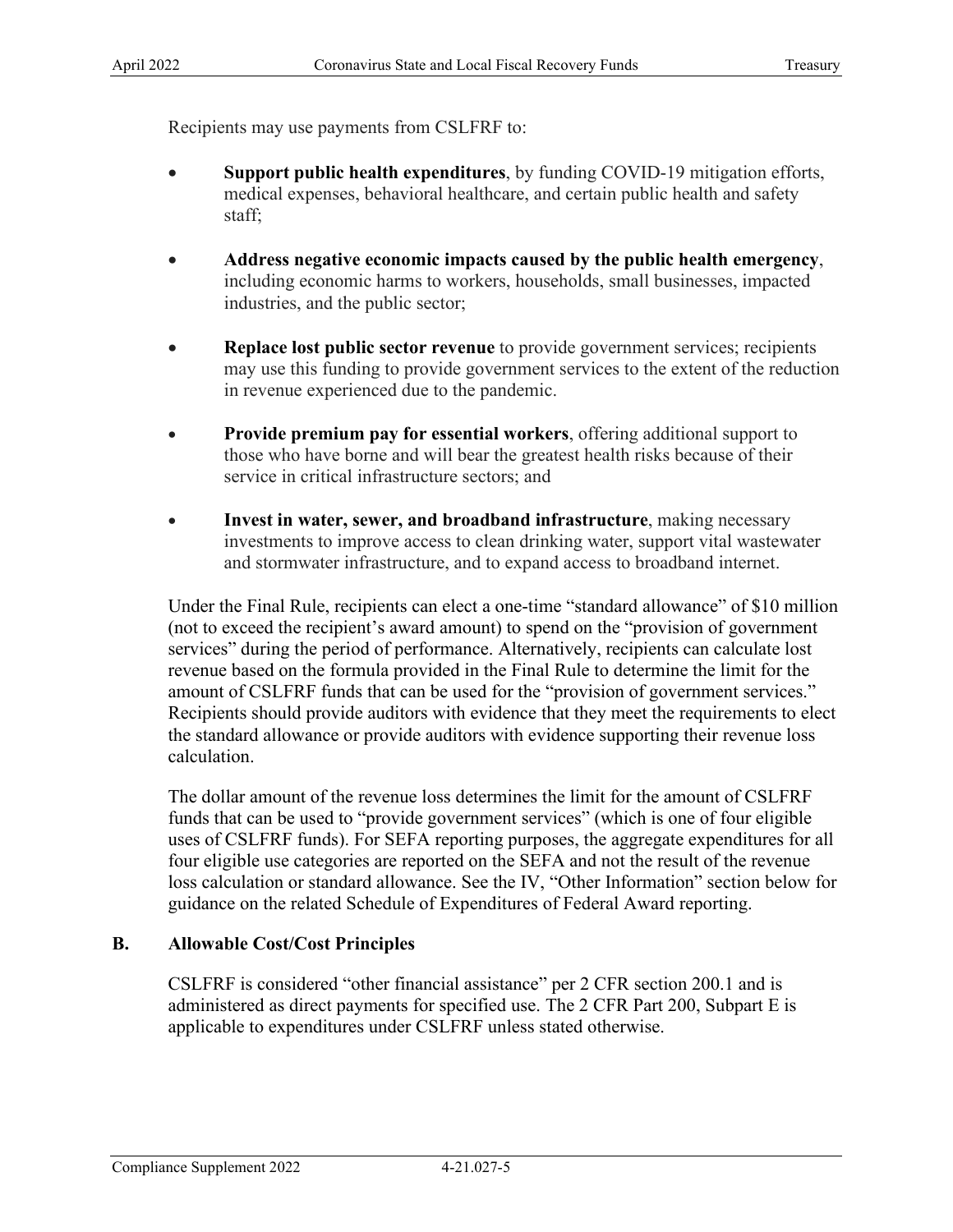## **H. Period of Performance**

 The period of performance for the award under CSLFRF begins on the date the awards 2026, pursuant to the Financial Assistance Agreement. are issued (i.e., the date funds are disbursed to recipients) and ends on December 31,

 March 3, 2021 and ending on December 31, 2024, per section 602(g)(1) of the Social No. 117-2 and Treasury's Interim Final Rule and Final Rule at 31 CFR section 35.5(a). December 31, 2024. Recipients may only use funds to cover costs incurred during the period beginning on Security Act as added by section 9901 of the American Rescue Plan Act of 2021, Pub. L. Recipients must liquidate all obligations incurred by December 31, 2024 under the award no later than December 31, 2026, which is the end of the period of performance. As such, auditors should test that recipients only used award funds to cover costs incurred from the period beginning on March 3, 2021 and ending on December 31, 2024. Auditors should also test that recipients did not incur and apply to their award any new costs during the period beginning December 31, 2024 and ending on December 31, 2026. During this two-year period, recipients are only permitted to liquidate all obligations they incurred by

## **I.** Procurement and Suspension and Debarment

## **1. Procurement**

 services necessary to implement one or more of the eligible purposes outlined in procedures it uses for procurements from its non-federal funds and comply with 2 CFR sections 200.321, 200.322, and 200.323. States must also ensure that every contract includes the applicable contract clauses required by 2 CFR section must follow the procurement standards in 2 CFR sections 200.318 through Recipients may use award funds to enter into contracts to procure goods and sections 602(c) and 603(c) of the Act and Treasury's Interim Final Rule and Final Rule. As such, recipients are expected to have procurement policies and procedures in place that comply with the procurement standards outlined in the Uniform Guidance. Specifically, a state must follow the same policies and 200.327. All other entities under the program, including subrecipients of a state, 200.327, including ensuring that the procurement method used for the contracts are appropriate based on the dollar amount and conditions specified in 2 CFR section 200.320.

# **2. Suspension and Debarment**

 Prior to entering into subawards and contracts with award funds, recipients must otherwise excluded pursuant to 31 CFR section 19.300. verify that such contractors and subrecipients are not suspended, debarred, or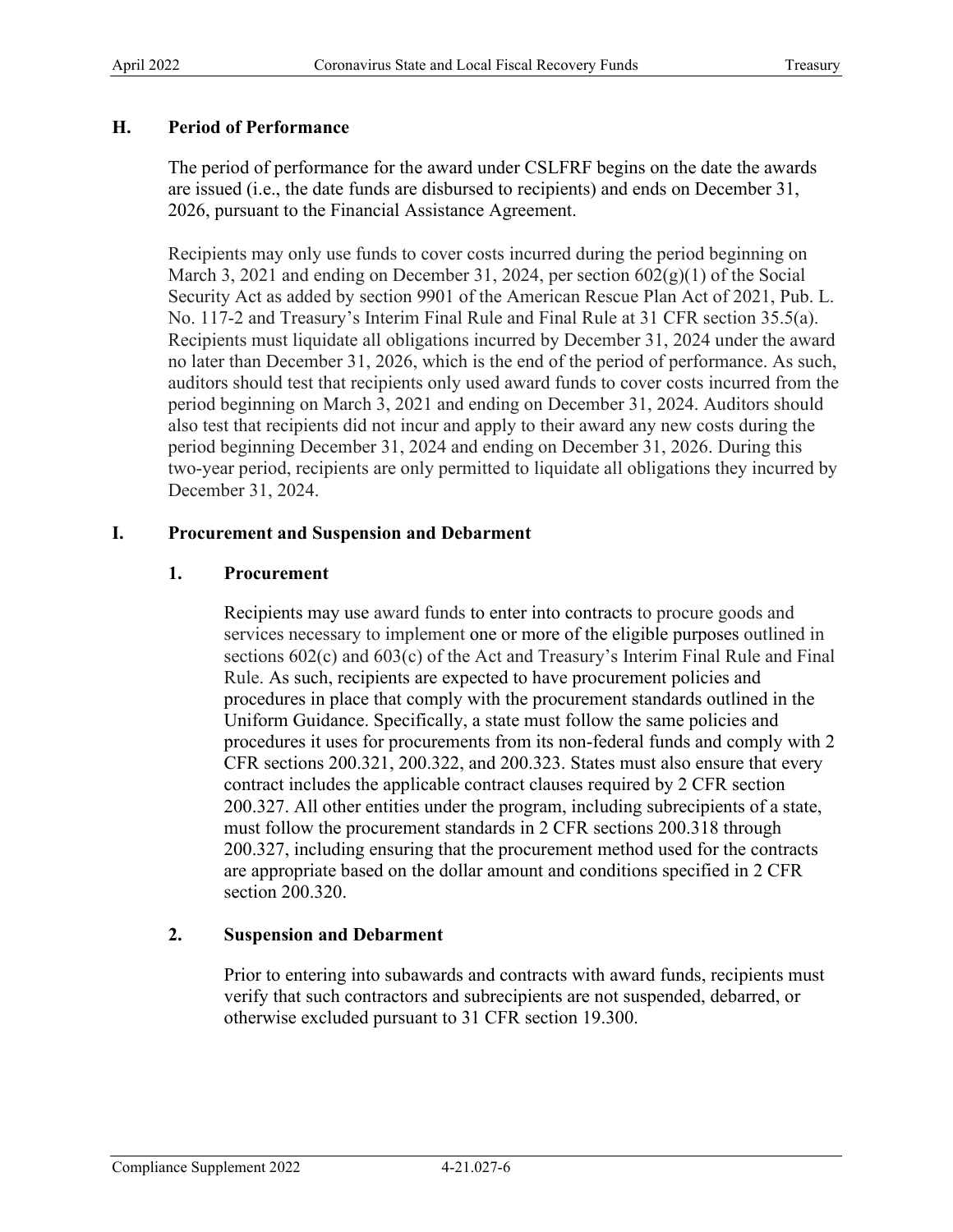## **L. Reporting**

## **1. Financial Reporting**

- a. *SF-270, Request for Advance or Reimbursement*  Not Applicable
- *Programs*  Not Applicable b. *SF-271, Outlay Report and Request for Reimbursement for Construction*
- c. *SF-425, Federal Financial Report*  Not Applicable

## **2. Performance Reporting**

See Special Reporting below.

## **3. Special Reporting**

- a. There are three types of reporting requirements for the CSLFRF program:
	- 1. Interim Report: Provide initial overview of status and uses of funding. The interim report will include a recipient's expenditures through July 31, 2021 by category and at the summary level. The reporting requirements vary by type of recipient, the total allocation amount, and the date which the recipient first received its allocation. This is a one-time report.
	- 2. Project and Expenditure Report: Report on financial data, projects a regular, recurring basis after the Interim Reports. The reporting frequency and deadlines vary by type of recipient and total funded, expenditures, and contracts and subawards over \$50,000, and other information. Project and Expenditure Reports are due on allocation amount.
	- outcomes are achieved in an effective, efficient, and equitable 3. Recovery Plan Performance Report: The Recovery Plan Performance Report (the "Recovery Plan") will provide information on the projects that large recipients are undertaking with program funding and how they plan to ensure program manner. It will include key performance indicators identified by the recipient and some mandatory indicators identified by Treasury. The Recovery Plan will be posted on the website of the recipient as well as provided to Treasury.

The reporting threshold is based on the total allocation expected under the SLFRF program, not the funds received by the recipient as of the time of reporting. Treasury may extend reporting deadlines.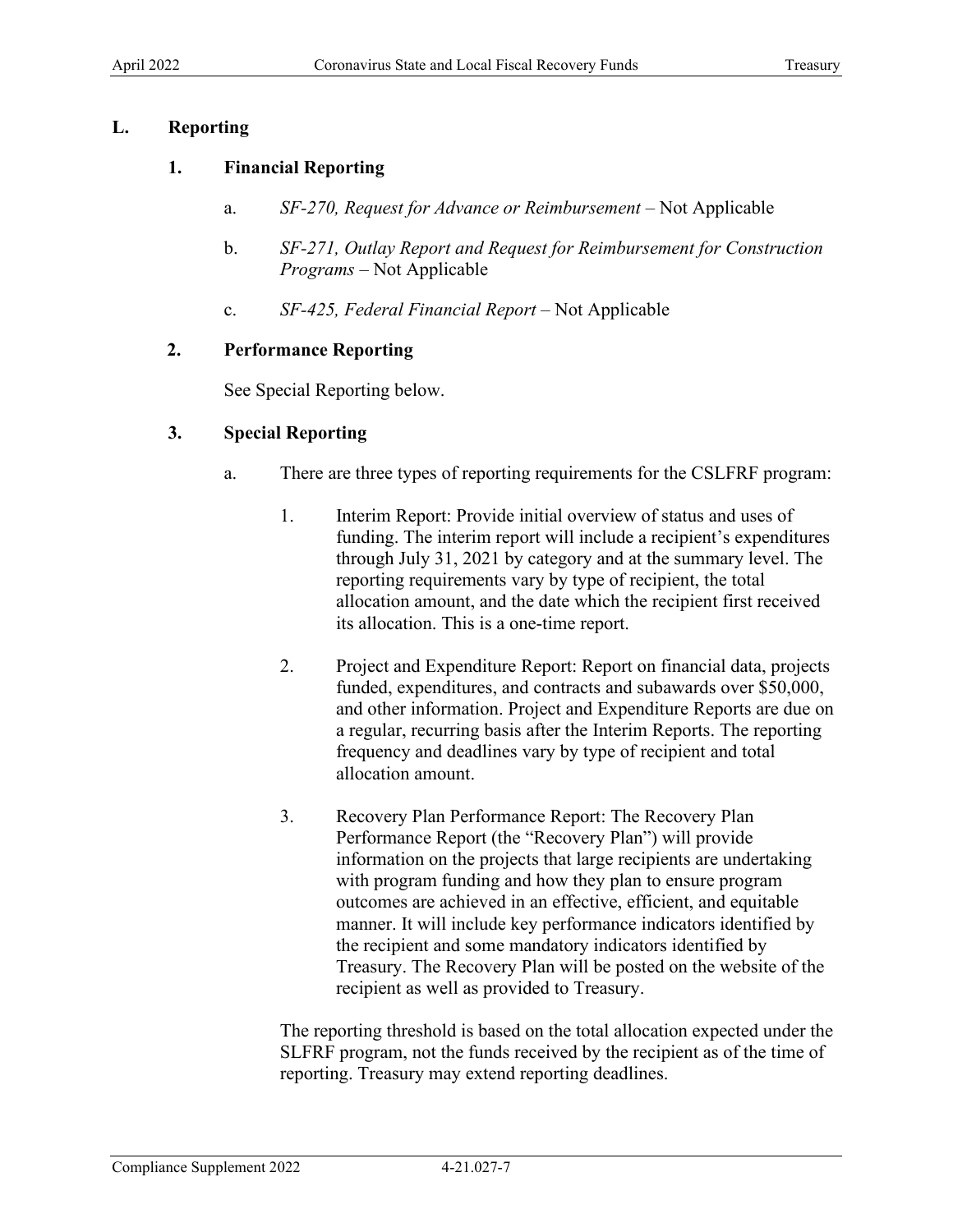and Reporting Guidance. frequency at which the recipient must report, the covered period of reporting, and the report deadlines. Reporting requirements for each type and size of recipient can be found in Part 2, Section B of the Compliance

- NEUs are recipients under CSLFRF and are required to report their award expenditures on their SEFA and data collection form. The states that distributed award funds to the NEUs must not report the amounts provided to the NEUs on their SEFA. b.
- *Key Line Items*  The following line items contain critical information for c. the Interim Report:
	- 1. Obligations and Expenditures
		- Current period obligation
		- Cumulative obligation
		- Current period expenditure
		- Cumulative expenditure
- *Key Line Items*  The following line items contain critical information for d.
	- the Project and Expenditure Report:<br>1. Obligations and Expenditures
		- Current period obligation
		- Cumulative obligation
		- Current period expenditure
		- Cumulative expenditure
	- 2. Subawards
- aggregate for these same categories of loans issued; contracts and Reporting requirements include which reports a recipient must frequency at which the recipient must report, the covered period of<br>reporting, and the report deadlines. Reporting requirements for each ty<br>and size of recipie 3. Detailed information on any loans issued; contracts and grants awarded; transfers made to other government entities; and direct payments made by the recipient that are greater than \$50,000. For amounts less than \$50,000, the recipient must report in the grants awarded; transfers made to other government entities; and direct payments made by the recipient.
- *Key Line Items* – The following line items contain critical information for the Recovery Plan Performance Report:
	- 1. Public Disclosure Link
		- The URL is publicly accessible.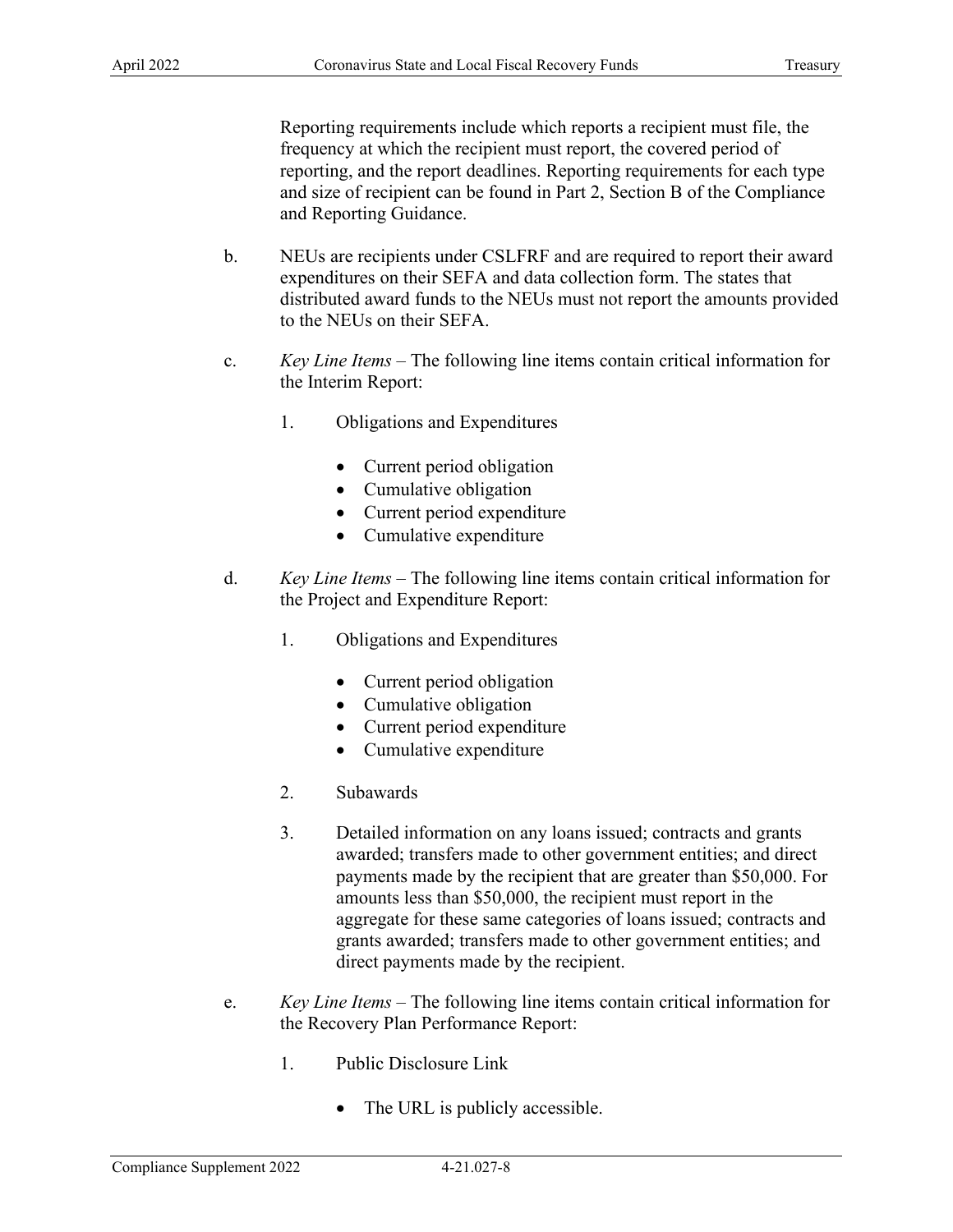main COVID response page of the recipient's website • The URL is prominently displayed on the main page or the

 Please see Treasury's Compliance and Reporting Guidance at [\(https://home.treasury.gov/policy-issues/coronavirus/assistance-for-state-local](https://home.treasury.gov/policy-issues/coronavirus/assistance-for-state-local-and-tribal-governments/state-and-local-fiscal-recovery-funds/recipient-compliance-and-reporting-responsibilities)[and-tribal-governments/state-and-local-fiscal-recovery-funds/recipient](https://home.treasury.gov/policy-issues/coronavirus/assistance-for-state-local-and-tribal-governments/state-and-local-fiscal-recovery-funds/recipient-compliance-and-reporting-responsibilities)[compliance-and-reporting-responsibilities\)](https://home.treasury.gov/policy-issues/coronavirus/assistance-for-state-local-and-tribal-governments/state-and-local-fiscal-recovery-funds/recipient-compliance-and-reporting-responsibilities) for more information.

# **4. Special Reporting for Federal Funding Accountability and Transparency Act (FFATA)**

- Part 170 from \$30,000 to \$50,000 for CSLFRF. a. Treasury received approval from the Office of Management and Budget (OMB) to increase the subaward reporting threshold outlined in 2 CFR
- b. Although FFATA reporting is applicable to CSLFRF, Treasury is making all required FFATA reporting on behalf of recipients. Thus, compliance with FFATA reporting requirements is not subject to audit.

# **M. Subrecipient Monitoring**

## Applicable

 direct recipients of CSLFRF (and not subrecipients or beneficiaries), states have no Note that subrecipient monitoring is not required for entities deemed to be beneficiaries. Because non-entitlement units of local government are considered by Treasury to be subrecipient monitoring responsibilities related to the funding states were required to distribute to non-entitlement units of local government.

The subrecipient or beneficiary designation is an important distinction as funding provided to beneficiaries is not subject to audit pursuant to the Single Audit Act and 2 CFR Part 200, Subpart F, but funding provided to subrecipients is subject to those audit requirements. When recipients of CSLFRF provide award funds to entities to respond to the negative economic impacts of COVID-19 as end users, and not for the purpose of carrying out program requirements, the entities receiving such funding are beneficiaries of CSLFRF. Alternatively, when recipients of CSLFRF provide award funds to an entity to carry out a program on behalf of the CSLFRF recipient, the entities receiving such funding are subrecipients.

# **IV. OTHER INFORMATION**

The CSLFRF program is authorized by sections 602 and 603 of the Social Security Act as added by section 9901 of the American Rescue Plan Act of 2021, Pub. L. No. 117-2 (Mar. 11, 2021) as implemented by Treasury's <u>Interim Final Rule</u> and [Final Rule](https://www.govinfo.gov/content/pkg/FR-2022-01-27/pdf/2022-00292.pdf) at 31 CFR Part 35.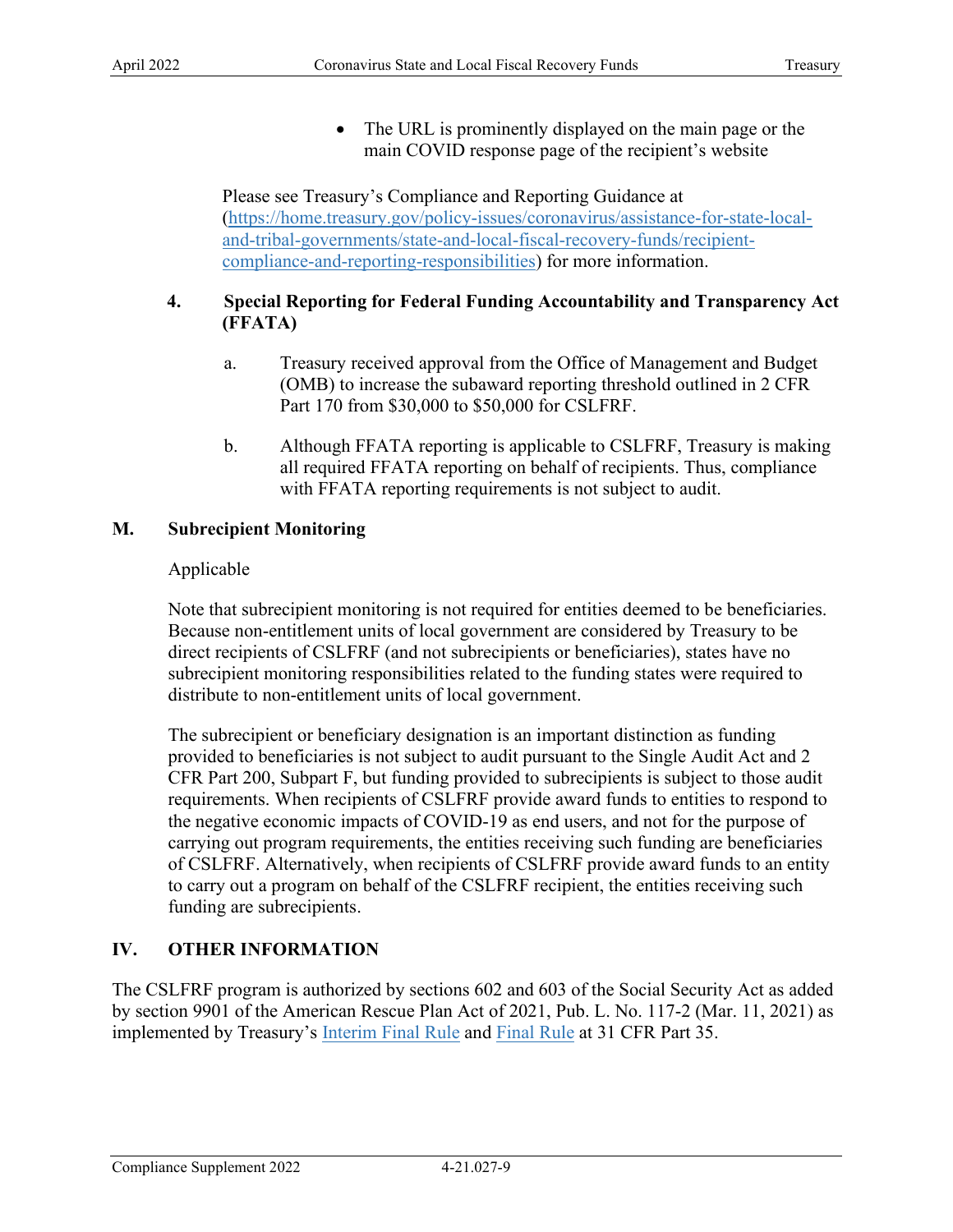On January 6, 2022, Treasury adopted a Final Rule to implement the requirements of the CSLFRF program. The Final Rule responded to comments Treasury received on the Interim Final Rule and is effective as of April 1, 2022.

Along with the Final Rule, Treasury published a Statement Regarding Compliance with the Coronavirus State and Local Fiscal Recovery Funds Interim Final Rule and Final Rule (the "Statement") that clarifies the transition from compliance with the Interim Final Rule to compliance with the Final Rule. Recipients should review the Final Rule for additional information. Recipients must comply with the Final Rule, effective on April 1, 2022. Prior to April 1, 2022, recipients may take actions and use funds in a manner consistent with the Final Rule, and Treasury will not take action to enforce the Interim Final Rule if a use of funds is consistent with the terms of the Final Rule, regardless of when the CSLFRF funds were used. This means that Treasury will not take action to enforce against uses of the Interim Final Rule to the extent that the recipient wishes to change its planned uses of CSLFRF funds in a manner consistent with the Final Rule.

Auditors must audit recipients on award funds they expended for their fiscal year 2022 based on the requirements set forth in the Act, Treasury's Interim Final Rule, and Frequently Asked Questions (FAQs) that were in effect at the time of those expenditures.

Auditors must audit recipients on award funds they expended in accordance with Treasury's Final Rule at 31 CFR Part 35 on and after April 1, 2022, the date when the Final Rule became effective, as well as FAQs that are in effect at the time of those expenditures. See below for auditor guidance relating to the criteria auditors should use for compliance testing purposes.

## *Schedule of Expenditures of Federal Awards (SEFA)*

 the aggregate expenditures for all four eligible use categories are reported on the SEFA and not the result of the revenue loss calculation or standard allowance. As noted above in Activities Allowed or Unallowed, the dollar amount of the revenue loss determines the limit for the amount of CSLFRF funds that can be used to "provide government services" (which is one of four eligible uses of CSLFRF funds). For SEFA reporting purposes,

 Additionally, because NEUs are considered direct recipients under CSLFRF, NEUs that do not elect or are not eligible for the alternative compliance examination engagement are required to report their award expenditures on the SEFA and data collection form as direct awards. Further, States must not report award funds that were required to be distributed to the NEUs on State SEFAs or data collection forms.

## **Requirements for an Alternative Compliance Examination Engagement for Recipients That Would Otherwise be Required to Undergo a Single Audit or Program-Specific Audit as a Result of Receiving CSLFRF Awards**

## **A. OVERVIEW**

The US Department of the Treasury ("Treasury") recognizes that many recipients of Coronavirus State and Local Fiscal Recovery Funds ("CSLFRF") may newly be required to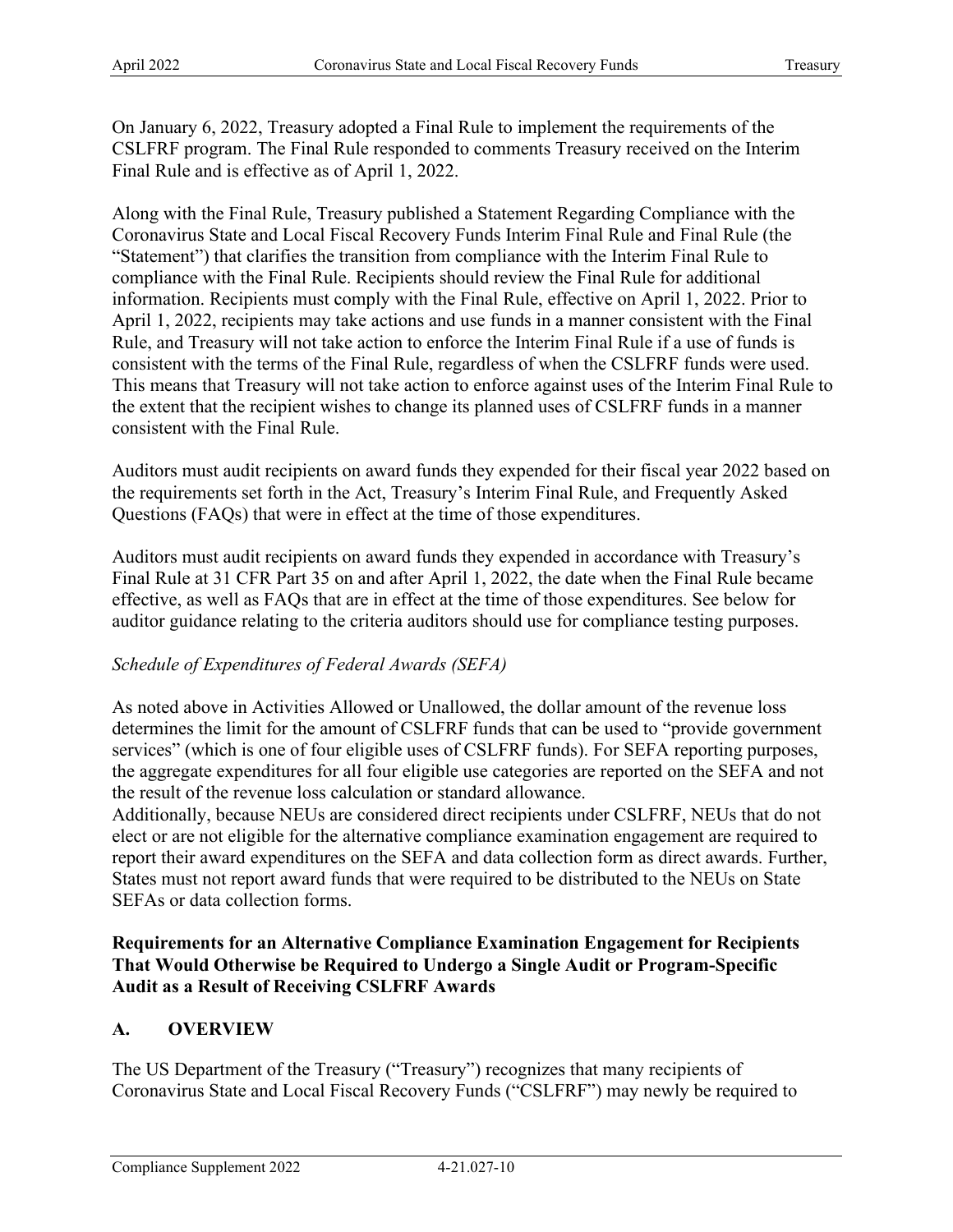complete a Single Audit or a Program-Specific Audit pursuant to the Single Audit Act and its implementing regulations, 2 CFR Part 200, Subpart F, due to their receipt of an CSLFRF award which may lead to them expending \$750,000 or more during their fiscal year in Federal awards. This may be because the recipient has not received federal financial assistance before, or the other federal financial assistance they expended did not exceed the \$750,000 audit threshold set forth 2 CFR 200.501(a). This section describes an alternative approach for CSLFRF recipients that would otherwise not be required to undergo an audit pursuant to 2 CFR Part 200, Subpart F, if it was not for the expenditures of CSLFRF funds directly awarded by Treasury. This alternative approach is permitted by OMB as further described in the 2021 OMB Compliance Supplement, Part 8, Appendix VII – Other Audit Advisories and as detailed below. However, an CSLFRF recipient may still elect to undergo a Single Audit or a Program-Specific Audit under 2 CFR Part 200, Subpart F.

## **Recipient Eligibility**

Recipient eligibility to use this alternative approach is as follows:

CSLFRF compliance examination engagement: CSLFRF recipients that expend \$750,000 or more during the recipient's fiscal year in federal awards and which meet **both** criteria listed below have the option to follow the alternative

- 1. The recipient's total CSLFRF award received directly from Treasury or received (through states) as a non-entitlement unit of local government is at or below \$10 million; and
- 2. Other federal award funds the recipient expended (not including their CSLFRF award funds) are less than \$750,000 during the recipient's fiscal year.

### **Alternative Compliance Examination Engagement**

 Subpart F, permits eligible recipients to engage a practitioner to perform a compliance practitioners to conduct these engagements in accordance with the [American Institute of](https://us.aicpa.org/research/standards/auditattest/ssae)  The AICPA attestation standards are codified in the AT-C section of the AICPA's The alternative approach to a Single Audit or Program-Specific Audit under 2 CFR Part 200, examination engagement in accordance with the Government Accountability Office (GAO) [Government Auditing Standards.](https://www.gao.gov/products/gao-21-368g) The GAO *Government Auditing Standards* direct [Certified Public Accountants \(AICPA\) Statements on Standards for Attestation Engagements.](https://us.aicpa.org/research/standards/auditattest/ssae) *Professional Standards* and [AT-C section 315, Compliance Attestation,](https://us.aicpa.org/content/dam/aicpa/research/standards/auditattest/downloadabledocuments/at-c-00315.pdf) which is the standard to be followed. This engagement, which results in an opinion on compliance, is to be directed at the compliance requirements described below in D. Compliance Requirements. This alternative is intended to reduce the burden of a full Single Audit or Program-Specific Audit on eligible recipients and practitioners, as well as uphold Treasury's responsibility to be good stewards of federal funds. This balance of burden reduction and Treasury responsibility to be good stewards is achieved in several ways as follows:

• A financial statement audit is not required for those eligible recipients that expend award funds from other Federal programs.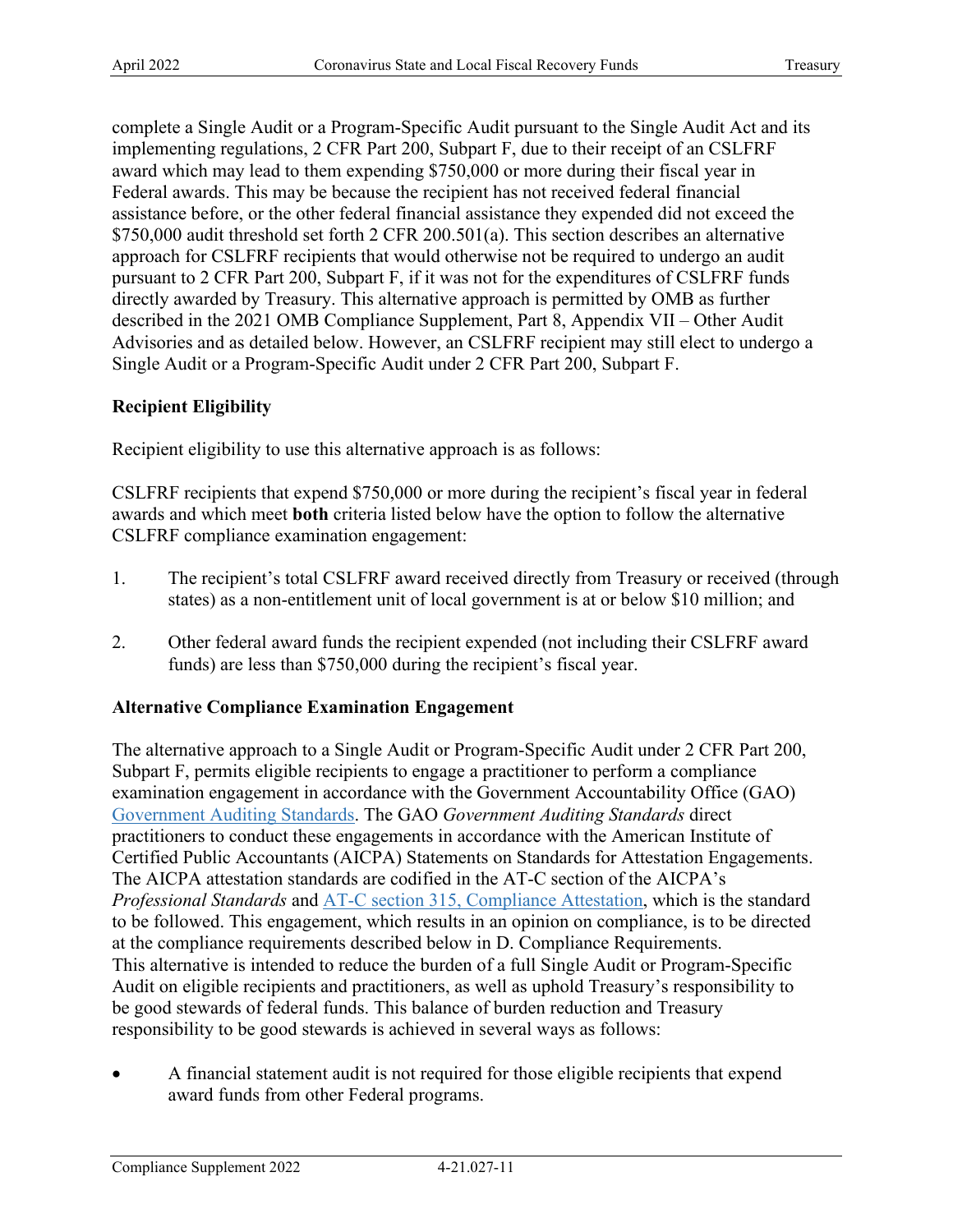- • A compliance examination engagement simplifies the engagement for both recipients and practitioners.
- A formal schedule of expenditures of federal awards is not required as the practitioner opines directly on compliance for a single program.
- The requirements for internal control in 2 CFR 200.514(c) are not relevant to the engagement, although AT-C 315, paragraph .15, still requires the practitioner to obtain an understanding of relevant portions of internal control over compliance sufficient to plan the engagement and to assess control risk for compliance with specified requirements.
- opinion provided under 2 CFR Part 200, Subpart F. • The engagement still involves testing of the compliance requirements described below and results in a related examination opinion which is similar to the compliance
- audits under 2 CFR Part 200, Subpart F. The engagement reporting is simplified as compared to audit report required by 2 CFR Part 200, Subpart F. One compliance examination opinion is issued (versus up to 3 reports for a Single Audit or Program-Specific Audit) and the reporting allows for reporting findings that are noted in a similar manner to how they are reported for

 compliance examination engagement should use this "Other Information" section as a The following subsections of this section align with normal OMB Compliance Supplement presentation for a Federal program; however, practitioners performing the alternative standalone document. Practitioners should not use Part 3 of the OMB *Compliance Supplement* or the full Part 4 section of the CSLFRF Program Compliance Supplement (designated for audits of the program performed under 2 CFR Part 200, Subpart F) when testing compliance. Instead, the examination objectives and suggested examination procedures below should be used on their own.

# **B. PROGRAM OBJECTIVES**

 CSLFRF provides direct payments to states (defined to include the District of Columbia), US states) non-entitlement units of local government (collectively the "eligible entities") to: territories (defined to include Puerto Rico, US Virgin Islands, Guam, Northern Mariana Islands, and American Samoa), tribal governments, metropolitan cities, counties, and (through

- 1. Respond to the COVID-19 public health emergency or its negative economic nonprofits, and impacted industries, such as tourism, travel, and hospitality; impacts, including by providing assistance to households, small businesses,
- perform essential work or by providing grants to eligible employers that have eligible workers who are performing essential work; 2. Respond to workers performing essential work during the COVID-19 public health emergency by providing premium pay to eligible workers of the recipient that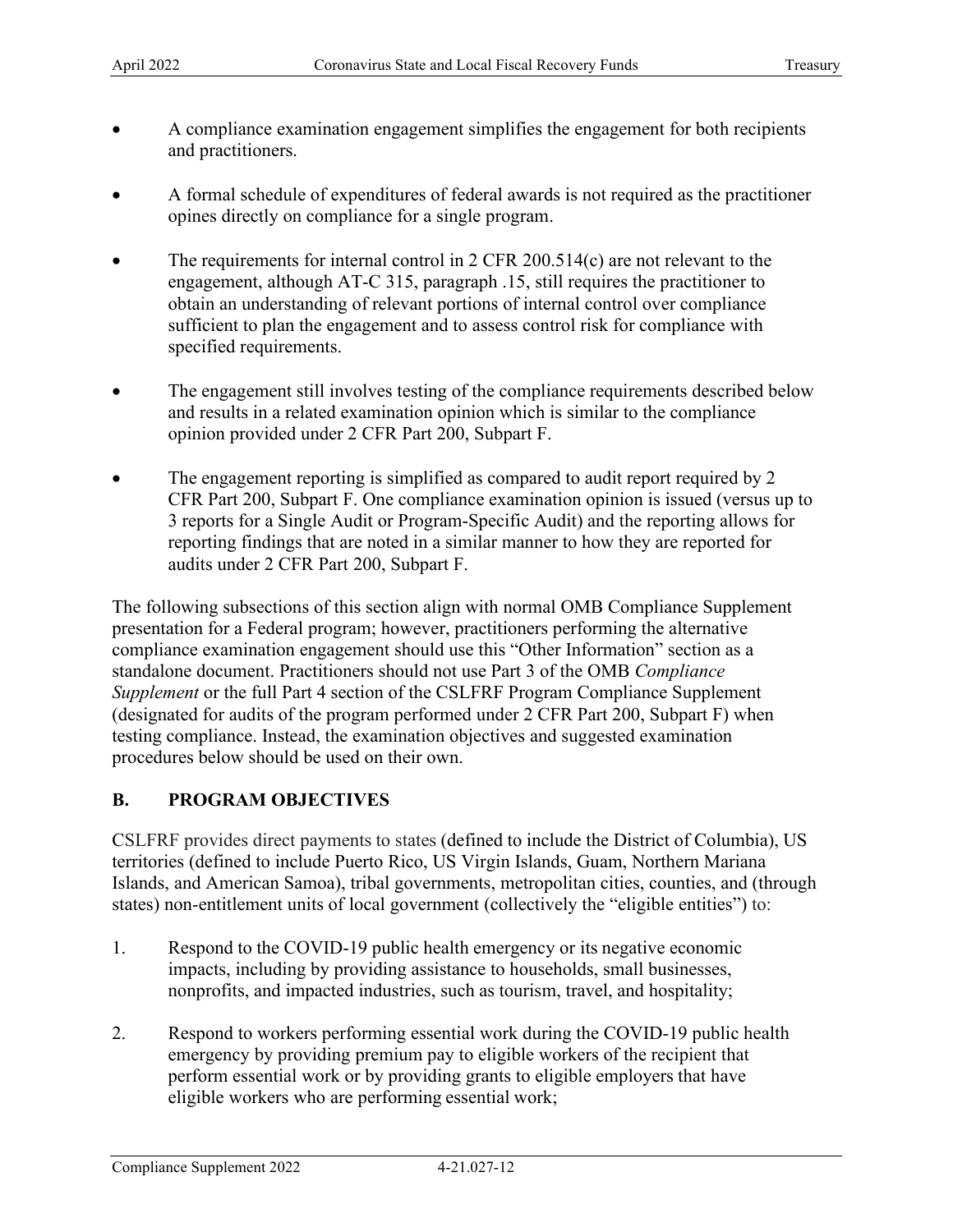- Provide government services, to the extent the COVID-19 public health emergency caused a reduction in revenues relative to the revenues collected in the most recent full fiscal year of the eligible entities; and, 3.
- 4. Make necessary investments in water, sewer, or broadband infrastructure.

## **C. PROGRAM PROCEDURES**

### **1. Overview**

 authorized the Coronavirus State Fiscal Recovery Fund and Coronavirus Local Fiscal Recovery Fund, respectively (referred to collectively as the "Coronavirus State and Local Fiscal Recovery Funds" or "CSLFRF"). CSLFRF is administered by the Treasury and provides assistance in the form of direct payments for specified uses. CSLFRF provides \$350 billion for payments to eligible entities. Sections 602 and 603 of the Social Security Act (the "Act"), as added by section 9901 of the American Rescue Plan Act of 2021, Pub. L. No. 117-2 (Mar. 11, 2021)

The total allocations to the eligible entities under CSLFRF are as follows:

- $1<sub>1</sub>$ \$195.3 billion reserved for making payments to the 50 states and the District of Columbia;
- 2. \$4.5 billion reserved for making payments to the US territories;
- $\overline{3}$ . \$20 billion reserved for making payments to tribal governments;
- $4.$ \$45.57 billion reserved for making payments to metropolitan cities;
- 5. \$65.1 billion reserved for making payments to counties; and
- entitlement Units of Local Government (NEU). 6. \$19.53 billion reserved for making payments to states for distribution to Non-

 Prior to receipt of award funds, all eligible entities are required to execute a Financial must comply with in carrying out the objectives of their award. As a condition of receiving payment from CSLFRF, states, the District of Columbia, and US territories executed a Financial Assistance Agreement that included the certification required by section 602(d)(1) of the Act. Tribal and local governments are not required to provide such certification as a condition of receiving payment under CSLFRF. Eligible entities Act and Treasury's Final Rule, 31 CFR Part 35 to meet pandemic response needs and rebuild a strong, more equitable economy as the country recovers. Assistance Agreement, which includes the Award Terms and Conditions that recipients are required to use their award funds as set forth in sections  $602(c)(1)$  and  $603(c)(1)$  of the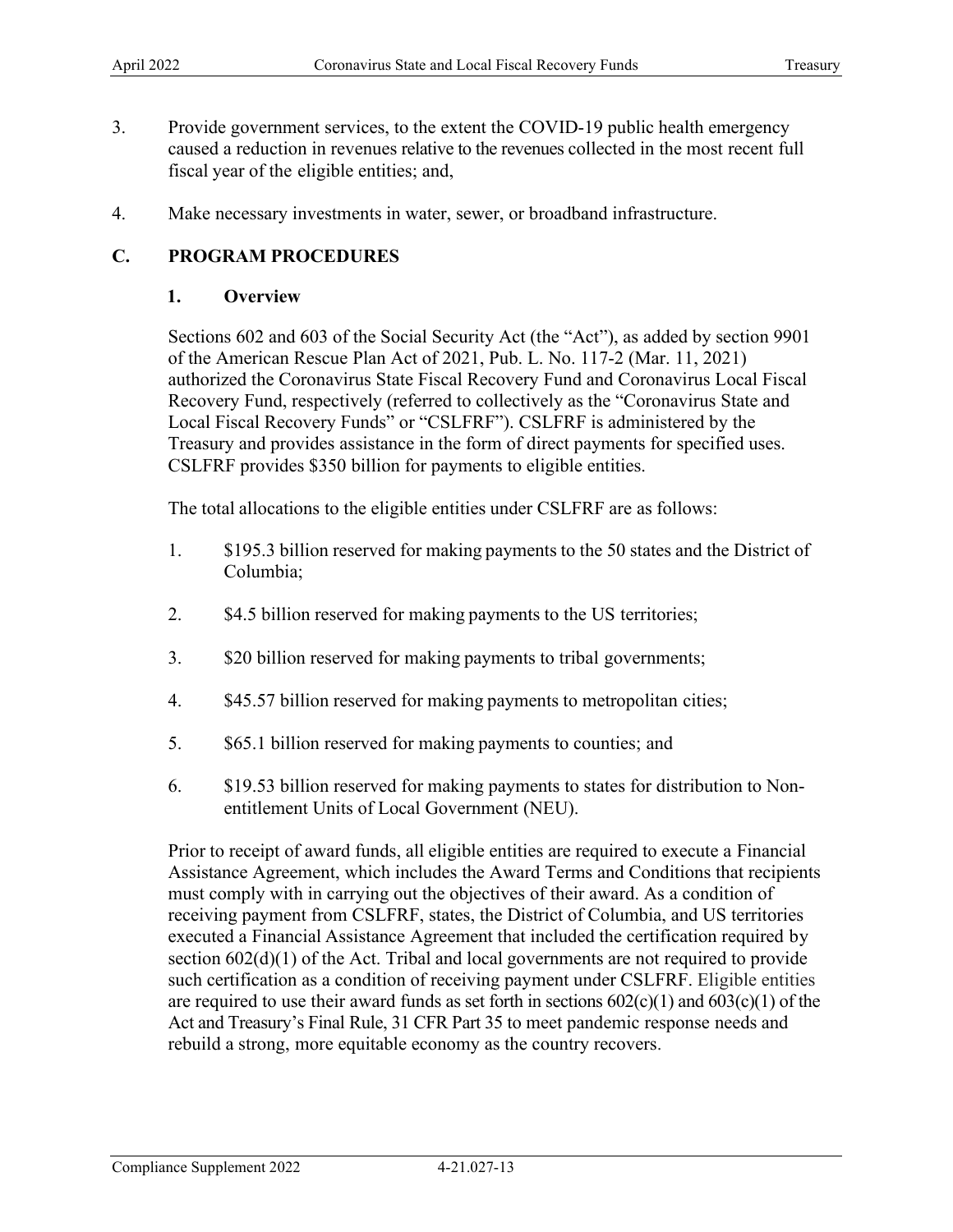## **2. Source of Governing Requirements**

The Coronavirus State and Local Fiscal Recovery Funds program is authorized by sections 602 and 603 of the Social Security Act as added by section 9901 of the American Rescue Plan Act of 2021, Pub. L. No. 117-2 (Mar. 11, 2021) and codified at 42 USC 802 and 803, and implemented by Treasury's [Interim Final Rule](https://www.govinfo.gov/content/pkg/FR-2021-05-17/pdf/2021-10283.pdf) and [Final Rule](https://www.govinfo.gov/content/pkg/FR-2022-01-27/pdf/2022-00292.pdf) at 31 CFR Part 35.

On January 6, 2022, the US Department of the Treasury adopted a Final Rule implementing the Coronavirus State and Local Fiscal Recovery Funds (CSLFRF). The Final Rule responds to comments received on the Interim Final Rule and took effect on April 1, 2022.

*Rule* (the "Statement") that clarifies the transition from compliance with the Interim Along with the Final Rule, Treasury published a *Statement Regarding Compliance with the Coronavirus State and Local Fiscal Recovery Funds Interim Final Rule and Final*  Final Rule to compliance with the Final Rule. Recipients should also review the Final Rule for additional information.

 recipient wishes to change its planned uses of CSLFRF funds in a manner consistent Recipients must comply with the Final Rule beginning on April 1, 2022, when the Final Rule takes effect. Prior to April 1, 2022, recipients may take actions and use funds in a manner consistent with the Final Rule, and Treasury will not take action to enforce the Interim Final Rule if a use of funds is consistent with the terms of the Final Rule, regardless of when the CSLFRF funds were used. This means that Treasury will not take action to enforce against uses of the Interim Final Rule to the extent that the with the Final Rule.

Auditors must audit recipients on award funds they expended for their fiscal year 2022 based on the requirements set forth in the Act, Treasury's Interim Final Rule, Treasury's Final Rule, and Frequently Asked Questions (FAQs) that were in effect at the time of those expenditures.

Auditors must audit recipients on award funds they expended on and after April 1, 2022, when the Final Rule at 31 CFR Part 35 became effective as well as FAQs that are in effect at the time of those expenditures.

## **3. Availability of Other Program Information**

program webpage on Treasury's website at Coronavirus State and Local Fiscal Additional information on the requirements for CSLFRF available through the [Recovery Funds | US Department of the Treasury.](https://home.treasury.gov/policy-issues/coronavirus/assistance-for-state-local-and-tribal-governments/state-and-local-fiscal-recovery-funds)

CSLFRF's Compliance and Reporting Guidance can be found at Recipient [Compliance and Reporting Responsibilities | US Department of the Treasury.](https://home.treasury.gov/policy-issues/coronavirus/assistance-for-state-local-and-tribal-governments/state-and-local-fiscal-recovery-funds/recipient-compliance-and-reporting-responsibilities)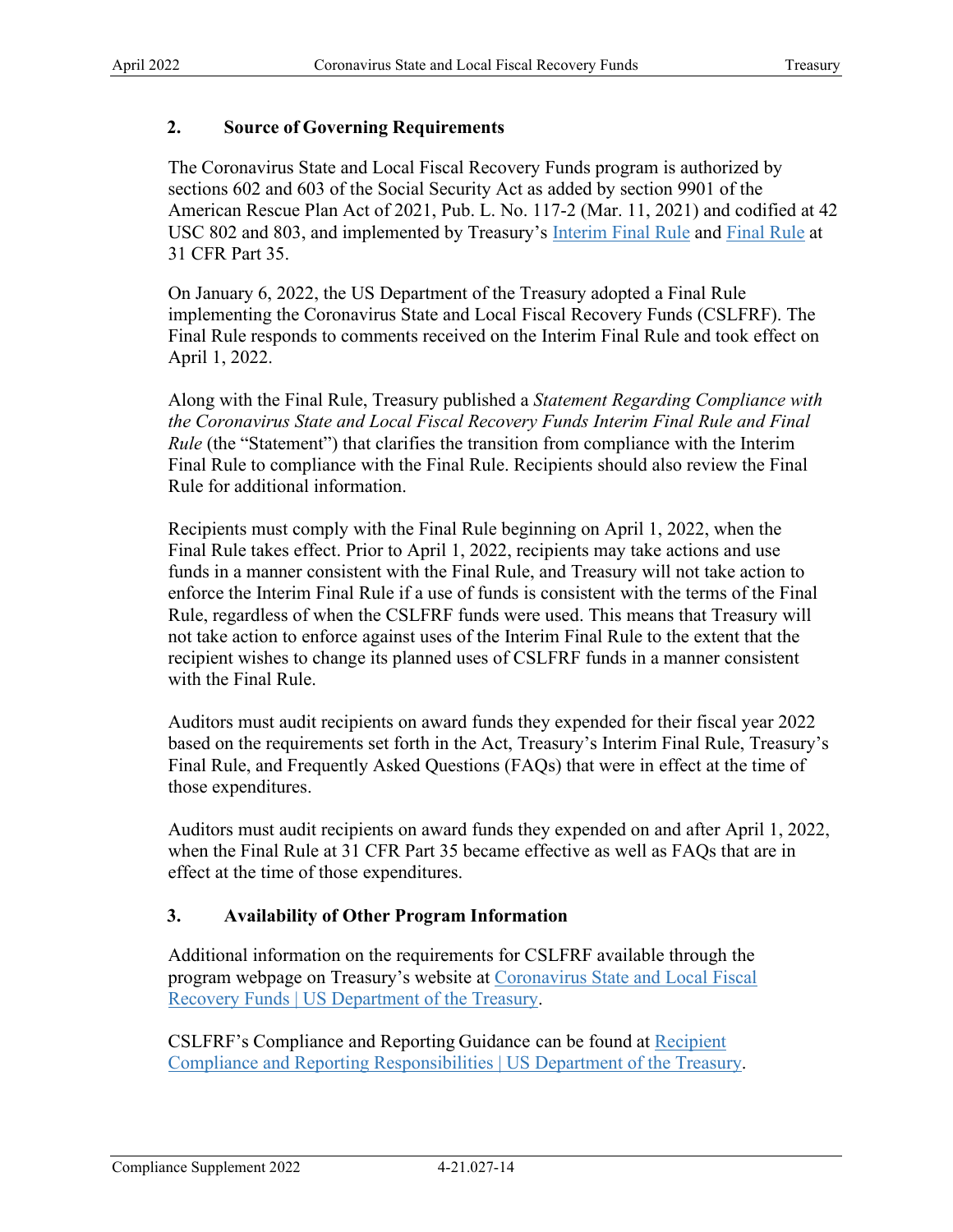The **Final Rule**, an overview of the [Final Rule,](https://www.govinfo.gov/content/pkg/FR-2022-01-27/pdf/2022-00292.pdf) and FAQs about CSLFRF are outlined on the program webpage on Treasury's website at [https://home.treasury.gov/policy](https://home.treasury.gov/policy-issues/coronavirus/assistance-for-state-local-and-tribal-governments/state-and-local-fiscal-recovery-funds)[issues/coronavirus/assistance-for-state-local-and-tribal-](https://home.treasury.gov/policy-issues/coronavirus/assistance-for-state-local-and-tribal-governments/state-and-local-fiscal-recovery-funds) [governments/state-and-local](https://home.treasury.gov/policy-issues/coronavirus/assistance-for-state-local-and-tribal-governments/state-and-local-fiscal-recovery-funds)[fiscal-recovery-funds.](https://home.treasury.gov/policy-issues/coronavirus/assistance-for-state-local-and-tribal-governments/state-and-local-fiscal-recovery-funds)

 If there are specific questions regarding CSLFRF, the Office of Recovery Programs may be contacted by e-mail at **SLFRF@treasury.gov**.

# **D. COMPLIANCE REQUIREMENTS**

## **Preconditions for the Compliance Examination Engagement**

Consistent with, and in addition to, the preconditions for an attestation engagement are outlined in the AICPA's attestation standards in AT-C 105, [Concepts Common to All Attestation](https://us.aicpa.org/content/dam/aicpa/research/standards/auditattest/downloadabledocuments/at-c-00105-a.pdf)  [Engagements,](https://us.aicpa.org/content/dam/aicpa/research/standards/auditattest/downloadabledocuments/at-c-00105-a.pdf) AT-C 205, [Examination Engagements,](https://us.aicpa.org/content/dam/aicpa/research/standards/auditattest/downloadabledocuments/at-c-00205-a.pdf) and AT-C 315, [Compliance Attestation.](https://us.aicpa.org/content/dam/aicpa/research/standards/auditattest/downloadabledocuments/at-c-00315.pdf) As a precondition to this compliance examination engagement, the practitioner should determine that:

- a. management can provide evidence to the practitioner that it meets the recipient eligibility criteria for the alternative compliance examination engagement as outlined in Section A, "Recipient Eligibility;"
- requirements below and the entity's internal control over compliance; and b. management accepts responsibility for the entity's compliance with the compliance
- c. management evaluates the entity's compliance with the compliance requirements in this section.

## **Compliance Requirements Relevant to the Compliance Examination Engagement**

The requirements noted with a "Y" in the "Matrix of Compliance Requirements" below are

| subject to the compliance examination engagement. |                                       |                       |             |                                          |                                             |                             |                                          |                   |           |                            |                                    |
|---------------------------------------------------|---------------------------------------|-----------------------|-------------|------------------------------------------|---------------------------------------------|-----------------------------|------------------------------------------|-------------------|-----------|----------------------------|------------------------------------|
| $\overline{A}$                                    | B                                     | $\mathsf{C}$          | E           | $\mathbf F$                              | G                                           | H                           |                                          | J                 | L         | M                          | N                                  |
| Allowed or<br>Unallowed<br>Activities             | Costs/Cost<br>Allowable<br>Principles | Management<br>$\cosh$ | Eligibility | Real Property<br>Management<br>Equipment | Level of Effort,<br>Earmarking<br>Matching, | Performance<br>Period<br>ðf | Suspension &<br>Procurement<br>Debarment | Program<br>Income | Reporting | Subrecipient<br>Monitoring | Provisions<br>Special<br>Tests and |
| Y                                                 | Y                                     | N                     | N           | N                                        | N                                           | N                           | N                                        | N                 | N         | N                          | N                                  |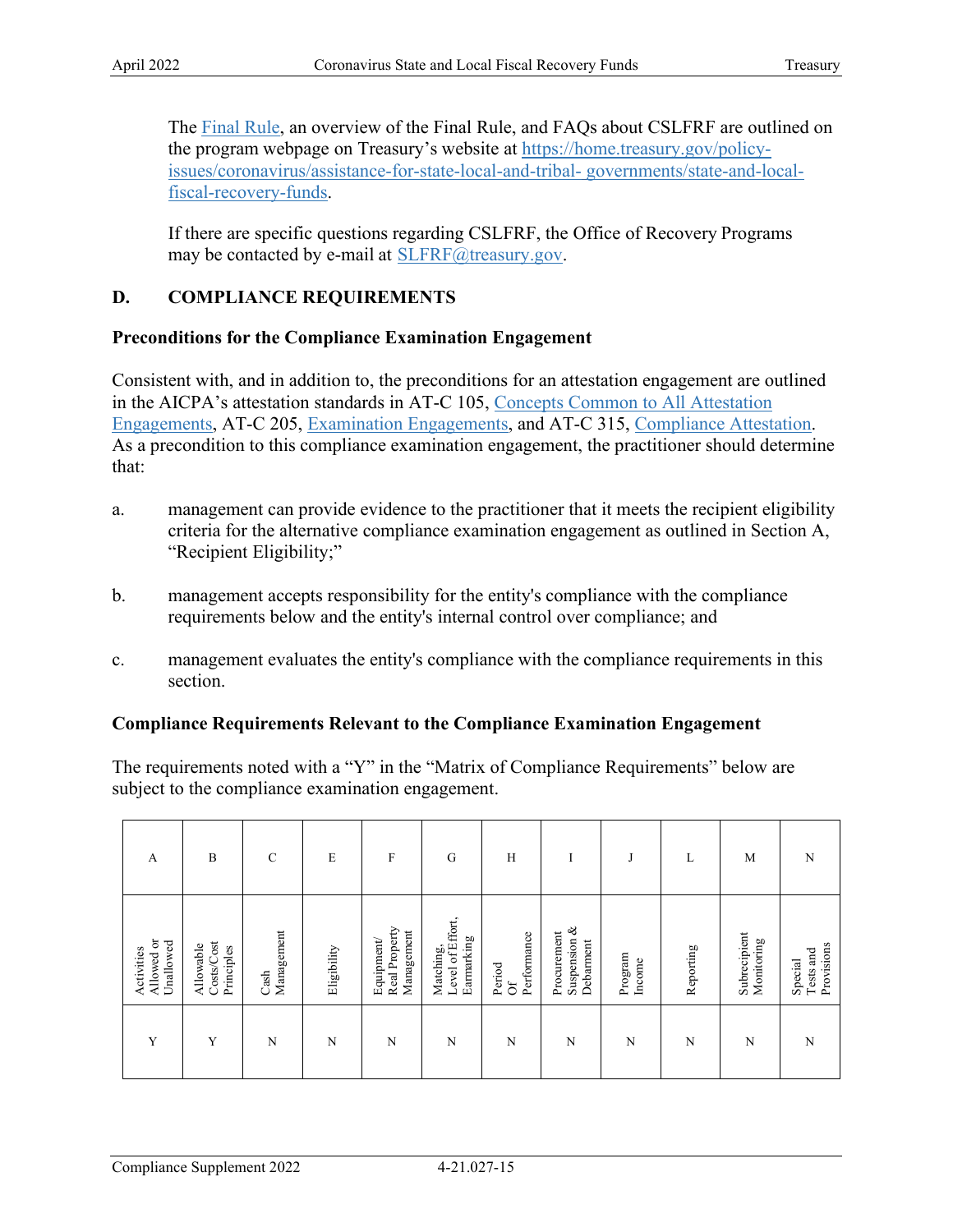## **A. Activities Allowed or Unallowed**

**Compliance Requirement** Recipients have considerable flexibility to use CSLFRF funds on activities to address the diverse needs of their communities. However, the CSLFRF Final Rule identifies specific restrictions. In-depth description of the unallowed activities (referred to in the CSLFRF Final Rule as ineligible uses) can be found in the "Restrictions on Use" section of the Coronavirus State and Local Fiscal [Recovery Funds: Overview of the Final Rule.](https://home.treasury.gov/system/files/136/SLFRF-Final-Rule-Overview.pdf) The ineligible uses are listed below:

- Offset a reduction in net tax revenue (applicable to states and territories)
- Deposits into pension funds (applicable to all recipients except Tribes)
- Debt service or replenishing financial reserves (e.g., "rainy day funds") (applicable to all recipients)
- Satisfaction of settlements and judgements (applicable to all recipients)
- Programs, services, or capital expenditures that include a term or condition that undermines efforts to stop the spread of COVID-19 (applicable to all recipients)

**Examination Objective** Determine whether the recipients used CSLFRF funds for ineligible uses.

### **Suggested Examination Procedures**

- Obtain an understanding of the design of relevant portions of internal control over compliance regarding unallowable activities by performing some or all of the following:
	- a. Inquiries of appropriate management, supervisory, and staff personnel
	- b. Inspection of the entity's relevant documents
	- c. Observation of the entity's activities and operations
- CSLFRF funds for ineligible uses • Review a sample of CSLFRF expenditures to determine if recipients used

### **B. Allowable Cost/Cost Principles**

**Compliance Requirement** Recipients that are eligible for the alternative compliance examination engagement may elect the standard allowance for revenue loss, pursuant to which they could use the entirety of their allocation for the provision of government services. Recipients are required to comply with 2 CFR 200.404(e) regarding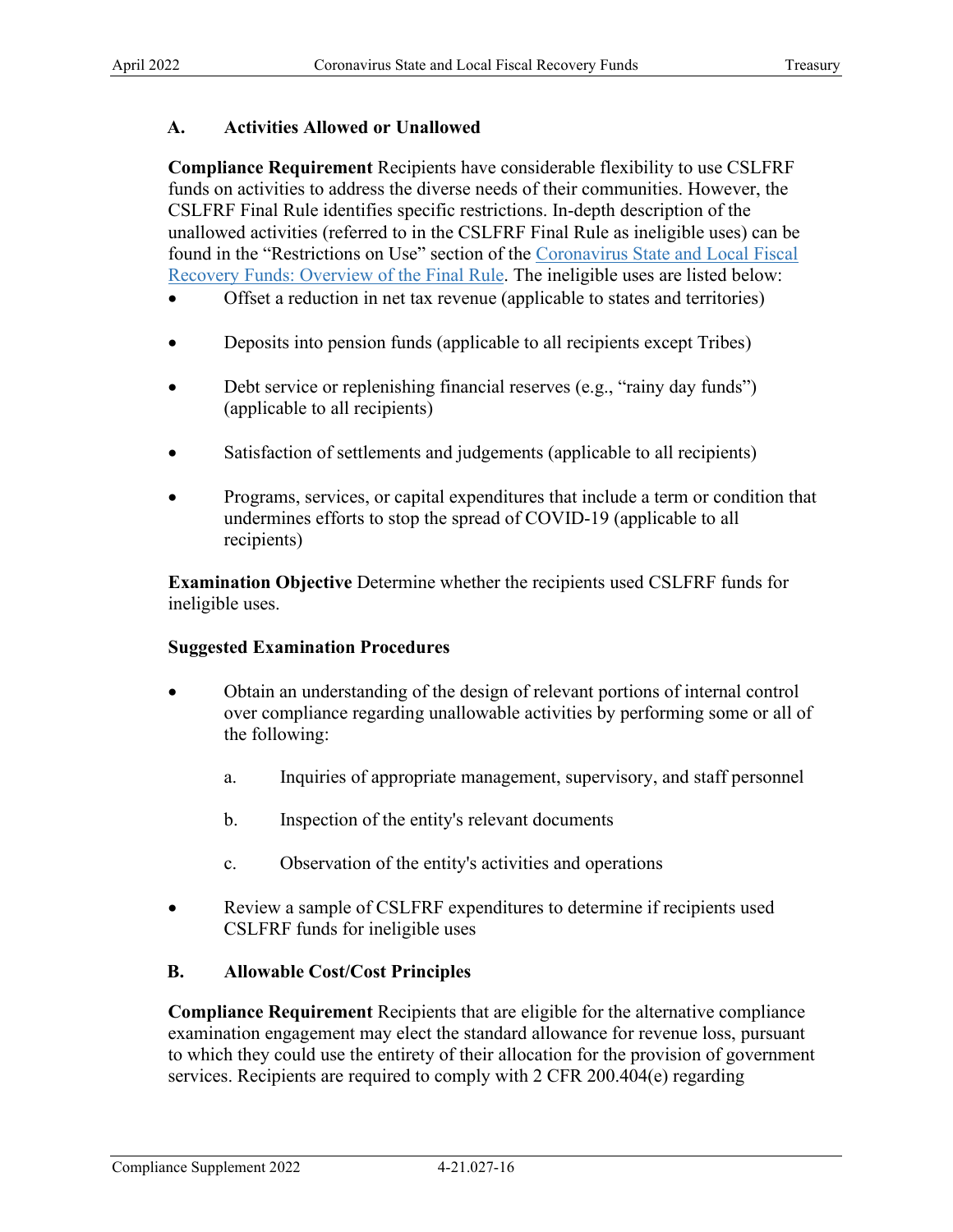reasonable costs, and, as such, are required to not deviate from their established practices and policies regarding the incurrence of costs.

**Examination Objective** Determine whether the recipient significantly deviated from its established practices and policies regarding the incurrence of costs.

## **Suggested Examination Procedures**

- Obtain an understanding of the design of relevant portions of internal control over compliance and established practices and policies regarding the incurrence of costs by performing some or all of the following:
	- a. Inquiries of appropriate management, supervisory, and staff personnel
	- b. Inspection of the entity's relevant documents
	- c. Observation of the entity's activities and operations
- Test a sample of SLFRF expenditures to determine that the recipient treated costs consistently with its established practices and policies.

## **E. REPORTING**

 As described in the GAO *Government Auditing Standards,* and elaborated upon in AICPA standards, the practitioner issues the following reporting in the alternative compliance examination engagement:

- Practitioner's Examination Report prepared in accordance with  $AT-C$  315 and [Government Auditing Standards](https://www.gao.gov/assets/gao-21-368g.pdf)*.*
- Schedule of Findings and Responses (if applicable) that includes findings required to be reported under GAGAS and the related finding elements required by GAGAS.

## **F. COMPLIANCE EXAMINATION ENGAGEMENT SUBMISSION INSTRUCTIONS**

 engagement must be submitted within the earlier of 30 calendar days after receipt of the auditor's report(s), or nine months after the end of the audit period. The submission deadlines for the alternative compliance examination engagement are the same as those for Single Audits and Program Specific audits due in accordance with 2 CFR Part 200, Subpart F. Therefore, the results of the alternative compliance examination

Per OMB Memorandum M-21-20, Promoting Public Trust in the Federal Government through Effective Implementation of the American Rescue Plan Act and Stewardship of the Taxpayer Resources, recipients that have not yet filed their Single Audits with the Federal Audit Clearinghouse as of the date of OMB Memorandum M-21-20 (i.e., March 19, 2021) that have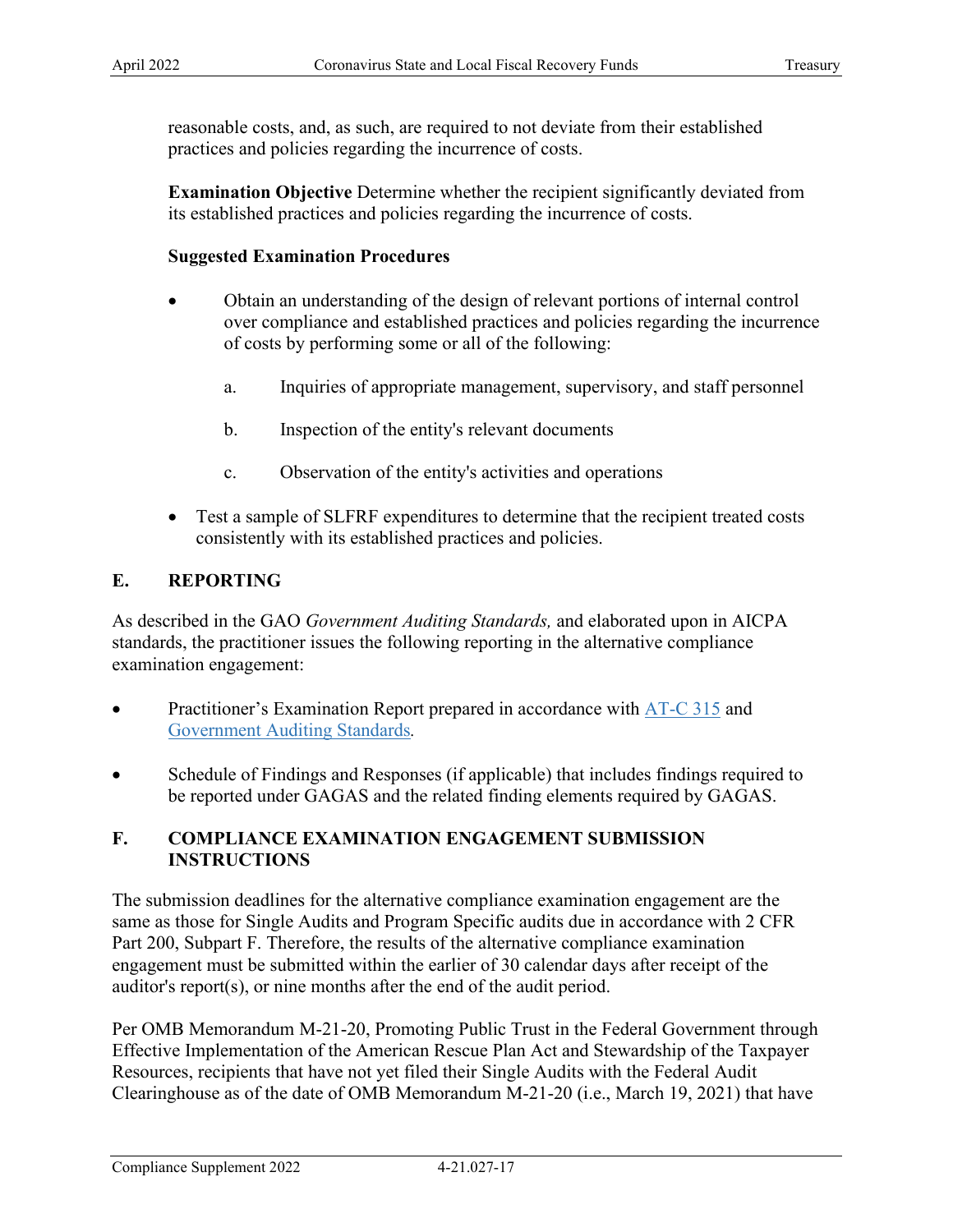Single Audit reporting package, as required under 2 CFR 200.501, to six months beyond the fiscal year-ends through June 30, 2021, may delay the completion and submission of the normal due date. This extension can also be applied to the completion and submission of the alternative compliance examination engagement for the same periods as described in OMB Memorandum M-21-20 for Single Audits.

Additional instructions for where and how to submit the results of the alternative compliance examination engagement will be forthcoming and posted to the Coronavirus State and Local Fiscal Recovery Funds' website.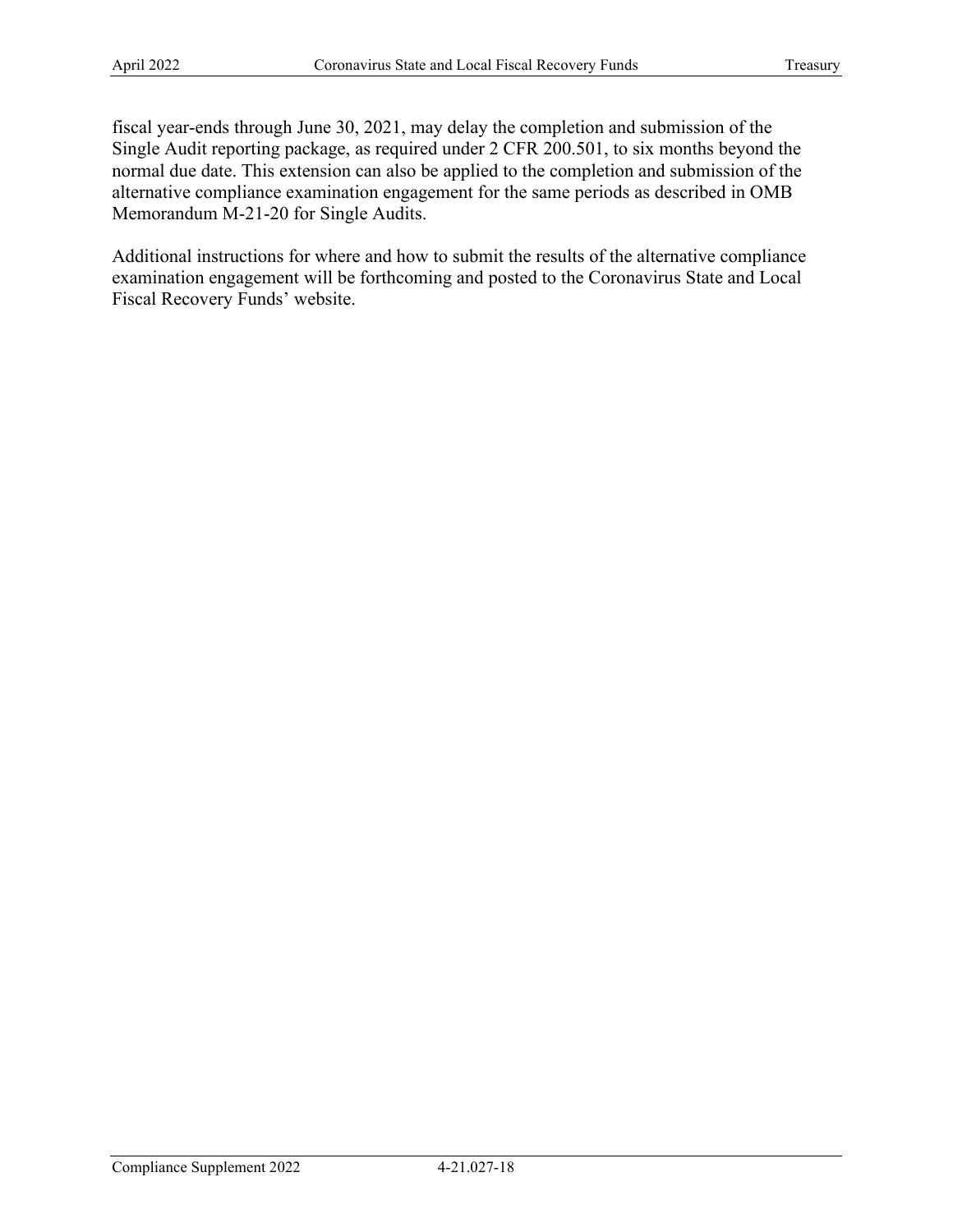# **APPENDIX V LIST OF CHANGES FOR THE 2022 COMPLIANCE SUPPLEMENT**

This appendix provides a list of changes from the 2021 Supplement dated August 2022, including changes to documents added from addenda 1 & 2 and the technical update. Please note that changes in the Matrix of Compliance Requirements are reflected in Part 2 of this supplement and are not reflected in this appendix.

## **Table of Contents**

The Table of Contents has been updated to show additions and deletions.

## **Part 1 – Background, Purpose, and Applicability**

• Updated for the effective date of the Supplement.

## **Part 2 – Matrix of Compliance Requirements**

• Matrix of Compliance changes and corrections were made for 2022; these are indicated in the Part 2 Matrix. Changes are shown in yellow highlights.

## **Part 3 – Compliance Requirements**

Updated website links for the following programs:

- 10.000 Updated link to the FNS contact.
- 10.500 Updated II, "Program Procedures," updated link for Plans of Work.
- 10.555 and 10.553 and 10.556 and 10.559 and 10.582 Updated II, "Program Procedures," new link to Summer Food Service Program (SFSP) rates; updated link to FSN web page; and new link to COVID-19 Waivers.
- 11.300 and 11.307 Updated III.N.2, RFL Awards: Loan Requirements" subsection Compliance Requirements new link for more information on EDA temporary waiver of the requirement to collect evidence demonstrating that credit is not otherwise available.
- link to the *Federal Register* notices; III.J., "Program Income," to add two new • 14.218 and 14.225 – Updated II, "Program Procedures," updated link to CDBG-MIT and CDBG-MIT; III.A., "Activities Allowed or Unallowed," to add a new links to the *Federal Register* notices for alternative requirements.
- 14.228 Updated I, "Program Objectives," new link to public laws; II, "Program Procedures," links to CDBG-MIT, to see NSP funds notices, notices at HUDClips, additional information about CDBG-CV, RFP, updates to NSP notices and a new link to NSP Definition and Modification Notice, and *Federal Register*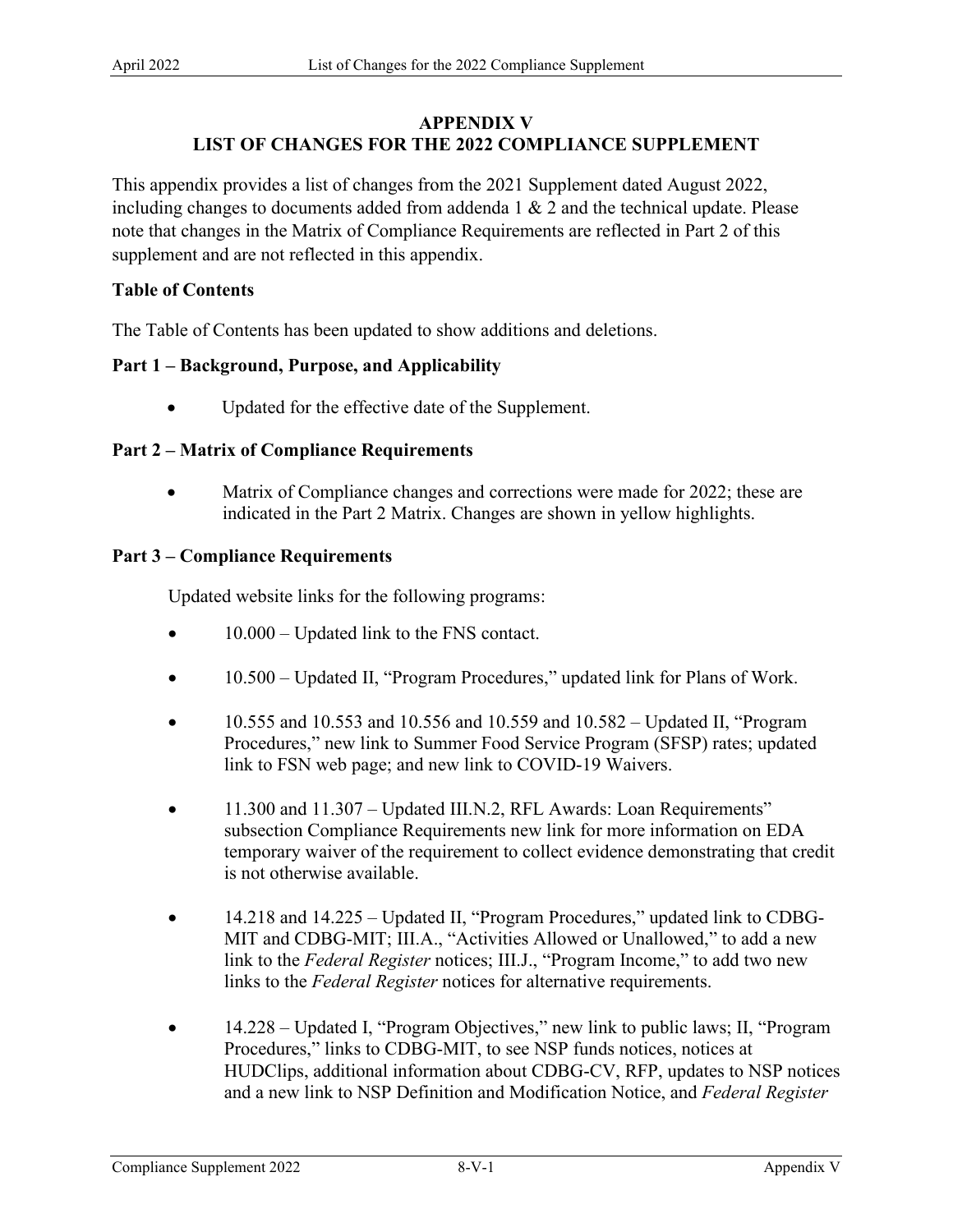notices; III.A., "Activities Allowed or Unallowed," HUD Exchange *Federal Register* notices; III.N.3., "Environmental Reviews," CPD Notice 20-07; IV, "Other Information" link to CDBG-DR laws, regulations, and *Federal Register*  notices.

- 14.231 Updated II, "Program Procedures," section on Source of Government Requirements, new link to notice CPD-21-05.
- Governing Requirements and Availability of Other Program Information two new • 14.239 – Updated II, "Program Procedures," including section Source of links to the HOME-ARP Program; III.A., "Activities Allowed or Unallowed," new links to the HOME-ARP Program; III.N.2., "Maximum Per-unit Subsidy and Underwriting Requirements" link to HOME-ARP Implementing Notice.
- 14.241 Updated III.E.1., "Eligibility" section Eligibility for Individuals added links to CPD waiver memoranda; III.N.2., "Housing Quality Standards," new link to waiver memoranda.
- 14.862 Updated IV, "Other Information," section on Indian CDBG-ARP Imminent Threat Grants to add links to the Indian CDBG implementing regulations at 24 CFR Part 1003; ICDBG-ARP Implementation Notice, PIH-2021-22; COVID-19 Recovery Programs site, and Code Talk.
- 14.872 Updated II, "Program Procedures," section Availability of Other Program Information, for links to the Office of Capital Improvements and REAC
- 14.873 Updated IV, "Other Information," with link to NHHBG-ARP Implementation Notice PIH-2021-13.
- 15.025 Updated II, "Program Procedures," deleted link to the revised Pub. L. No. 102-477 reporting forms.
- 15.605 and 15.611 and 15.626 Updated II, "Program Procedures," deleted link to FWS Grant Information.
- 15.615 Updated II, "Program Procedures," updated link to FWS website.
- 17.235 Updated II, "Program Procedures," for the link to the SCSEP website.
- 17.245 Updated II, "Program Procedures," links to FY 2020 TAA Program Annual Report to Congress, TEN 01-21 and TEN 24-20; II, "Program Procedures," subsection Availability of Other Program Information updated link to TAA program procedures; III.L.1., "Reporting," link to TEGL 02-16 and to the form ETA 9130, and the website to submit SF-424 form to ETA.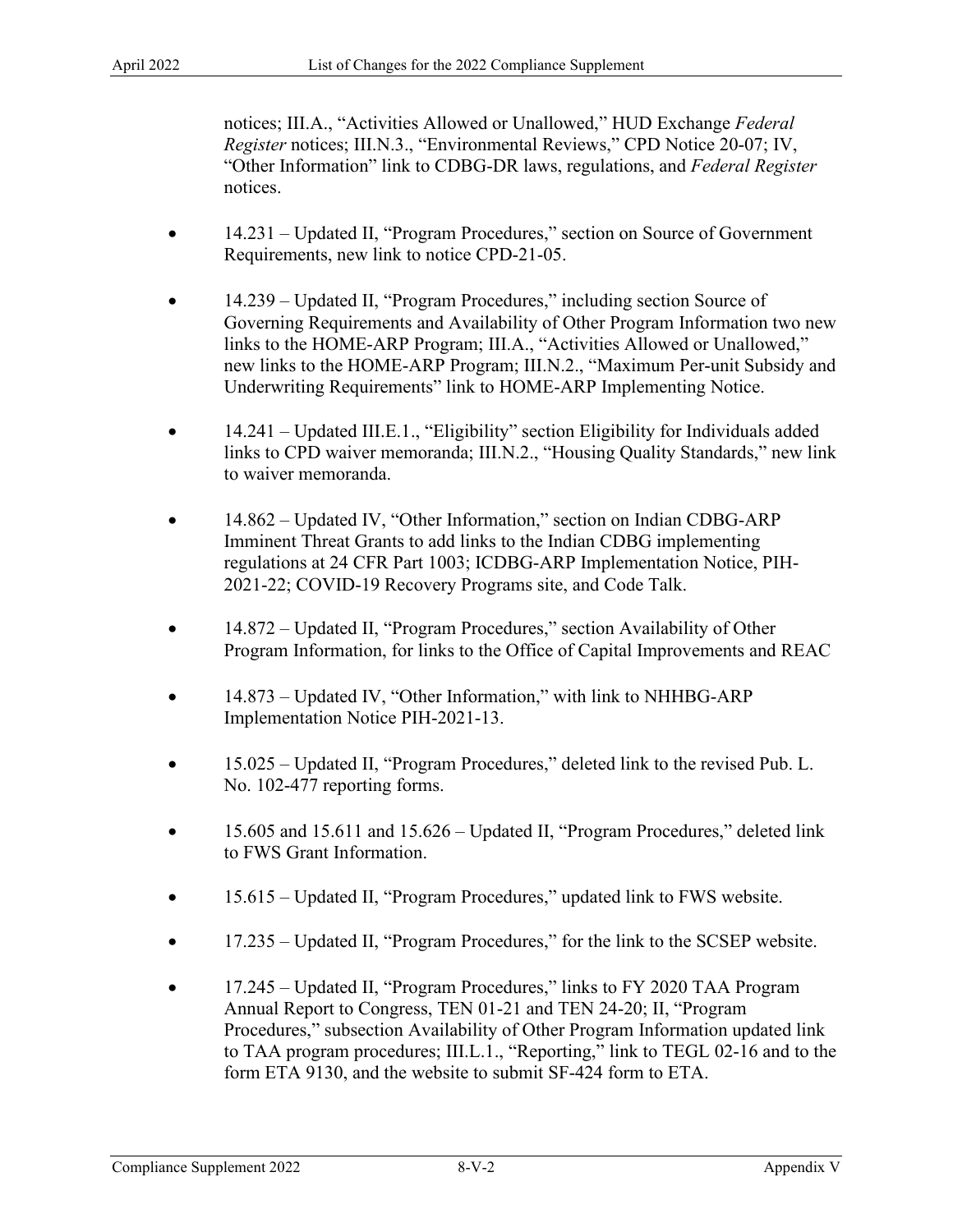- 17.264 Updated II, "Program Procedures," section Availability of Other Program Information updated link to National Farmworker Jobs Program; III.L.2., "Reporting," section on Performance Reporting new link for additional information on performance reporting.
- 17.265 Updated IV, "Other Information," deleted two links for 477 Plan and additional information at the index page.
- 20.205 and 20.219 and 20.224 and 23.003 Updated III.I., "Procurement and Suspension and Debarment," updated link to qualified youth service or conservation corps
- 20.600 and 20.611 and 20.616 Updated II, "Program Procedures," subsection Availability of Other Program Information new link to the *Federal Register* for program procedures.
- 21.016 Updated II, "Program Procedures" subsection Source of Governing Requirements new link to public notices issued by DOJ Wires.
- Requirements new link to Treasury's Interim Final Rule and Treasury's Final • 21.027 – Updated II, "Program Procedures" subsection Source of Governing Rule at 31 CFR Part 35, and subsection Availability of Other Program Information updated links including email address for Office of Recovery Programs; III.A., "Activities Allowed or Unallowed" new link to Interim Final Rule, Final Rule, and FAQs; III.L.3, new link to Treasury's Compliance and Reporting Guidance.
- 32.006 Updated I, "Program Objectives," link to the April 2, 2020 Report and Order and to the Round 1 and Round 2 websites; "Program Procedures" new email address to Telehealth Application Support, the CARES Act, Round 12 Report and Order, FCC COVID-19 Telehealth Program, FCC 21-39, CFR Title 2 (2021), and additional program information, including FAQs; III.A.2., "Activities Unallowed," link to DA 21-309; III.B., "Allowable Costs/Cost Principles," Round 1 FAQs and Round 2 Telehealth Program; III.I., "Procurement and Suspension and Debarment," DA 21-309; III.N.1., "Eligibility," links for health care provider entity types.
- Program Information updated links to SEP 2021 ALRD and a new link for SEP • 81.041 – Updated II, "Program Procedures" subsection Availability of Other 2021 State Energy Program PY21 Grant Application Instructions; IV, "Other Information" a new link for applicable guidance SEP Program Notice 10-008F.
- 81.042 Updated III.E., "Eligibility," links to paragraphs in CFR section 440.22; III.L.2., "Reporting," new link to DOE F 540.3.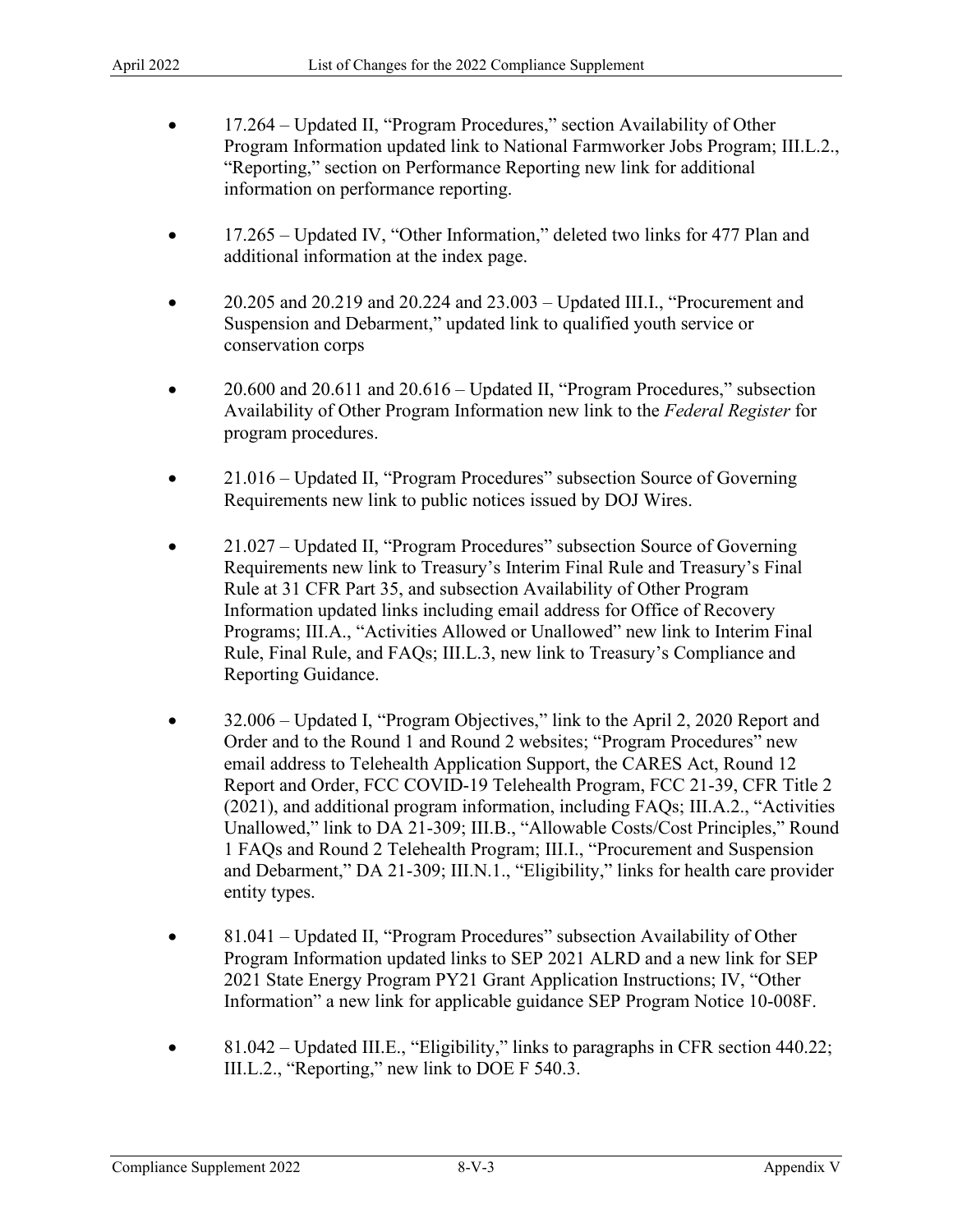- 84.000 Updated II, "Introduction" new link to ESEA; II, "Program Procedures," subsection Availability of Other Program Information updated link to ESSA.
- 84.010 Updated II, "Program Procedures," section Availability of Other Program Information new links to List of Invited Waivers and Frequently Asked Question about the waiver due to COVID-19.
- Other Program Information and III.G.2., updated links to OSEP Memorandum 10- • 84.027 and 84.173 – Updated II, "Program Procedures," section Availability of 5 and OSEP Memorandum 15-10.
- 84.032-G Updated II, "Program Procedures," updated link to Dear Colleague Letter GEN-21-03 in Availability of Other Program Information; III.N.9, Investments – Federal Fund, link to DCLID 99-G-316.
- 84.367 Updated III.A., "Activities Allowed or Unallowed," updated link to Part 3 of Non-Regulatory Guidance for Title II, Part A: Building Systems of Support for Excellent Teaching and Leading.
- ARP EANS subsection; under Source of Governing Requirements new links; under Availability of Other Program Information multiple new and updated links, of Effort, Earmarking." • 84.425 – Updated ERF Section 1: II, "Program Procedures" new and/or updated links to the states approved applications under subsection CRRSA EANS and including EANS program and ESF-SEA, ESF-Governor, and ARP OA-SEA for FAQs, Fact Sheet, and State Educational Agency Plan; III.G., "Matching, Level ESF Section 2; new link to more information on the Note before Program Objectives; new link to ED Office of OIG and in section Source of Governing Requirements, two new links for  $(a)(2)$  and one link for  $(a)(3)$ , Availability of
	- Other Program Information new links for FAQs, Webinars, and Other Materials; III.L.3., "Reporting," subsection Special Reporting new link.
- of Other Program Information. • 93.044 and 93.045 and 93.053 – Updated II, "Program Procedures," new and updated links to BPHC website and COVID-19 funding resources in Availability
- 93.224 and 93.527 Updated II, "Program Procedures," section Availability of Other Program Information updated link to BPHC program requirements and a new link for COVID-19 funding resources; III.L.3., "Special Reporting" section new links to UDS Resources and UDS Reporting Manual.
- 93.461 Updated II, "Program Procedures," section Additional Sources of Information, for Terms and Conditions, and new links for HRSA COVID-19 CAF, including COVID-19 coverage assistance, FAQs, and terms and conditions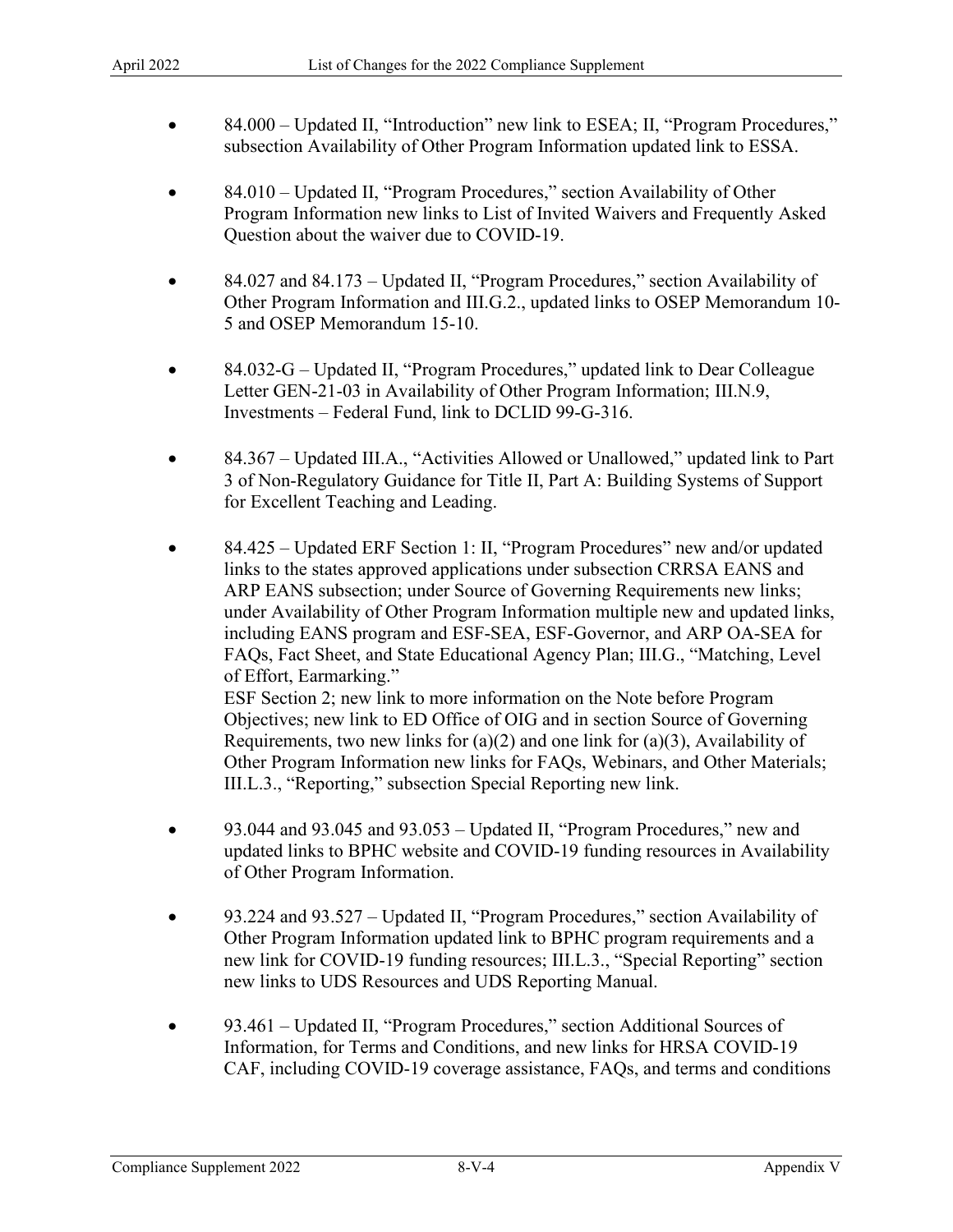for coverage assistance; III.A.2, "Activities Allowed and Unallowed," for Medicare coverage; IV, "Other Information," new link to HRSA webpages.

- 93.498 Updated II, "Program Procedures" section Availability of Other Program Targeted Distribution payments; and websites with information about the ARP Information new links to Assistance Listing for PRF and ARP Rural Distribution, and new links for additional information about the PRF, including General Information, FAQs, all four phases of General Distributions; a variety of links for Rural Distribution; III.B., "Allowable Costs/Cost Principles" deleted link.
- 93.767 Updated I, "Program Objectives II" link to Medicaid; "Program Procedures," subsection A. Overview, new link to SHO letter #21-002; III.E., "Eligibility," link to November 1, 2021 fact sheet on Health Coverage Options for Afghan Evacuees; III.N.1, "Provider Eligibility," link to Medicaid Provider Enrollment Compendium (MPEC).
- 93.778 and 93.775 and 93.777 Updated II, "Program Procedures" added new Compendium (MPEC); III.N.8., new link for the Annual Report to Congress – Medicare and Medicaid Integrity Programs – Fiscal Year 2018; [III.N.12](http:III.N.12)., new links to transcripts for podcasts, SHO letter #21-002, and State Medicaid Director (SMD) Letter #21-003, CMCS Informational Bulletin; deleted the link to COVID-19 toolkit, and updated the link to CMS guidance available on [Medicaid.gov](http:Medicaid.gov); III.E., "Eligibility," new links to in State Health Official letter #21- 005, fact sheet on Health Coverage Options for Afghan Evacuees, State Medicaid Director letter #21-002; III.N.4., new link for Medicaid Provider Enrollment link to Appendix B of SMD #21-003.
- 94.006 Updated III.B., "Allowable Costs/Cost Principles," link for additional instructions to grantees; III.N.2., "National Service Criminal History Checks," new link to NSCHC Manual and the Using NSOPW and State Repositories Manual.
- 94.011 and 94.016 Updated III.E.1., "Eligibility," new link to AmeriCorps website; III.N.1., "National Service Criminal History Checks," new link to NSCHC Manual and the Using NSOPW and State Repositories Manual.

## **Part 4 – Agency Program Requirements**

Changes were made to the following programs:

- 10.000 Updated, including a new email address for FNS's Office of Financial Management, Office of Internal Controls, Audits and Investigations.
- 10.555 and 10.553 and 10.556 and 10.559 and  $10.582 -$  Updated the cluster deleting 10.579 and adding 10.582; I, "Program Objectives"; II, "Program Procedures," including subsections Source of Government Requirements and in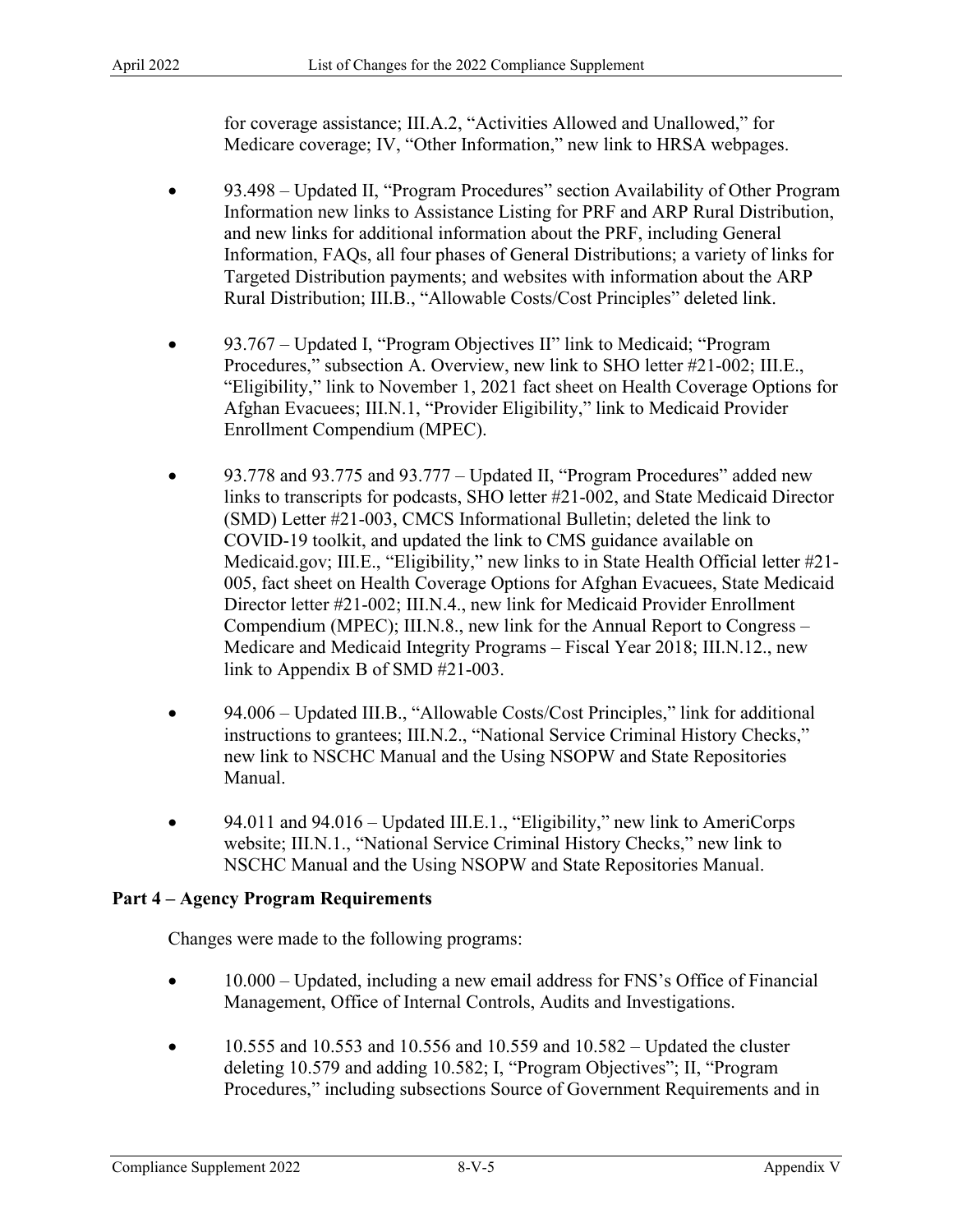Management," changed to an N from a Y, J, "Program Income," changed to an N Availability of Other Program Information, a new subsection on COVID-19 Pandemic Flexibilities, including a website; III Compliance Matrix C, "Cash from a Y, and L, "Reporting" changed to a Y from an N; III.A., "Activities Allowed or Unallowed"; III.E., "Eligibility," all subsections; III.I., "Procurement and Suspension and Debarment"; III.N.1., "Verification of Free and Reduced Price Applications (NSLP)"; III.N.3., "Non-Profit School Food Service Accounts"; III.N.4., "Paid Lunch Equity (NSLP)"; IV, "Other Information."

- 10.566 Updated II, "Program Procedures," subsection on Benefit Redemption; III.A., "Activities Allowed or Unallowed."
- 10.568 and 10.565 and 10.569 Updated I, "Project Objectives"; II, "Program Procedures"; III.E., "Eligibility," all subsections.
- 10.649 Updated II, "Program Procedures" including a new subsection on P-EBT Administrative Cost Grant Awards; III.A., "Activities Allowed or Unallowed"; III.H., "Period of Performance"; III.L., "Reporting," section III.L.1, Financial Reporting.
- 11.300 and 11.307 Updated I, "Program Objectives"; II, "Program Procedures"; III.A.1.f., "Activities Allowed and Unallowed," to add new subsection in Activities Allowed on participant support costs and Activities Allowed to update CFR references; III.J., "Program Income," to update CFR references; III.L.1, "Reporting," and III.L.3., "Special Reporting"; III.M., "Subrecipient Monitoring" to update CFR references; III.N.2, "RLF Awards: Loan Requirements," subsection Compliance Requirements; III.N.4., "Wage Rate Requirements," subsection Compliance Requirements for CFR references; IV, "Other Information."
- 11.611 Updated II, "Program Procedures," subsection A, including subsection on Base Cooperative Agreements to Create and Support Centers, and subsection on Cooperative Agreements for Emergency Assistance; III.L.3.a., "Reporting," subsection on Financial Reporting for SF-425, Federal Financial Report.
- 14.169 Please note: The program has made the decision to pull the current CSP package for 14.169 from the FY 22 package. They will refine and look to resubmit the package guidance for FY 23.
- apply to CDBG-DR and CDBG-MIT funds and a new link to the *Federal Register*  Performance"; III.J., "Program Income"; III.L., "Reporting"; III.N.2, "Citizen • 14.218 and 14.225 – Updated II, "Program Procedures"; III.A., "Activities Allowed or Unallowed," including a new content on additional flexibilities that notices; III.B., "Allowable Costs/Cost Principles"; III.H., "Period of Participation," subsections Compliance Requirements and Suggested Audit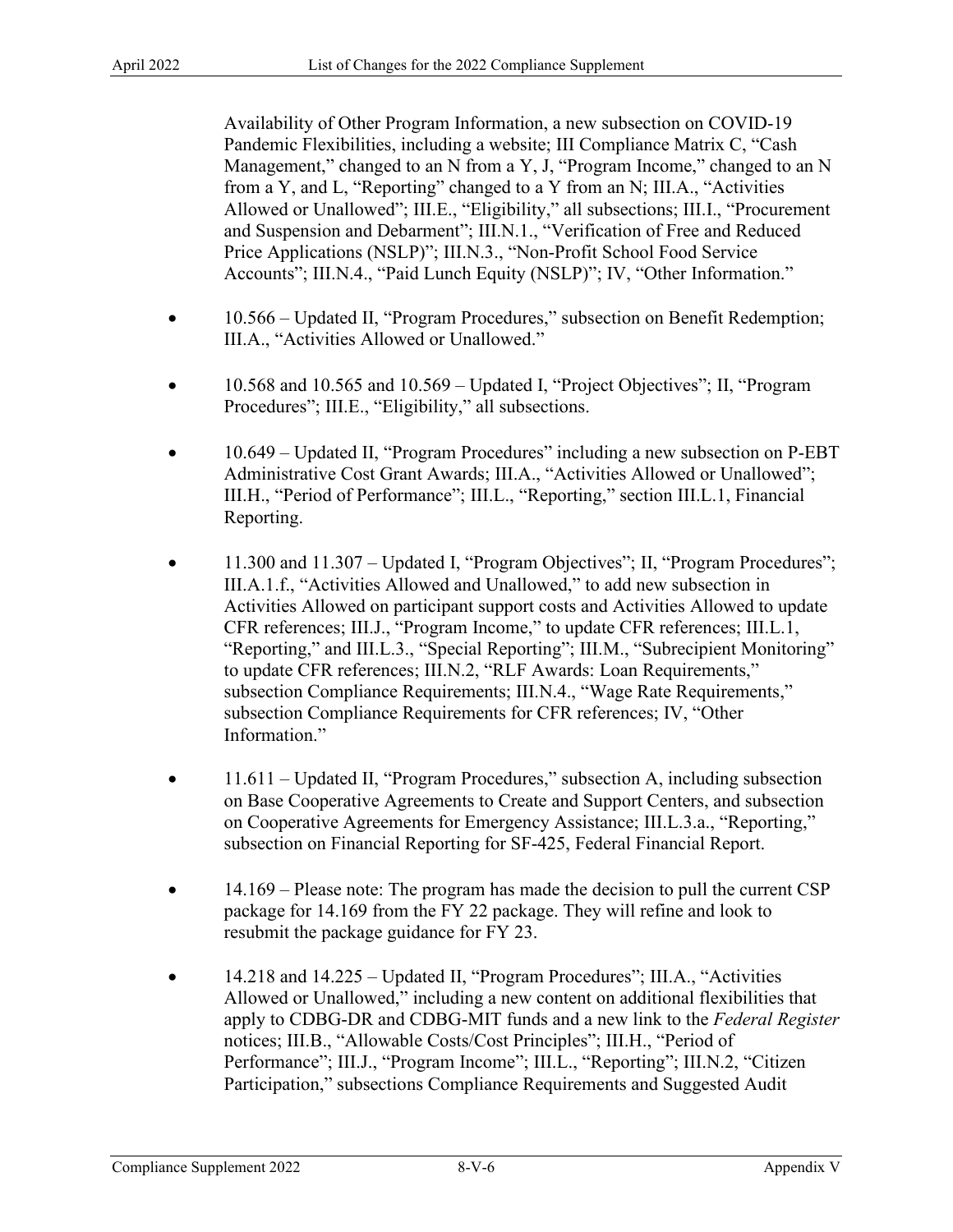Procedures; III.N.5., "Rehabilitation," subsection Compliance Requirements; IV, "Other Information."

- "Environmental Oversight"; III.N.3., "Environmental Reviews," new content for • 14.228 – Updated I, "Program Objectives"; II, "Program Procedures," including new links in both Source of Governing Requirements and Availability of Other Program Information; Compliance Matrix, F "Equipment/Real Property Management" changed to a Y from an N; III.A., "Activities Allowed or Unallowed"; III.B., "Allowable Costs/Cost Principles"; III.F., "Equipment and Real Property Management," new narrative added; III.H., "Period of Performance"; III.J., "Program Income"; III.L., "Reporting"; III.N.2., subsection Compliance Requirements; III.N.4, "Citizen Participation," new content for subsection Compliance Requirements; IV, "Other Information."
- 14.231 Updated II, "Program Procedures," including a new link in section Source of Government Requirements; III.A., "Activities Allowed and Unallowed"; III.G., "Matching, Level of Effort, Earmarking"; III.N.2, "Maintenance as Homeless Shelters."
- Availability of Other Program Information, including a new website; III.A., narratives; III.E., "Eligibility," updated for HOME-ARP narrative; III.J., "Housing Quality Standards"; IV, "Other Information." • 14.239 – Updated I, "Program Objectives" to add information on HOME-ARP; II. "Program Procedures," including section Source of Governing Requirements and "Activities Allowed or Unallowed" updated for HOME and HOME-ARP "Program Income" updated for HOME-ARP narrative; III.M., "Subrecipient Monitoring"; III.N.1., "Wage Rate Requirements"; III.N.2., "Maximum Per-unit Subsidy and Underwriting Requirements"; III.N.3., "Drawdowns of HOME/HOME-ARP Funds"; III.N.3., "Housing Quality Standards"; III.N.4,
- 14.241 Updated I, "Program Objectives"; II, "Program Procedures"; III.E.1., "Eligibility" section Eligibility for Individuals, including new links to CPD waiver memoranda; III.L.2., "Reporting," sections Financial Reporting and Performance Reporting; III.N.1., "Maintenance of Structures," subsection Suggested Audit Procedures; III.N.2., "Housing Quality Standards," subsection Compliance Requirements; III.N.3., "Community Residences," subsection Suggested Audit Procedures.
- 14.862 Updated II, "Program Procedures"; III.L.2., "Reporting," section on Performance Reporting changed to "Not Applicable"; IV, "Other Information," added new section on Indian CDBG-ARP Imminent Threat Grants.
- 14.867 Updated III.L.2., "Reporting," section of Performance Reporting; III.N.3., "Investment of IHBG Funds," subsection Compliance Requirements; IV, "Other Information" for sections on Indian Housing Block Grant-CARES Grant and Indian Housing Block Grant-ARP Grants.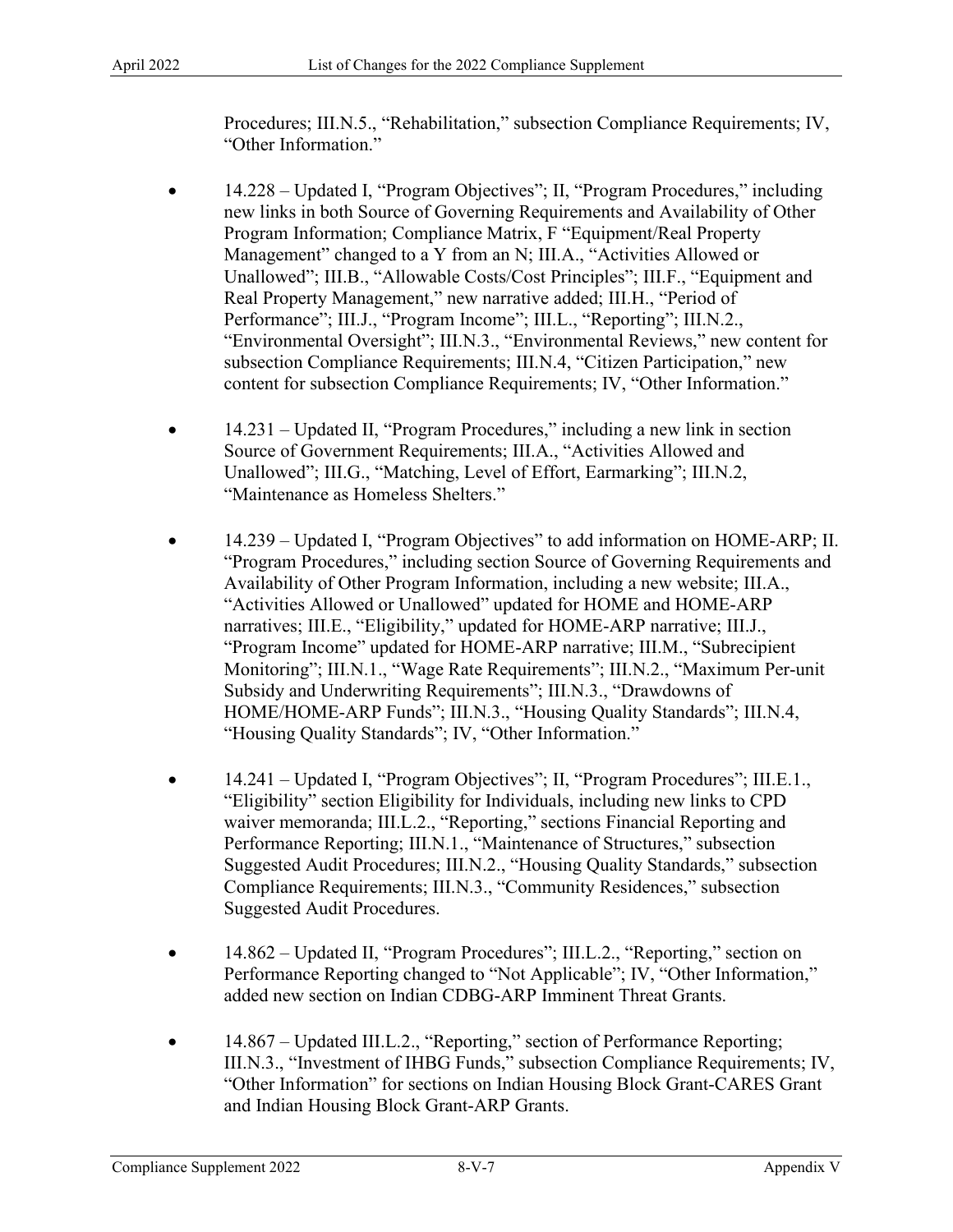- 14.871 and 14.879 Updated II, "Program Procedures," to add under subsection B. Subprograms/Program Elements on Emergency Housing Voucher Program; III.A., "Activities Allowed and Unallowed"; [III.N.11](http:III.N.11), new section Emergency Housing Vouchers Program Funding.
- 14.872 Updated II, "Program Procedures," including new links in Availability of Other Program Information; III.A.2, "Activities Allowed or Unallowed," with new content for the Activities Unallowed section; III.B, "Allowable Costs/Cost Principles."
- 14.873 Updated II, "Program Procedures"; IV, "Other Information," for subsections on Native Hawaiian housing Block Grants-ARP Grants, including a new link, Waivers and Alternative Requirements Applicable Only to NHHBG-ARP Funding.
- 17.207 and 17.801 Updated title to change name for 17.801 and to delete 17.804; I, "Program Objectives"; III.E., "Eligibility."
- Requirements, B, "Allowable Costs/Cost Principles" to a Y from an N; III.E.1, • 17.225 – Updated II, "Program Procedures," subsections on A. Overview, B. Subprograms/Program Elements, and C. Program Funding; III, Compliance "Eligibility"; III.H., "Period of Performance"; III.N.4, "UI Program Integrity– Overpayments," subsection Compliance Requirements.
- Key Line Item for Individuals Formerly Incarcerated. • 17.235 – Updated II, "Program Procedures," including updating website; III.L.2., "Reporting," subsection on Performance Reporting, including the addition of a
- 17.245 Program Title updated to Trade Adjustment Assistance for Workers; Updated I, "Program Objectives"; II, "Program Procedures," including new link, and subsections Source of Governing Requirements and Availability of Other Program Information; III.A.1., "Activities Allowed or Unallowed"; III.E.1., "Eligibility"; III.L., "Reporting."
- Requirements and a new link in Availability of Other Program Information; for section on Performance Reporting, including new links. • 17.264 – Updated II, "Program Procedures," section Source of Governing III.A., "Activities Allowed or Unallowed"; III.L.2., "Reporting," new narrative
- 20.315 Updated, III.N., added three new narratives for III.N.1., "Use and Reporting of Overtime for Agreement Employees"; III.N.2., "Preventing and Reporting on Employee Furloughs"; III.N.3., Buy American Act/Domestic Buying Preference."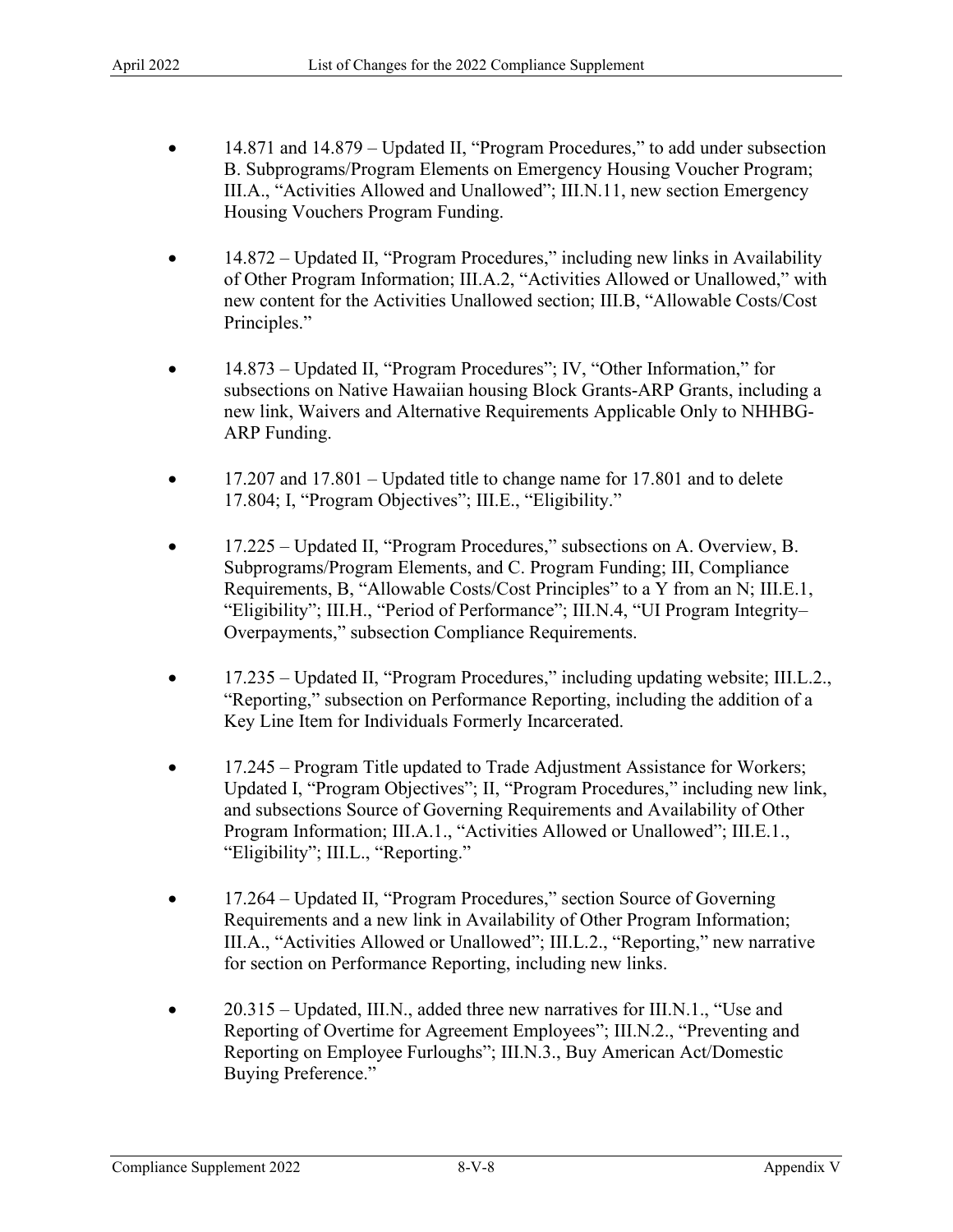- 20.609 and 20.610 and 20.612 and 20.613 from the cluster; II, "Program Procedures," including a new link in Availability of Other Program Information; III.A.1., "Activities Allowed or Unallowed"; III.G.3.b, "Matching, Level of • 20.600 and 20.611 and  $20.616 -$  Updated to remove 20.601 and 20.602 and Effort, Earmarking," subsection Earmarking.
- "Allowable Costs/Cost Principles"; III.E.4," Eligibility for Groups of Individuals • 21.016 – Updated II, "Program Procedures," including subsection Source of Governing Requirements; III.A.1., "Activities Allowed or Unallowed"; III.B, or Area of Service Delivery"; III.G.3, "Matching, Level of Effort, Earmarking" changed from Not Applicable; III.I., "Procurement and Suspension and Debarment"; III.L., "Reporting."
- link; III.B., "Allowable Cost/Cost Principles"; III.H., "Period of Performance;" narrative for 3. Special reporting and for III.4; III.M., Subrecipient Monitoring; • 21.027 – Updated I, "Program Objectives"; II, "Program Procedures," sections on Governing Requirements and Availability of Other Program Information, including new links; III.A., "Activities Allowed or Unallowed," including new III.I., "Procurement and Suspension and Debarment;" III.L., "Reporting," new IV, "Other Information."
- a Y; and I, "Procurement and Suspension and Debarment" to a Y from an N; • 32.006 – Updated I, "Program Objectives"; II, "Program Procedures," including new websites in Source of Governing Requirements and Availability of Other Program sections; III. Compliance Matrix, changed E, "Eligibility," to an N from III.A., "Activities Allowed or Unallowed," both sections; III.B., "Allowable Costs/Cost Principles"; III.E., "Eligibility," section III.E.1, changed to Not Applicable; III.H., "Period of Performance"; III.I., "Procurement and Suspension and Debarment," narrative added; III.L., "Reporting," narrative added; III.N.1., "Eligibility," narrative added.
- 81.041 Updated II, "Program Procedures," including subsection Availability of Other Program Information to update links; III.L.2, "Reporting" subsection Performance Reporting changed from "Not Applicable" to Progress Report; IV, "Other Information."
- 81.042 Updated II, "Program Procedures" subsection Source of Governing Requirements; III.A.2.b.(3), "Activities Allowed or Unallowed," subsection Activities Unallowed; III.E.1, "Eligibility," subsection; III.L.2., "Reporting," including a new link in section on Performance Reporting.
- 84.000 "Introduction," updated link in Waivers and Expanded Flexibility and changes to Cross-Cutting Requirements; II, "Program Procedures," section on Availability of Other Program Information; III.A., "Activities Allowed or Unallowed"; III.B., "Allowable Costs/Cost Principles"; III.C., "Cash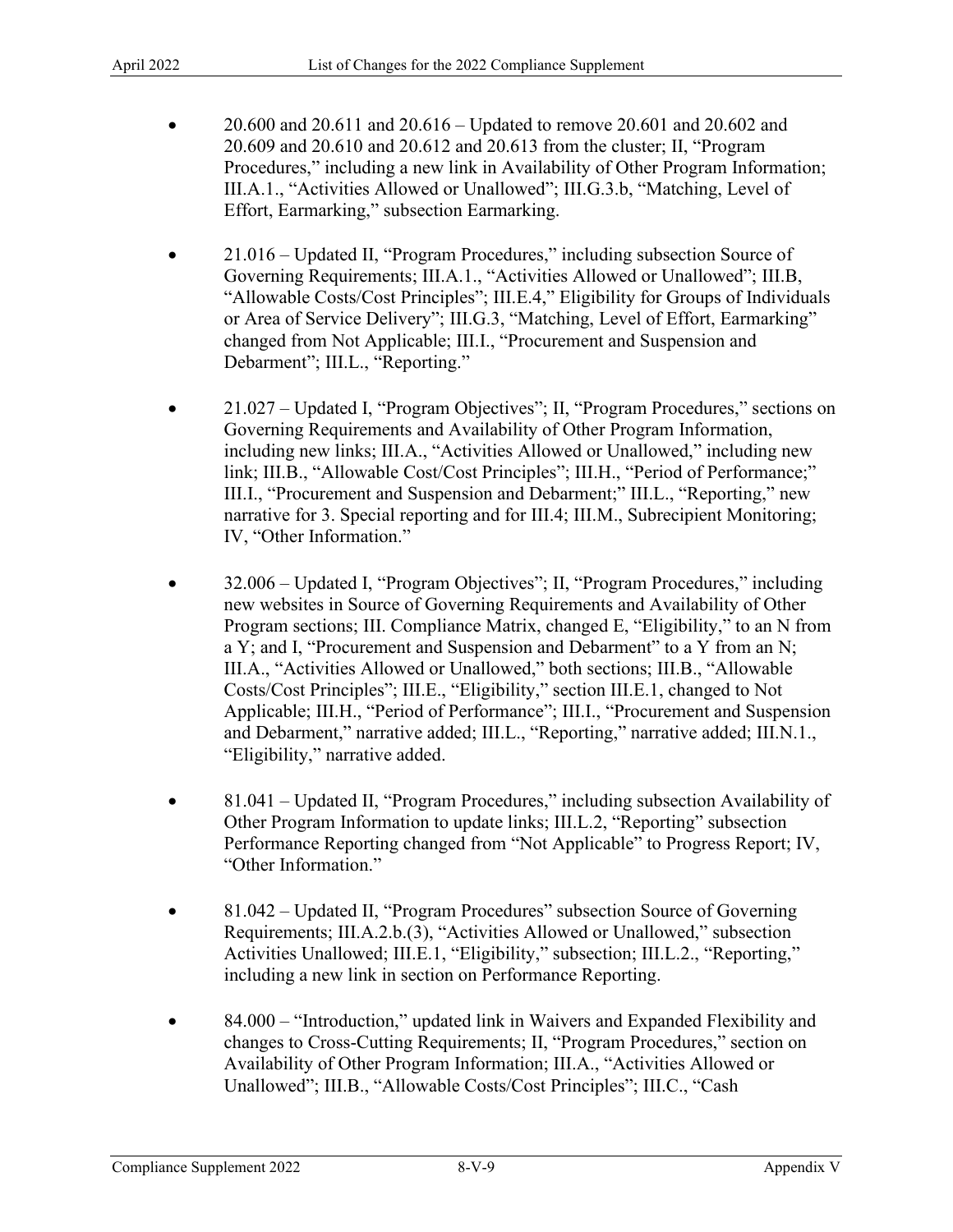Management"; III.G., "Matching, Level of Effort, Earmarking"; III.N.1., "Participation of Private School Children."

- 84.010 II, "Program Procedures," including new links; III.A., "Activities Allowed or Unallowed"; III.E.1., "Eligibility"; III.G.2, "Matching, Level of Effort, Earmarking."
- 84.032-G Updated II, "Program Procedures," subsection Availability of Other Program Information; III.N.5., "Collection Efforts," subsection Compliance Requirements; III.N.7., "Assignment of Defaulted Loans to ED," all subsections; III.N.8., "Federal Fund and Agency Operating Fund," subsection Compliance Requirements; [III.N.10](http:III.N.10)., "Collection Charges," all subsections; added new section [III.N.13.](http:III.N.13), "Implementation of Dear Colleague Letter GEN-21-03 "Expansion of Collections Pause to Defaulted FFEL Program Loans Managed by Guaranty Agencies (Updated May 24, 2021)"; added new section [III.N.14](http:III.N.14)., "Calculation of Lost Revenue."
- 84.126 Updated III.L.2., "Reporting" section on Performance Reporting.
- ESF Section 1: Added 84.425V American Rescue Plan Emergency Assistant to ESF Section 2: Added 84.425P HEERF Institutional Resilience and Expanded including new links; III "Compliance Requirements" changed "Cash III.B., "Allowable Costs/Cost Principles"; III.C, "Cash Management" narrative • 84.425 – Updated Introduction, including list of subprograms, and IV, "Other Information," including a new figure and an example table. Non-Public schools (ARP EANS) subprogram; I, "Program Objectives"; II, "Program Procedures," including new links in Source of Governing Sources and updated and new links in Availability of Other Program Information; III.A., "Activities Allowed or Unallowed," including new content on ESF-Governor Funds, ESF-SEA Funds, and ARP-OA SEA Funds; III.B., "Allowable Costs/Cost Principles"; III.F., "Equipment/Real Property Management"; III.G., "Matching, Level of Effort, Earmarking" new narrative; III.L.3, "Reporting," subsection Special Reporting; III.N., "Special Tests and Provisions," added new subsection III.N.3., "Identifying Non-Public Schools under ARP EANS that Enroll a Significant Percentage of Students from Low-Income Families and are Most Impacted by the COVID-10 Emergency." Postsecondary Opportunity (IREPO) Program and 84.425T HEERF Supplemental Support Under American Rescue Plan (SSARP) Program; and added a note on 84.425Q and new link before Program Objectives; II, "Program Procedures," Management" to a Y from an N; III.A., "Activities Allowed and Unallowed"; added; III.G, "Matching, Level of Effort, Earmarking"; III.H., "Period of Performance"; III.I, "Procurement and Suspension and Debarment"; III.L, "Reporting," subsection Special Reporting, including links.
- 93.044 and 93.045 and 93.053 Title change for 93.044 to add American Rescue Plan and 93.045 to add in reference to CARES Act and American Rescue plans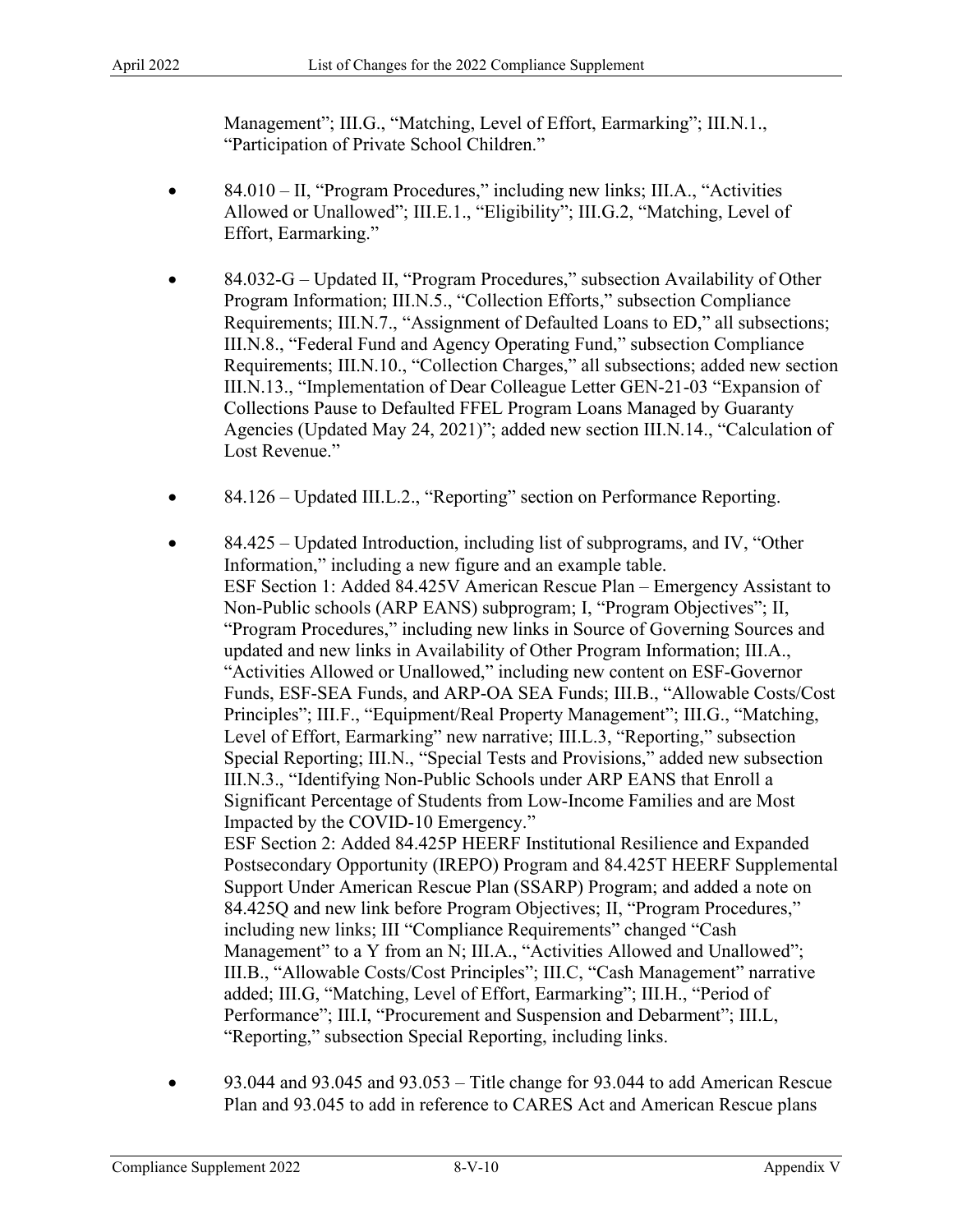"Program Procedures," including new and updated links in Availability of Other under Title III-C of the Older Americans Act; I, "Program Objectives"; II, Program Information; III.G.1., "Matching, Level of Effort, Earmarking" added new subsection titles and new subsection for NSIP grants.

- Information for links for HRSA COVI-19 CAF; III.A.2., "Activities Allowed and • 93.224 and 93.527 – Updated II, "Program Procedures," including sections Sources of Governing Requirements and Availability of Other Program Unallowed"; III.L.3., "Reporting" section on Special Reporting to UDS resources link and Key Line Items; III.N.2., "Compliance with Consolidated Appropriations Act," subsections Compliance Requirements and Audit Objectives.
- 93.461 Title change to add in COVID-19 Coverage Assistance Fund; Updated I, "Program Objectives; " II, "Program Procedures, including Sources of Governing Requirements and Availability of Program Information, including new website links; III.A., "Activities Allowed or Unallowed," including new link; III.B., "Allowable Costs/Cost Principles"; III.E., "Eligibility"; IV, "Other Information," link updated.
- "Reporting"; IV, "Other Information," including update to the HRSA PRF and • 93.498 – Title change to add in American Rescue Plan; Updated I, "Program Objectives," including table that outlines PRF and ARP Rural Distribution recipients' payments eligible expenses and lost revenues; II, "Program Procedures," including new links for PRF in subsection Availability of Other Program Information; III. Compliance Requirements, III.N., "Special Tests and Provisions" changed to an N from a Y; III.A., "Activities Allowed or Unallowed"; III.B, "Allowable Costs/Cost Principles," with a deleted link; III.L., ARP Rural Distribution reporting requirements table.
- 93.558 Updated I, "Program Objectives"; II, "Program Procedures" to add a Other Program Information; III.A., "Activities Allowed and Unallowed" a new section on the American Rescue Plan and to update subsection Availability of section 3 on Pandemic Emergency Assistance Fund; III.E., "Eligibility" section III.E.2 Eligibility for the Pandemic Emergency Assistance Fund added; III.G., "Matching, Level of Effort, Earmarking," new narrative for subsection 2.2 for Pandemic Emergency Assistance Fund; III.L., "Reporting," section Special Reporting.
- 93.575 and 93.489 and 93.596 Updated II, "Program Procedures," subsection Availability of Other Program Information for additional web site links; Compliance Matrix change in L, "Reporting" to a Y from an N; III.A.1., Activities Allowed or Unallowed subsection added for Activities Allowed for CCDF ARP Act Stabilization Funds; III.E., "Eligibility," changes to subsection on Eligibility for Subrecipients, and a new subsection 4, eligibility for Child Care Providers Receiving CCDF ARP Act Stabilization Funds; III.G., "Matching, Level of Effort, Earmarking;" III.H., "Period of Performance" new mandatory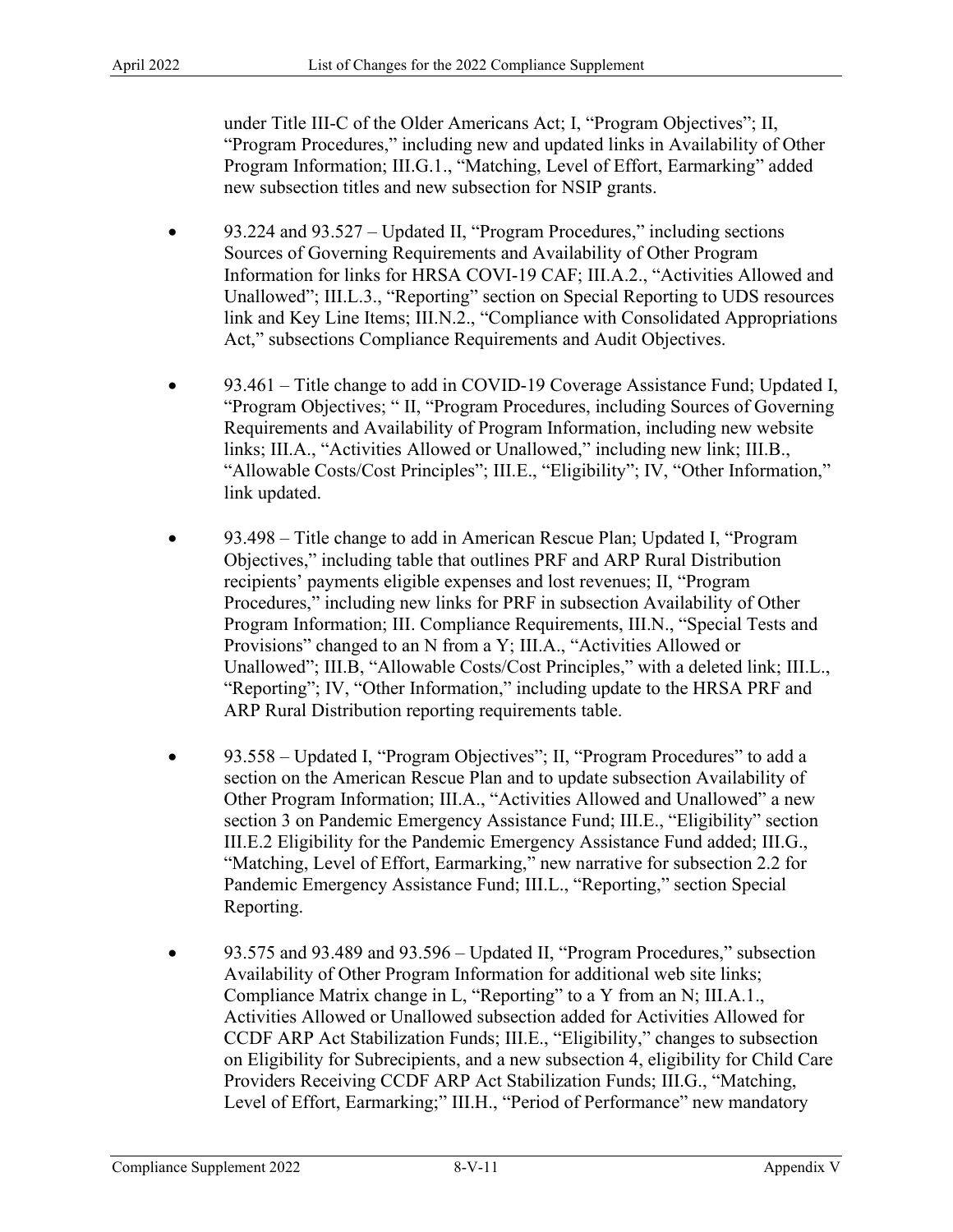Stabilization Funds," new subsection; III, "Other Information," new subsection on funds for Assistance Listing 93.596 and charts updated for FY 2021 and FY 2022; III.L., new narrative; III.N.4, "Child Care Provider Eligibility for ARP Act Funding Sources Within the CCDF Cluster.

- 93.767 Updated I, "Program Objectives," with a new link; II, "Program Procedures," including updating a link; III.A., "Activities Allowed and Unallowed"; III.B, "Allowable Costs/Cost Principles"; III.E., "Eligibility," including new links; III.G., "Matching, Level of Effort, Earmarking"; III.H, "Period of Performance"; III.N.1., "Provider Eligibility (Screening and Enrollment), subsection Compliance Requirements, including a new link; III.N.2., "Refunding of Federal Share of CHIP Overpayments to Providers," subsections Compliance Requirements and Suggested Audit Procedures.
- Requirements and Audit Objectives; III.N.4., "Provider Eligibility (Screening and Investments – Federal Fund for new link; [III.N.12](http:III.N.12), a new section "American • 93.778 and 93.775 and 93.777 – Updated I, "Program Objectives"; II, "Program Procedures," including new links; III.A., "Activities Allowed or Unallowed"; III.B., "Allowable Costs/Cost Principles"; III.E., "Eligibility," including new links; III.G., "Matching, Level of Effort, Earmarking"; III.L., "Reporting"; III.N.1., "Utilization Control and Program Integrity," subsections Compliance Enrollment," subsection Compliance requirements; III.N.7., "Refunding of Federal Share of Medicaid Overpayments to Providers" subsections Compliance Requirements and Suggested Audit Procedures; III.N.8, "Medicaid National Correct Coding Initiative (NCCI)," subsection Compliance Requirements; III.N.9, Rescue Plan Act of 2021 (ARP) Section 9817; IV, "Other Information."
- 94.006 Updated II, "Program Procedures"; III.B., "Allowable Costs/Cost including two new links. Principles"; III.E., "Eligibility," subsections on Eligibility for Individuals; III.N.1., "Living Allowances," including the living allowances chart for 2020; III.N.2., "National Service Criminal History Checks," all subsections updated,
- Checks," all subsections updated, including two new links. • 94.011 and 94.016 – Updated throughout to change CNCS to AmeriCorps; III.E.1., "Eligibility," updated links; III.N.1., "National Service Criminal History
- 96.001 and 96.006 Updated II, "Program Procedures"; III.N.1., subsection Suggested Audit Procedures.

# **Part 5 – Clusters of Programs**

Part 5.1 and 5.2 – updated for the effective date of the Supplement.

Part 5.3 – major edits implemented.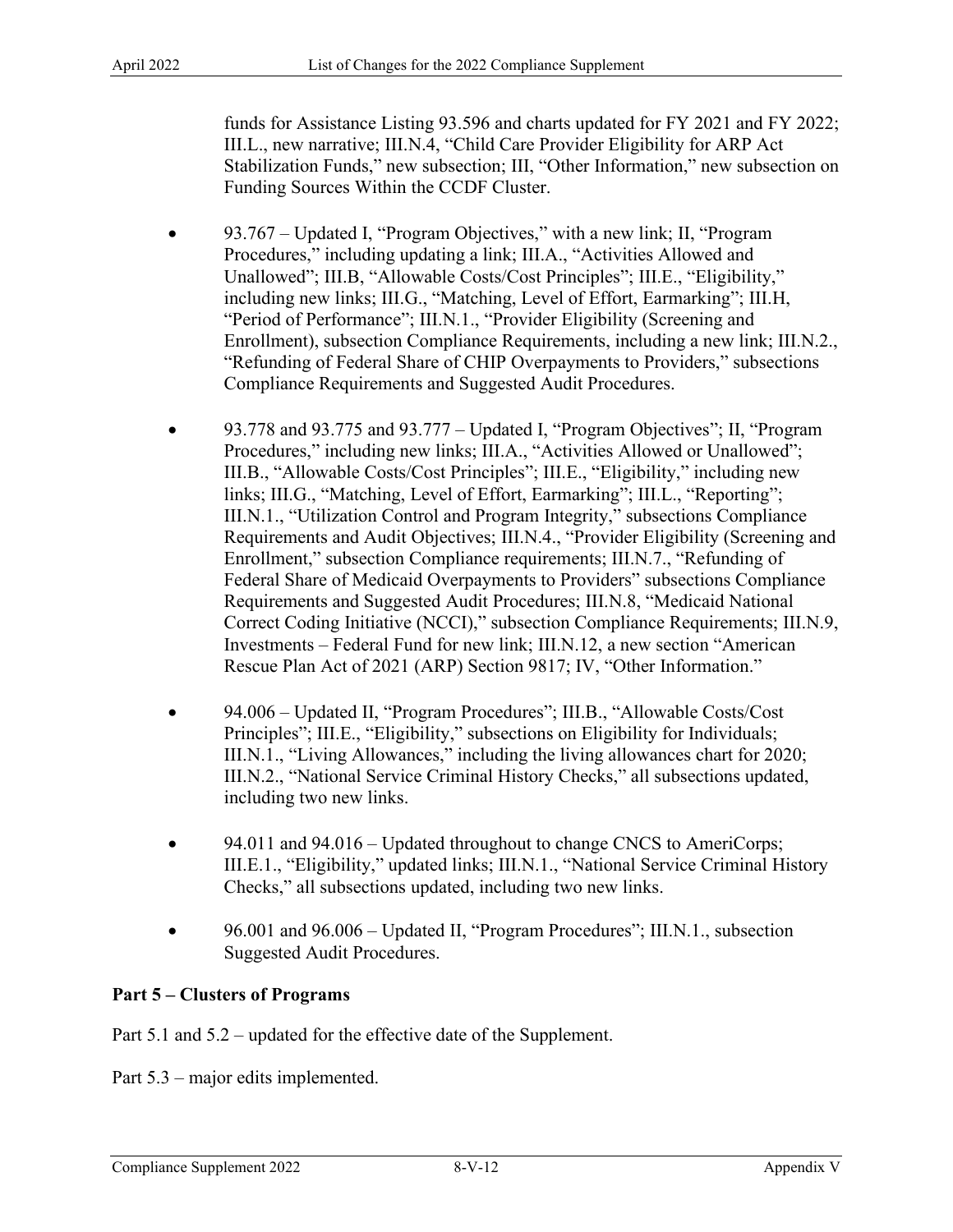Part 5.4 – updated the cluster list.

## **Part 6 – Internal Control**

• Updated for the effective date of the Supplement.

## **Part 7 – Guidance for Auditing Programs Not Included in This Compliance Supplement**

• Updated for the effective date of the Supplement.

### **Part 8 – Appendixes**

## **Appendix I – Federal Programs Excluded from the A-102 Common Rule and Portions of 2 CFR Part 200**

• Updated for the effective date of the Supplement.

## **Appendix II – Federal Agency Codification of Governmentwide Requirements and Guidance for Grants and Cooperative Agreements**

• Updated for the effective date of the Supplement.

## **Appendix III – Federal Agency Single Audit, Key Management Liaison, and Program Contacts**

Updated for this year's program contacts.

### **Appendix IV – Internal Reference Tables**

- Updated the list of programs currently designated as high risk.
- List updated with new programs with requirements defined in IV, "Other Information."

### **Appendix V – List of Changes for the 2022 Compliance Supplement**

• List updated with changes to the programs and appendixes for 2022.

### **Appendix VI – Program-Specific Audit Guides**

Updated for the effective date of the Supplement.

### **Appendix VII – Other Audit Advisories**

• Major updates sections, including Definition of COVID-19 Funding, Alternative Compliance Examination Engagement for Eligible SLFRF Recipients, and Due Date for Submission of Audit Reports and Low-Risk Auditee Criteria nd the Federal Audit Clearinghouse transition from Census to GSA.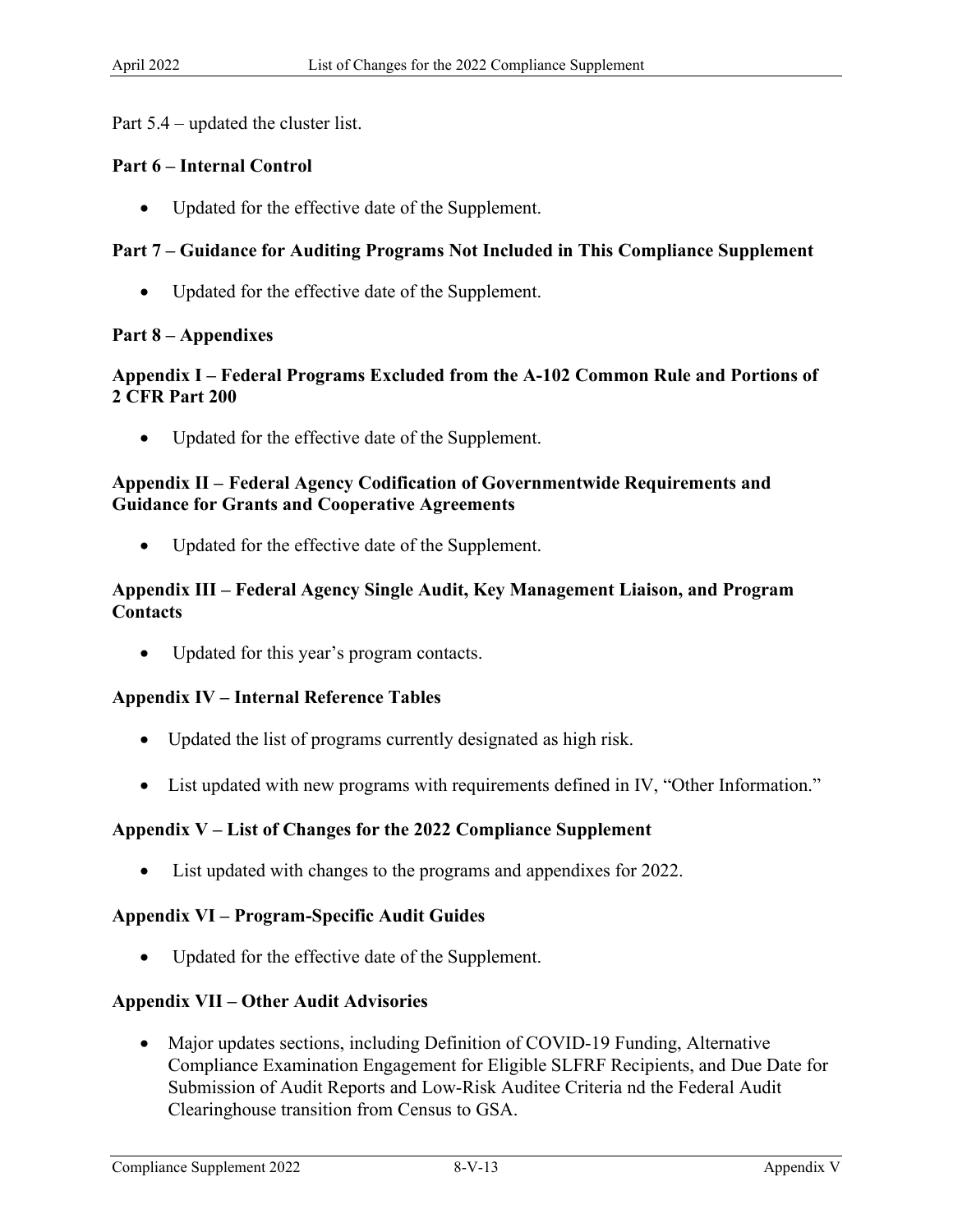• Updated for the effective date of the Supplement.

## **Appendix VIII – Examinations of EBT Service Organizations**

• Updated for the effective date of the Supplement.

# **Appendix IX – Compliance Supplement Core Team**

• Updated for this year's team members.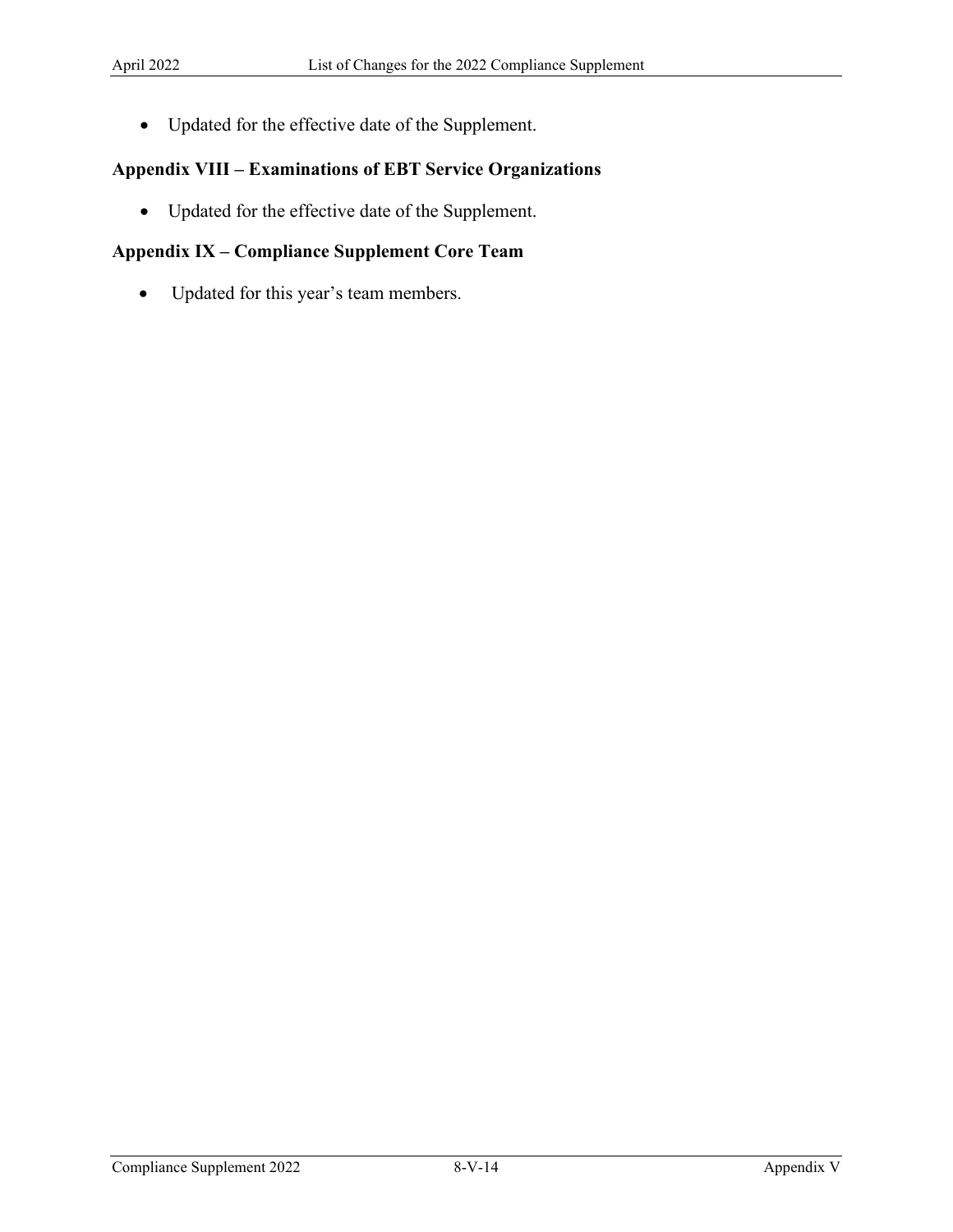## **APPENDIX VI PROGRAM-SPECIFIC AUDIT GUIDES**

 This appendix lists program-specific audit guides for use by auditors. The listing includes the title of the guide, the date of issuance or latest update, and where to obtain a copy.

## **Department of Education**

• Audit Guides for Student Aid Programs [\(https://www2.ed.gov/about/offices/list/oig/nonfed/index.html\)](https://www2.ed.gov/about/offices/list/oig/nonfed/index.html)

# **Department of Housing and Urban Development**

• HUD Consolidated Audit Guide (HUD Consolidated Audit Guide | Office of Inspector [General, Department of Housing and Urban Development \(hudoig.gov\)\)](https://www.hudoig.gov/library/single-audit-guidance/hud-consolidated-audit-guide)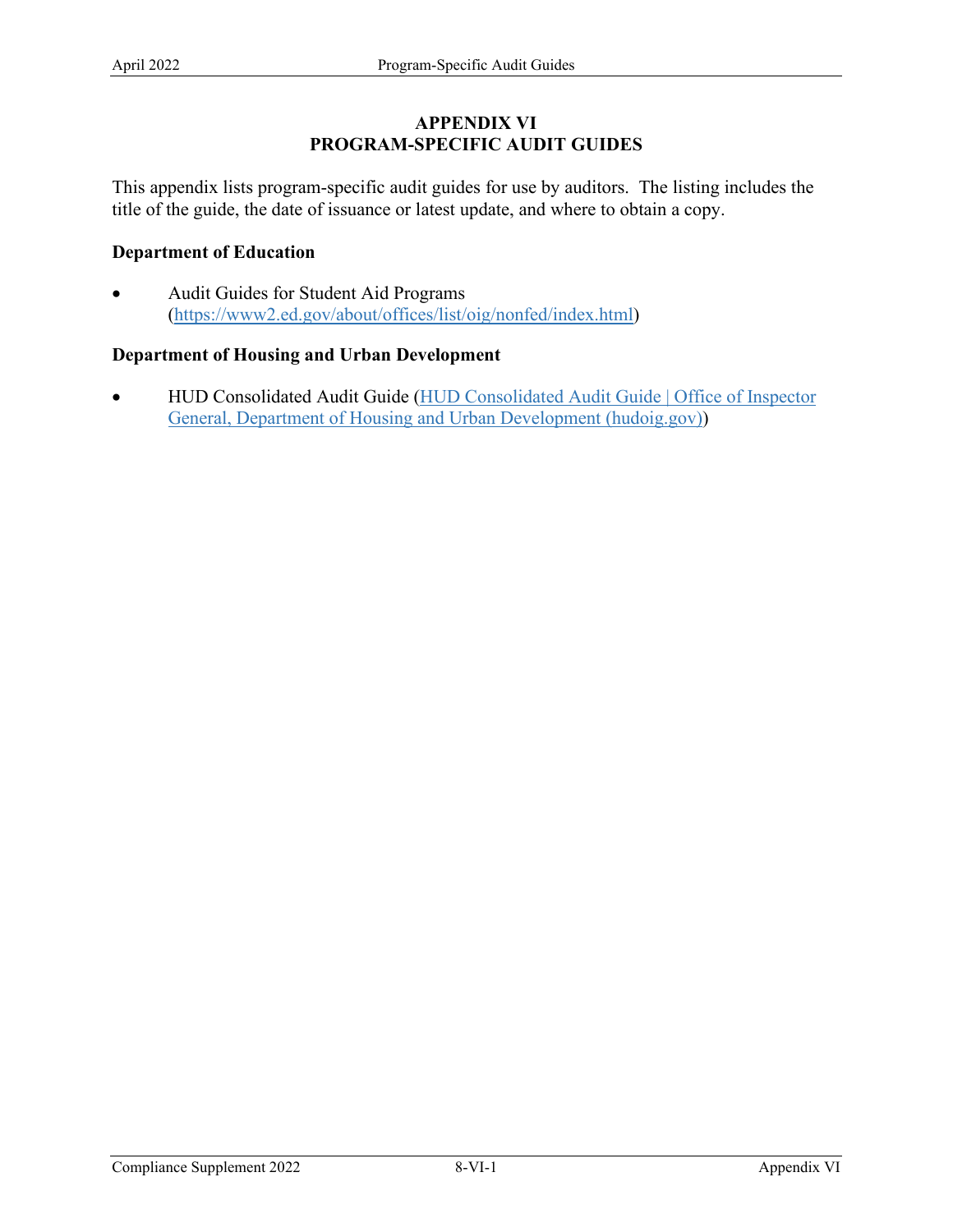## **APPENDIX VII OTHER AUDIT ADVISORIES**

## **I. Novel Coronavirus (COVID-19)**

This section provides guidance to the following areas affecting single audits arising due to COVID-19:

- Definition of COVID-19 funding
- Expenditures of Federal Awards (SEFA) • Treatment of donated personal protective equipment (PPE) on the Schedule of
- Agency Guidance Document References
- Identification of COVID-19 related awards and single audit applicability
- Identification of COVID-19 related awards on the SEFA and SF-SAC
- Identification of COVID-19 related awards in audit findings
- Identification of compliance requirements for COVID-19 related awards
- Responsibilities for informing subrecipients
- Alternative Compliance Examination Engagement for Eligible SLFRF Recipients

### **Definition of COVID-19 Funding**

As a result of the COVID-19 pandemic, many new federal programs have been established and funding has been added to existing federal programs from the following Acts:

Coronavirus Preparedness and Response Supplemental Appropriations Act

Families First Coronavirus Response Act

Coronavirus Aid, Relief, and Economic Security Act (CARES Act)

Coronavirus Response and Relief Supplemental Appropriations Act (CRRSAA)

American Rescue Plan Act (ARP)

Funding arising from these sources, both to new and existing programs, is referred to as "COVID-19 funding," "COVID-19 programs," or "COVID-19 related awards" throughout this section. Refer also to Appendix IV, Internal Reference Tables, for a listing of programs with a "higher risk" designation, many of which involve COVID-19 funding, and for information about how that designation impacts the major program determination process.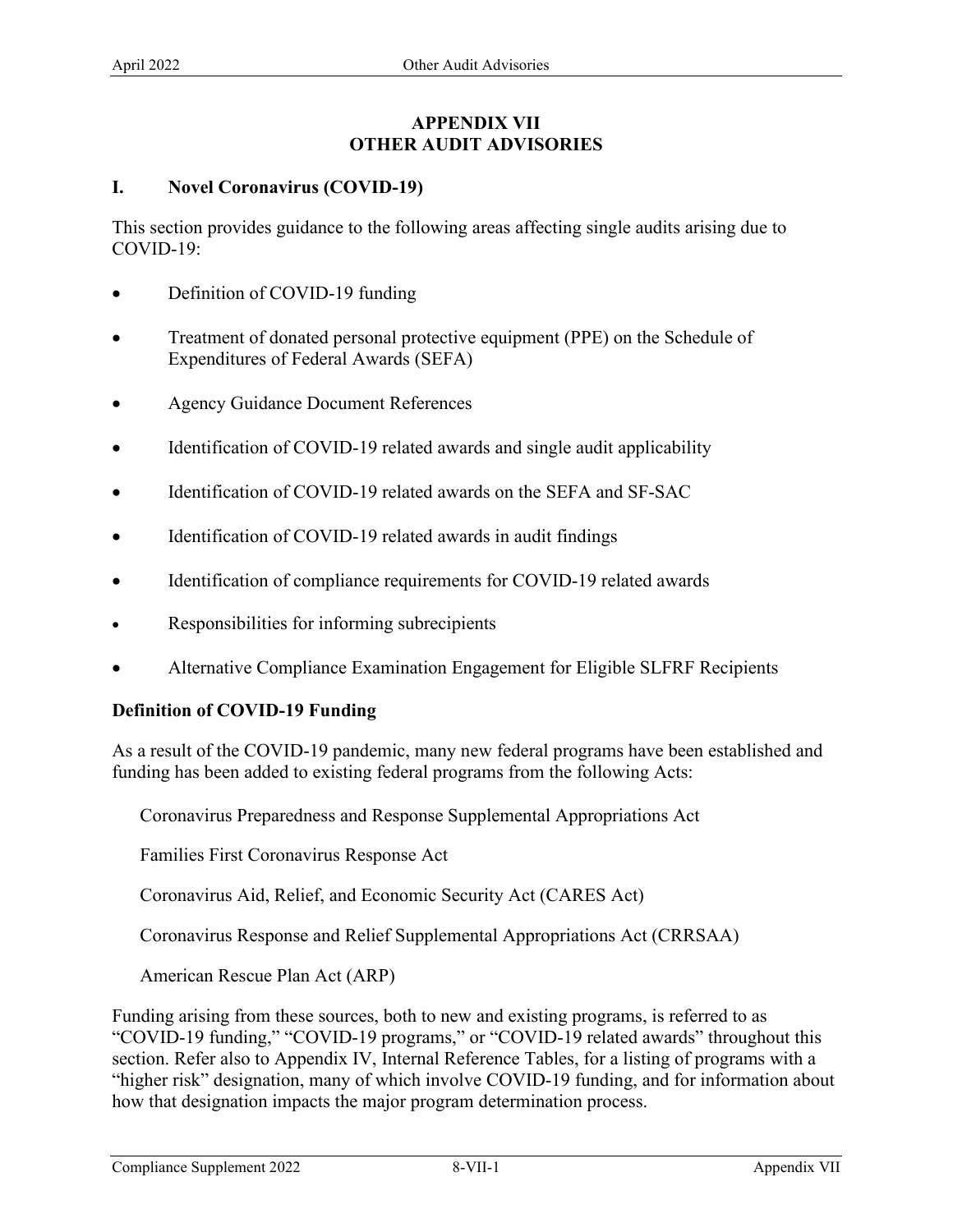# **Donated Personal Protective Equipment (PPE)**

 M-20-20 (April 9, 2020), federal agencies and recipients can donate PPE purchased with federal threshold for a single audit or determining the type A/B threshold for major programs and is not required to be audited as a major program. Because donated PPE has no bearing on the single audit, the donated PPE footnote may be marked "unaudited." During the emergency period of COVID-19 pandemic and as allowed under OMB Memorandum assistance funds to various entities for the COVID-19 response. The donated PPE were mostly provided without any compliance or reporting requirements or Assistance Listing information from the donors. As such, the non-federal entities that received donated PPE should provide the fair market value of the PPE at the time of receipt as a stand-alone footnote accompanying their SEFA. The amount of donated PPE should not be counted for purposes of determining the

 reporting requirements or assistance listing from donors. There could be some PPE that must appear on the SEFA as a federal program (e.g., when the recipient uses funds provided under an As a reminder, the above only relates to donated PPE provided without any compliance or Assistance Listing to purchase PPE).

## **Agency Guidance Document References for COVID-19 Programs**

The COVID-19 pandemic has led many federal agencies to issue implementing guidance (e.g., frequently asked questions, memos) outside of the normal regulatory process for new and existing programs receiving COVID-19 funding. Such guidance is issued to communicate an agency's understanding of how the relevant statutes, regulations, or the terms and conditions of the federal awards and apply to a particular circumstance, but it does not create new compliance requirements. Due to the evolving nature of the pandemic environment, it has been common for federal agencies to update, change, or delete their specific guidance over time.

 The Part 4 sections for COVID-19 programs often refer auditors to agency guidance documents to obtain a better understanding of statutory and regulatory compliance requirements subject to audit. When evaluating a non-federal entity's compliance, auditors must consider provisions of federal statutes, regulations, and the terms and conditions of federal awards. However, auditors may also consider guidance documents in effect during the period to understand the program requirements. An auditor may conclude whether the non-federal entity is in compliance with a type of compliance requirement based on consideration of applicable implementing guidance in effect at the time of the activity or transaction.

When citing criteria for audit findings, 2 CFR 200.516(b)(2) states that the following information must be included in finding detail: "The criteria or specific requirement upon which the finding is based, including the Federal statutes, regulations, or the terms and conditions of the Federal awards." Therefore, auditors should refer to a statute, regulation, or term and condition as criteria for the audit finding.

## **Identification of COVID-19 Related Awards and Single Audit Applicability**

 Federal agencies may have incorporated COVID-19 funding into an existing program and Assistance Listing number or set up a separate COVID-19 program with a unique Assistance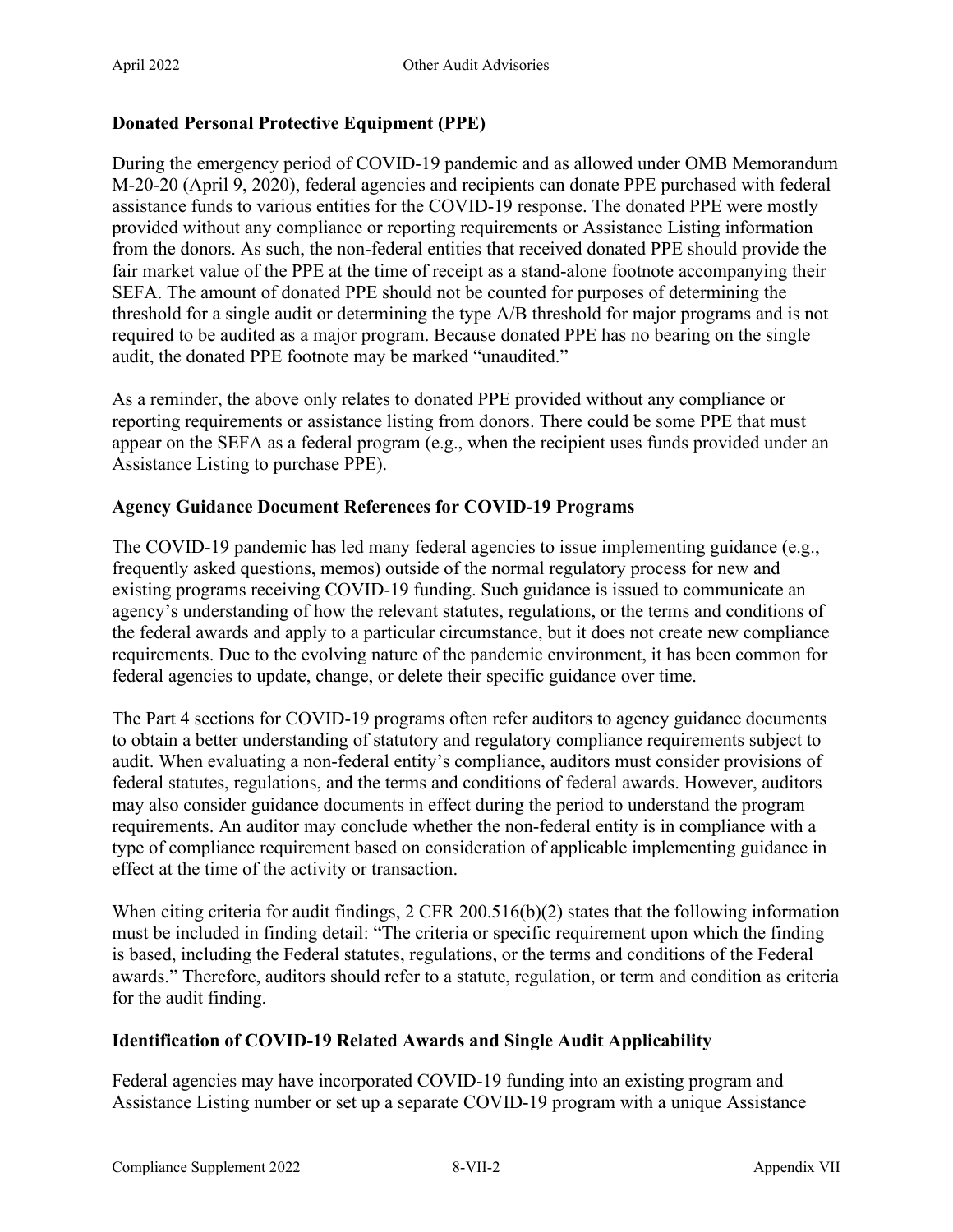Listing number. Federal agencies are required to specifically identify COVID-19 related awards, regardless of whether the funding is provided under a new or existing Assistance Listing number. However, in the early days of the crisis caused by the COVID-19 pandemic with the need to respond quickly, in some cases cash was sent to non-federal entities without application or Assistance Listing number. The non-federal entity was required to either agree to the terms and conditions or return the funds.

When COVID-19 funding is subawarded by a pass-through entity from an existing program, the information furnished to subrecipients should distinguish the subawards of incremental COVID-19 funding included in the subawards from non-COVID-19 funding.

 In order to assist recipients and auditors in the identification of all the COVID-19 funds and their related program Assistance Listing numbers, OMB has issued several summaries of federal programs that were created by COVID-19 funding and also existing programs that received COVID-19 funding. A summary of programs that received funding under the CARES Act (and other earlier COVID-19 legislation) as of May 20, 2020, can be accessed at: [https://www.cfo.gov/wp-content/uploads/2020/07/M-20-21\\_FAQ\\_07312020\\_UPDATED.pdf.](https://www.cfo.gov/wp-content/uploads/2020/07/M-20-21_FAQ_07312020_UPDATED.pdf) A summary of programs that received funding under the ARP Act as of October 29, 2021, can be found at: [https://www.cfo.gov/assets/files/Revised-American-Rescue-Plan-Assistance-](https://www.cfo.gov/assets/files/Revised-American-Rescue-Plan-Assistance-Listings_10-29-2021.pdf)Listings 10-29-2021.pdf. Each summary includes program Assistance Listing numbers and an asterisk (\*) next to Assistance Listing numbers denoting a new Assistance Listing number.

# **Identification of COVID-19 Related Awards on the SEFA and SF-SAC**

 Emergency Acts expenditures on the Schedules of Expenditures of Federal Awards. Therefore, As described in 2 CFR section 200.510(b), auditees must complete the SEFA and include Assistance Listing numbers when reporting their federal awards and subawards. To maximize the transparency and accountability of COVID-19 related award expenditures, OMB M-20-26 (June 18, 2020) instructed recipients and subrecipients to separately identify the COVID-19 non-federal entities should separately identify COVID-19 expenditures on the SEFA and SF-SAC. For existing programs that have both COVID-19 expenditures and non-COVID-19 expenditures, this may be accomplished by identifying COVID-19 expenditures on the:

- the program name. For example: • SEFA – On a separate line by Assistance Listing number with "COVID-19" as a prefix to
	- $\degree$  COVID-19 Temporary Assistance for Needy Families 93.558 \$1,000,000
	- o Temporary Assistance for Needy Families 93.558 \$3,000,000
	- $\circ$  Total Temporary Assistance for Needy Families 93.558 \$4,000,000
- SF-SAC On a separate row by Assistance Listing number with "COVID-19" as the first characters in Part II, Item 1c, Additional Award Information. Example: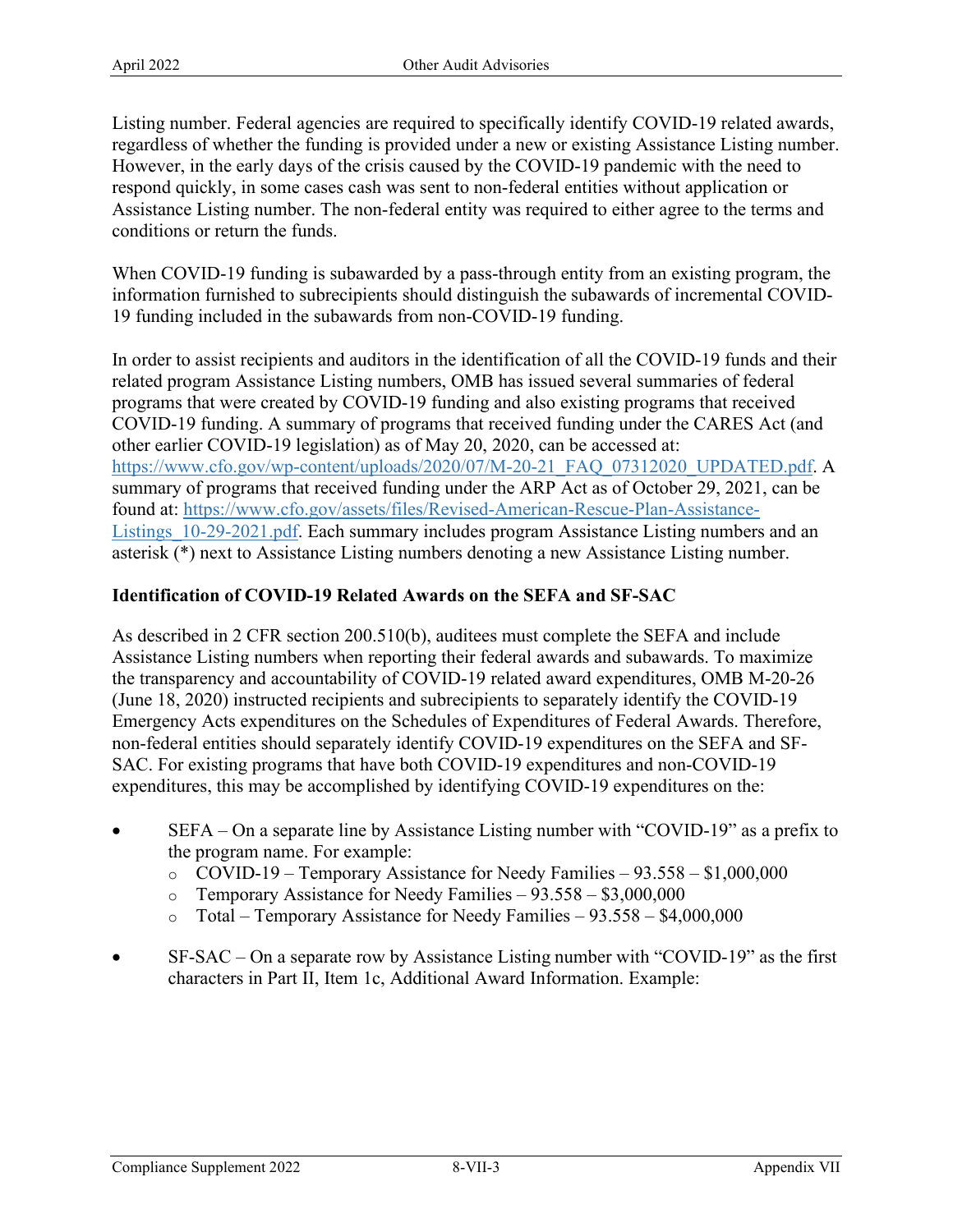|                                 | a                                 | $\mathbf b$                                          | $\mathbf{c}$                          | d                                                                             | e                               | f | g                                             | h                                 |
|---------------------------------|-----------------------------------|------------------------------------------------------|---------------------------------------|-------------------------------------------------------------------------------|---------------------------------|---|-----------------------------------------------|-----------------------------------|
|                                 | Assistance<br>Listing#            | Assistance<br>Listing $#$                            |                                       |                                                                               |                                 |   |                                               |                                   |
| Row Number (auto-<br>generated) | Federal Awarding<br>Agency Prefix | Assistance<br>Digit Extension<br>$Listing$<br>Three- | Additional<br>Identification<br>Award | Federal Program Name                                                          | Amount Expended<br>Cluster Name |   | Federal Program<br>(auto-generated)<br>[ Ctal | (auto-generated)<br>Cluster Total |
|                                 |                                   |                                                      |                                       |                                                                               | $(\$)$                          |   | $(\$\)$                                       | $($)$                             |
|                                 | 93                                | 558                                                  |                                       | <b>TEMPORARY ASSISTANCE</b><br><b>FOR NEEDY FAMILIES</b>                      | \$3,000,000.00                  |   | \$4,000,000.00                                |                                   |
| $\overline{2}$                  | 93                                | 558                                                  | <b>COVID-</b><br>19                   | <b>COVID-19 - TEMPORARY</b><br><b>ASSISTANCE FOR NEEDY</b><br><b>FAMILIES</b> | \$1,000,000.00                  |   | \$4,000,000.00                                |                                   |
|                                 |                                   |                                                      |                                       | <b>Total Federal Awards</b><br>$Expected =$                                   | \$4,000,000.00                  |   |                                               |                                   |

## **Identification of COVID-19 Related Awards in Audit Findings**

Consistent with identifying COVID-19 expenditures on the SEFA, auditors should include the COVID-19 identification for audit findings that are applicable to programs that are entirely COVID-19 funded and existing programs with COVID-19 funding.

## **Identification of Compliance Requirements for COVID-19 Related Awards**

 compliance requirements to the recipient. Similarly, pass-through entities are responsible for As noted in OMB Memorandum M-20-26 (June 18, 2020), federal awarding agencies are responsible for identifying COVID-19 related awards and communicating the applicable identifying COVID-19 related awards and communicating the applicable requirements to their subrecipients. Normally, this information would be in the award terms and conditions. However, for COVID-19 related awards, the compliance requirements may have been communicated through an agency website and the compliance requirements may have been modified or compliance requirements not included in original terms and conditions may have been added.

 determine which of the compliance requirements to test. For new COVID-19 related programs that are not included in this Supplement, the auditor must use the framework provided by Part 7 of this Supplement. Part 7 includes procedures to

### **Responsibilities for Informing Subrecipients**

As noted in OMB Memorandum M-20-26 (June 18, 2020), pass-through entities agree to separately identify to each subrecipient, and document at the time of subaward and at the time of disbursement of funds, the federal award number, Assistance Listing number, and amount of COVID-19 funds. When COVID-19 funds are subawarded for an existing program, the information furnished to subrecipients should distinguish the subawards of incremental COVID-19 funds from regular subawards under the existing program.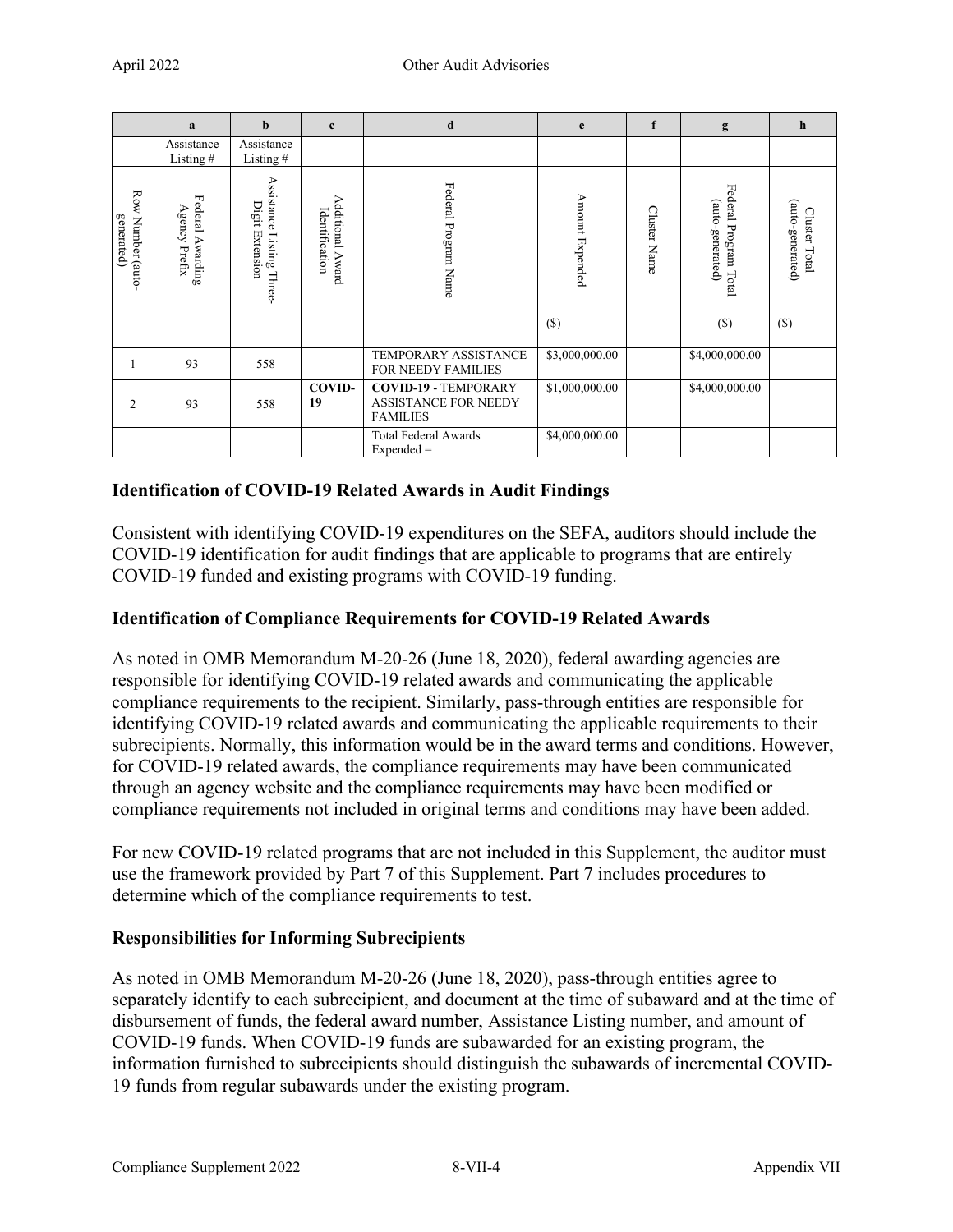This information is needed to allow the pass-through entity to properly monitor subrecipient expenditures of COVID-19 funds, as well as for oversight by the federal awarding agencies, Federal Offices of Inspector General, and the Government Accountability Office.

# **Alternative Compliance Examination Engagement for Eligible SLFRF Recipients**

 because the recipient has not received federal financial assistance before, or the other federal 200.501(a). As a result, Treasury has developed an alternative approach which is available for The US Department of the Treasury ("Treasury") recognizes that many recipients of Coronavirus State and Local Fiscal Recovery Funds ("SLFRF") may now be required to complete a Single Audit or a Program-Specific Audit pursuant to the Single Audit Act and its implementing regulations, 2 CFR Part 200, Subpart F, due to their receipt of an SLFRF award, which may lead to them expending \$750,000 or more during their fiscal year in Federal awards. This may be financial assistance they expended did not exceed the \$750,000 audit threshold set forth 2 CFR SLFRF recipients that would otherwise not be required to undergo an audit pursuant to 2 CFR Part 200, Subpart F, if it was not for the expenditures of SLFRF funds directly awarded by Treasury.

 Under its authority 2 CFR section 200.102(a), OMB is authorizing the use of an alternative eligible recipients are detailed in the Part 4 – Section IV, "Other Information" of assistance compliance examination engagement in accordance with the Government Accountability Office's Government Auditing Standards in lieu of a full single audit or program-specific audit as required per 2 CFR 200, Subpart F. The alternative approach along with the criteria for listing 21.027 – Coronavirus State and Local Recovery Funds.

This alternative is intended to reduce the burden of a full Single Audit or Program-Specific Audit on eligible recipients and practitioners, as well as uphold Treasury's responsibility to be good stewards of federal funds.

## **II. Effect of Changes to Compliance Requirements and Other Clusters**

## *Removal of Compliance Requirement from Part 2 Matrix*

 In any instance in which a compliance requirement has been removed from a program/cluster, as in an audit conducted using the prior year's Supplement that finding must continue to be reported the prior year but the current year Part 2 matrix identified "M. Subrecipient Monitoring" as not in which a compliance requirement was added to a program/cluster in the current year's shown in the Part 2 matrix, if there was an audit finding related to that compliance requirement in the summary schedule of prior audit findings and considered in the major program determination under 2 CFR section 200.518. The procedures to assess the reasonableness of the summary schedule of prior year audit findings must include all prior audit findings included in the summary schedule, regardless of whether the current Part 2 matrix identified a requirement subject to audit. For example, if there was an audit finding relating to subrecipient monitoring in subject to audit with a "No," the auditor's procedures to determine the reasonableness of the summary schedule of prior audit findings must include subrecipient monitoring. In any instance Supplement, auditors are not expected to have tested for that requirement under the prior year's audit. This includes correction of an error, if any, as identified in Appendix V of the Supplement.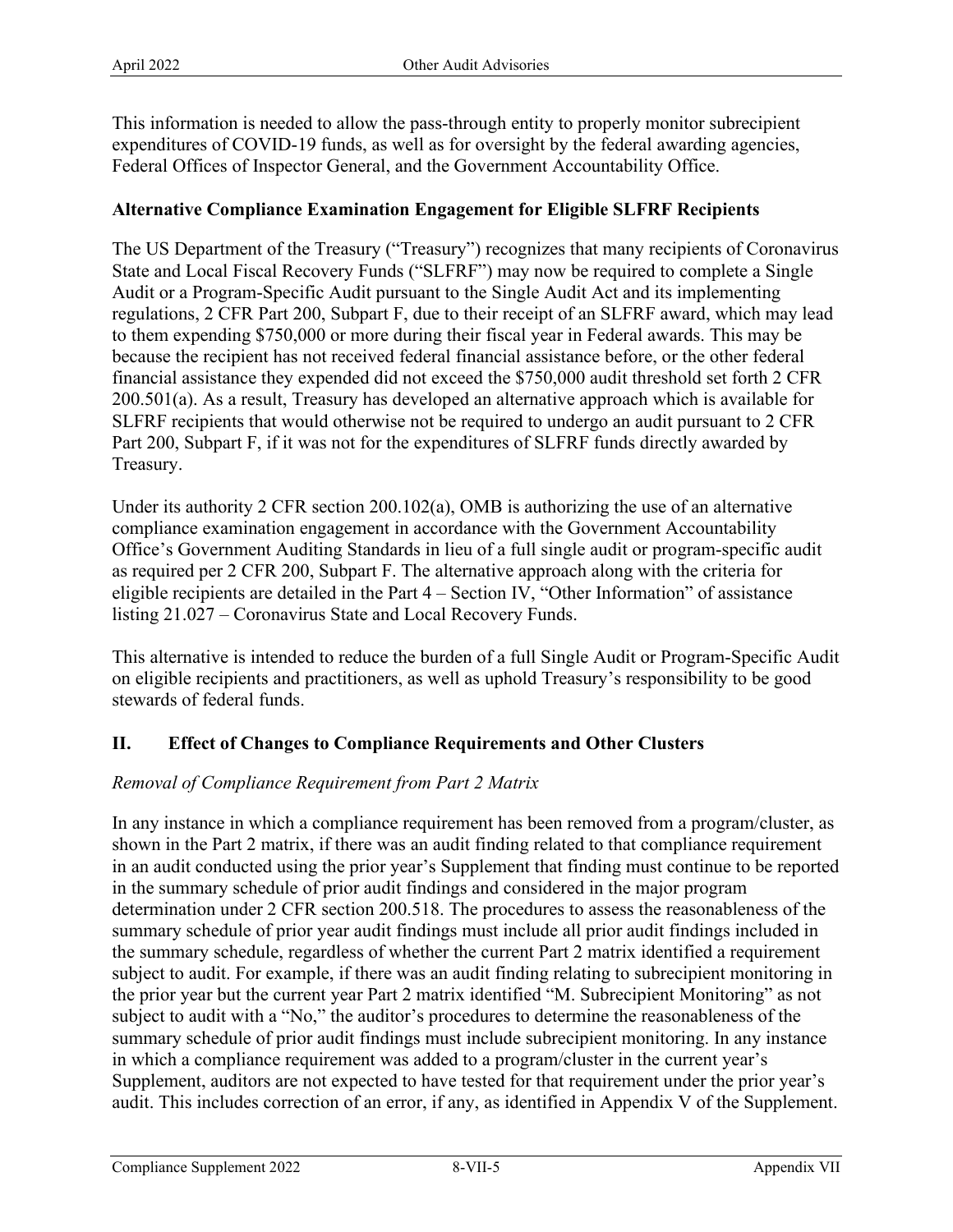# *Addition of a New Program to an Other Cluster*

 must have been audited as a major program in at least one of the two most recent audit periods ("2-year look back" under 2 CFR section  $200.518(c)(1)$ ). In the year that this Supplement adds a One of the criteria for an "other cluster" to be considered a low-risk Type A program is that it new program to another cluster listed in Part 5, the determination of whether the resulting other cluster meets the 2-year look back criterion requires additional consideration. During that year, the other cluster cannot qualify as having been audited as a major program in one of the two most recent audit periods unless the auditee's current-year expenditures for the newly added program were less than or equal to 25 percent (0.25) of the Type A threshold, or all of the programs included in the resulting other cluster met the "2-year look back" criterion. The additional criteria in 2 CFR section 200.518(c) must also be evaluated by the auditor to determine if the other cluster can be considered a low-risk Type A program in the current year.

 does not require additional consideration for the 2-year look back criterion. In years after this Supplement adds a program to another cluster, such addition in a prior year

The following examples are intended to illustrate consideration of the addition of a new program to another cluster. They are illustrative only and not based on the contents of the current Supplement.

## **Background for Examples**:

Type A threshold \$750,000.

Human Services existing other cluster (93.123, 93.125, and 93.127) was audited in 2015 with no audit findings.

Part 5 of the 2017 Compliance Supplement added Assistance Listing 93.129 to form the new other cluster with the following federal awards expended in 2017:

93.123: \$ 500,000

93.125: \$ 300,000

93.127: \$ 400,000

93.129: \$ 300,000

Considerations for 2017 major program determination using these facts:

Example 1

The Human Services cluster was audited in 2015. However, the auditee's current year expenditures for newly added Assistance Listing 93.129 exceed 0.25 of the Type A threshold of \$750,000 or \$187,500; therefore, the resulting other cluster fails the 2-year look back criterion and cannot be considered a low-risk Type A program in 2017.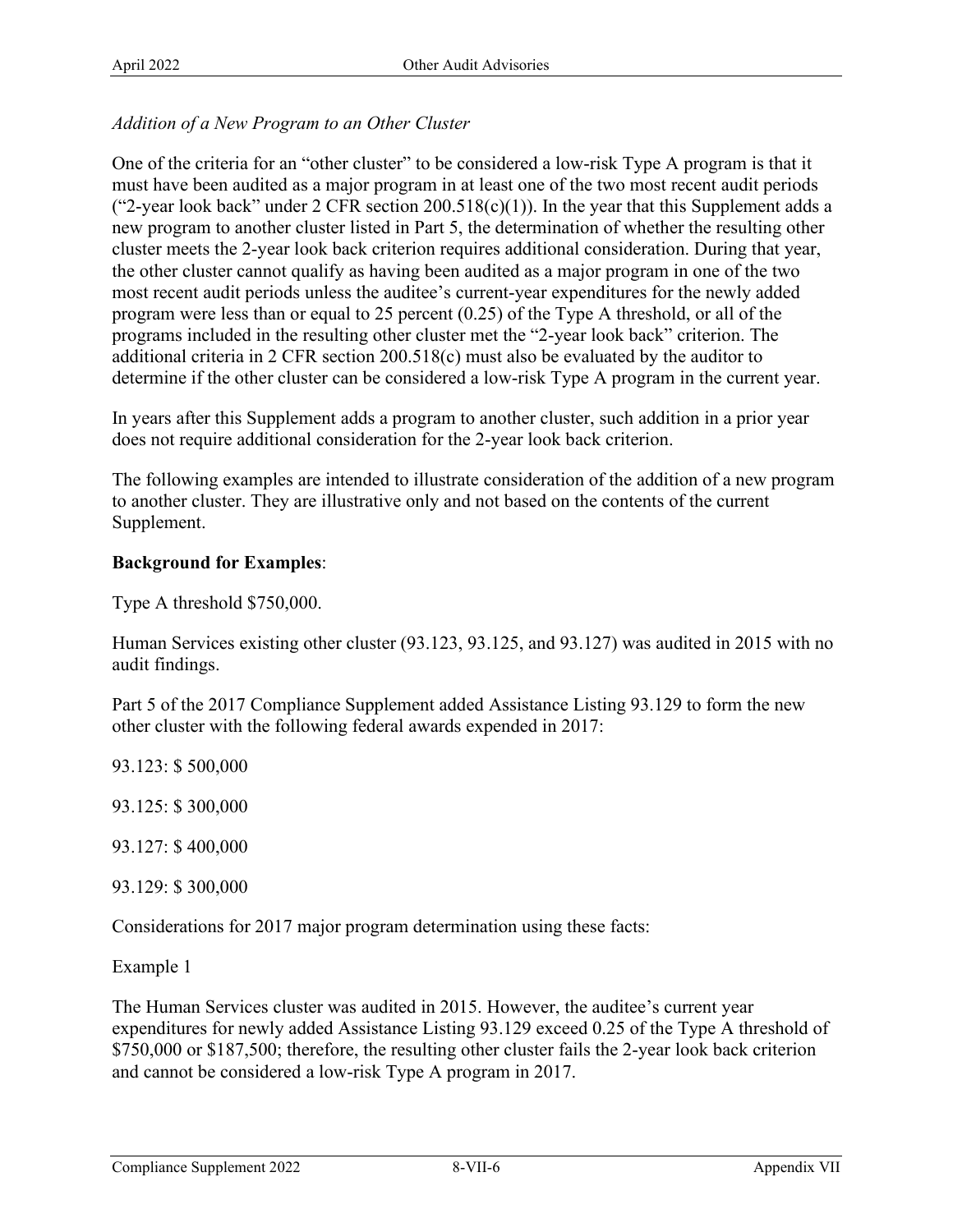If, however, the auditee's expenditures for newly added Assistance Listing 93.129 were equal to or less than \$187,500, the other cluster would pass the 2-year look back criterion and could be considered to have been audited as a major program in one of the two prior years.

Example 2

The Human Services cluster was audited in 2015. The newly added program Assistance Listing 93.129 was audited in 2016. If both the cluster and the newly added program met all criteria in 2 CFR section 200.518(c) to be considered low-risk programs for 2017, the other cluster would be a low-risk Type A program in 2017.

## **III. Due Date for Submission of Audit Reports and Low-Risk Auditee Criteria**

As provided in 2 CFR Part 200, Subpart F (2 CFR section 200.520), in order to meet the criteria for a low-risk auditee in the current year, the two prior years' audits must have met the specified criteria, including report submission to the Federal Audit Clearinghouse (FAC) by the due date.

The auditor may consider using the following steps to identify FAC submissions that do not meet the due date.

### *Suggested Steps*

- to ascertain if the entity had federal awards expended of \$750,000, in the prior two audit 1. Inquire of entity management and review available prior-year financial reports and audits periods and, therefore, was required to have an audit under the uniform guidance and file with the FAC.
- 2. If the entity was below the \$750,000 threshold in either of the prior two audit periods, and an audit was not required under the uniform guidance obtain written representation from management to this fact and no further audit procedures are necessary as the entity does not qualify as a low-risk auditee.
- 3. If a prior-year audit was conducted, obtain a copy of the data collection form (Form SF-SAC) and the reporting package.
	- a. Calculate the "Nine Month Due Date" to file with the FAC as the date nine (9) months after the end of the audit period. For example, for audit periods ending June 30, 2022, the audit report would be due March 31, 2023.
	- b.. Access the FAC web page at [https://harvester.census.gov/facweb.](https://harvester.census.gov/facweb)
		- web page. Select the "Find Audit Information" option and using the "Federal Audit" Clearinghouse IMS" and "Search for Single Audits" options for the audit year in question, locate the FAC record for the entity. Verify correct record by comparing both the entity name and Entity Identification Number (EIN) number from the entity's copy of the SF-SAC to the FAC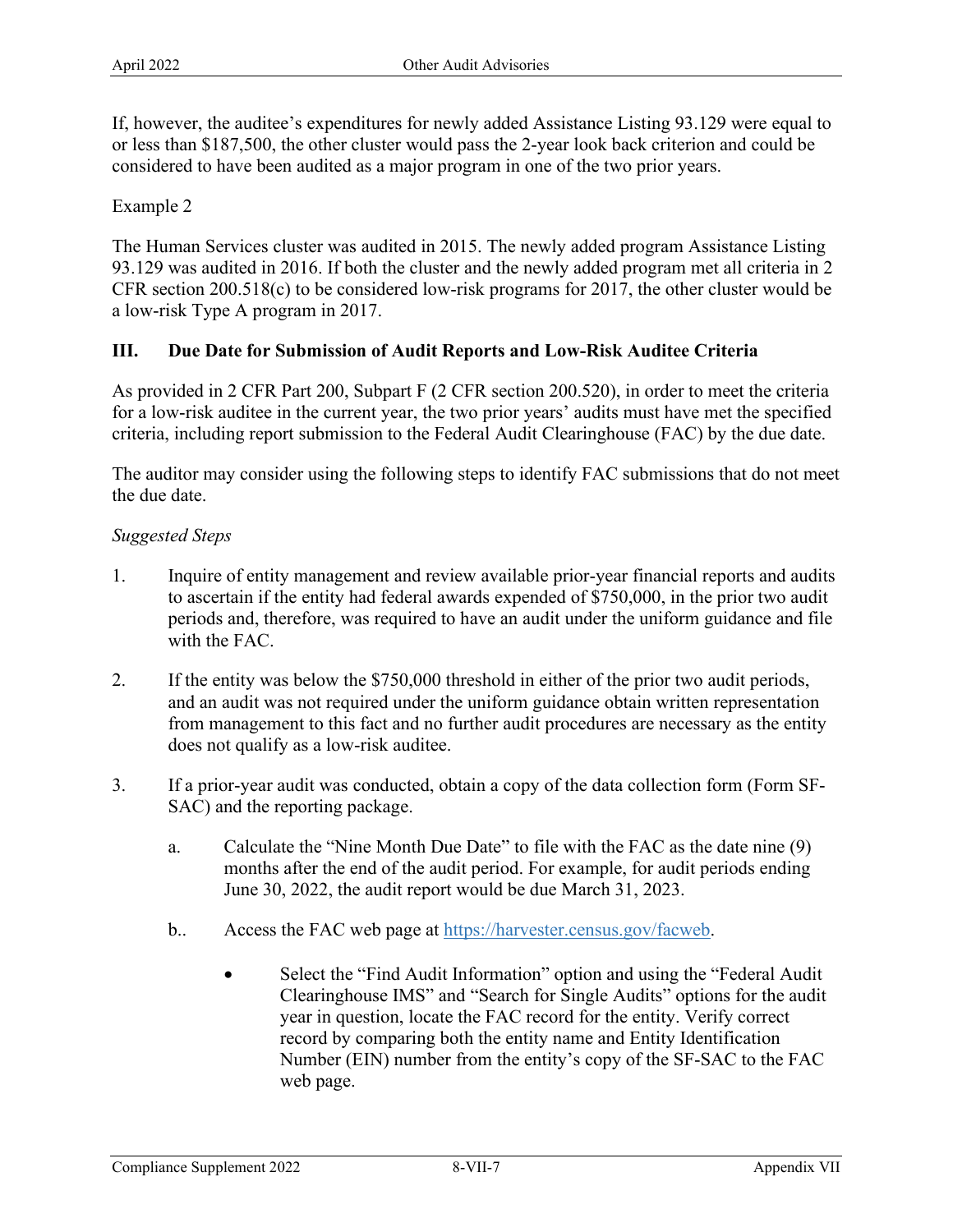met. • For this record, located on the FAC web page, compare the "Date Received" to the Nine Month Due Date to determine if the due date was

If the entity was not in compliance with the Nine Month Due Date or Extended Due Date (if applicable) or did not submit the required audit to the FAC for either of the prior two audit periods, then the entity does not qualify as a low-risk auditee.

4. Contact the FAC at [govs.fac@census.gov](mailto:govs.fac@census.gov) or 866-306-8799 if additional information is needed on using the FAC website or determining the date the FAC accepted the report submission as complete.

## **IV. Treatment of National Science Foundation and National Institutes of Health Awards**

## *National Science Foundation*

All awards issued by the National Science Foundation (NSF) meet the definition of "Research and Development" at 2 CFR section 200.87. As such, auditees must identify NSF awards as part of the R&D cluster on the Schedule of Expenditures of Federal Awards (SEFA) and the auditor must use the Research and Development cluster in Part 5 when testing any of those awards. NSF recognizes that some awards may have another classification for purposes of reimbursement of indirect costs. The auditor is not required to report this difference in treatment (i.e., the award is classified as R&D for 2 CFR Part 200, Subpart F purposes, but non-research for indirect cost rate purposes), unless the auditee is charging indirect costs at a rate other than the rate(s) specified in the award document(s). This guidance complies with the NSF Proposal and Award Policies and Procedures Guide (PAPPG), the current and prior versions of which may be found at [http://www.nsf.gov/bfa/dias/policy/.](http://www.nsf.gov/bfa/dias/policy/) 

### *National Institutes of Health*

 auditor is not required to report this disconnect (i.e., the award is classified as R&D for 2 CFR Effective for grants and cooperative agreements with budget periods beginning on or after December 26, 2014, and awards that receive supplemental funding on or after December 26, 2014, all awards issued by the National Institutes of Health (NIH) meet the definition of "Research and Development" at 45 CFR section 75.2. As such, auditees must identify NIH awards as part of the R&D cluster on the SEFA, and the auditor must use the Research and Development cluster in Part 5 when testing any of those awards. NIH recognizes that some awards may have another classification for purposes of reimbursement of indirect costs. The Part 200, Subpart F, purposes, but non-research for indirect cost rate purposes), unless the auditee is charging indirect costs at a rate other than the rate(s) specified in the award document(s). (See the NIH Grants Policy Statement, the current and prior versions of which may be found at [http://grants.nih.gov/grants/policy/policy.htm.](http://grants.nih.gov/grants/policy/policy.htm))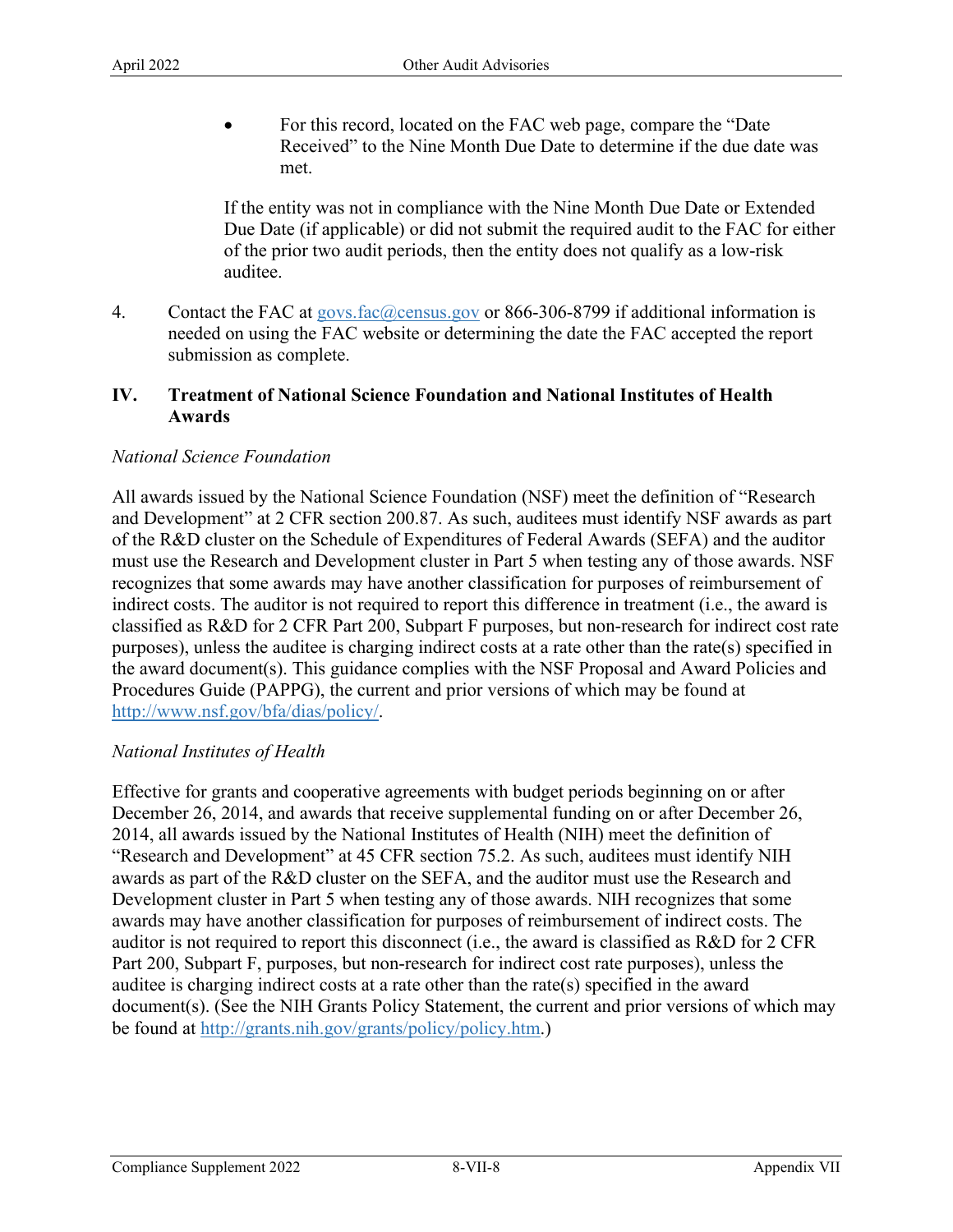# **V. Exceptions to the Guidance in 2 CFR Part 200**

OMB does not maintain a complete listing of approved agency exceptions to the uniform guidance in 2 CFR Part 200.

For programs included in the Supplement, the auditor should review the program supplement and, as necessary, agency regulations adopting/implementing the OMB uniform guidance in 2 CFR Part 200 to determine if there is any exception related to the compliance requirements that apply to the program. For programs not included in the Supplement that are audited using Part 7, the auditor should review agency regulations adopting/implementing 2 CFR Part 200 to determine if an exception applies to the program.

Questions about the agency-level rulemakings that adopt/implement 2 CFR Part 200 should be directed to the federal agency key management liaisons specified in Appendix III to the Supplement.

# **VI. Audit Sampling**

Certain suggested audit procedures in this *Compliance Supplement* lend themselves to testing using sampling. Auditors are reminded that when performing an audit under generally accepted auditing standards (GAAS), including single audits, that AU-C section 530, *Audit Sampling*, [https://www.aicpa.org/content/dam/aicpa/research/standards/auditattest/downloadabledocuments](https://www.aicpa.org/content/dam/aicpa/research/standards/auditattest/downloadabledocuments/au-c-00530.pdf)  [/au-c-00530.pdf,](https://www.aicpa.org/content/dam/aicpa/research/standards/auditattest/downloadabledocuments/au-c-00530.pdf) provides auditor requirements and guidance related to an auditor's use of sampling. Failure to follow the standards, including the requirement to determine sample sizes that are sufficient to reduce sampling risk to an acceptably low level, may result in the audit being considered nonconforming by the federal cognizant agency for audit as part of a quality control review.

The guidance in AU-C section 530 primarily addresses sampling considerations when performing a financial statement audit. The AICPA Audit Guide, Government Auditing Standards and Single Audits, contains auditor guidance for, among other things, designing an audit approach that includes audit sampling to achieve both compliance and internal control over compliance related audit objectives in a single audit or program-specific audit performed in accordance with the Uniform Guidance. It also includes suggested minimum sample sizes for tests of controls over compliance and tests of compliance based on certain engagement-specific inputs.

 Guidance audits. Another AICPA Audit Guide, *Audit Sampling* also provides additional guidance and technical background, which forms the basis of the practical application of audit sampling to Uniform

## **VII. Federal Audit Clearinghouse Transition from Census to GSA**

The provider of the Federal Audit Clearinghouse (FAC) will change from Census to the General Services Administration (GSA) on October 1, 2022. Single audits with a fiscal period ending in 2021 (or earlier) should be submitted to Census. Census will continue to receive and process single audits for a limited period after September 30, 2022, allowing auditees an opportunity to complete remaining in-process submissions.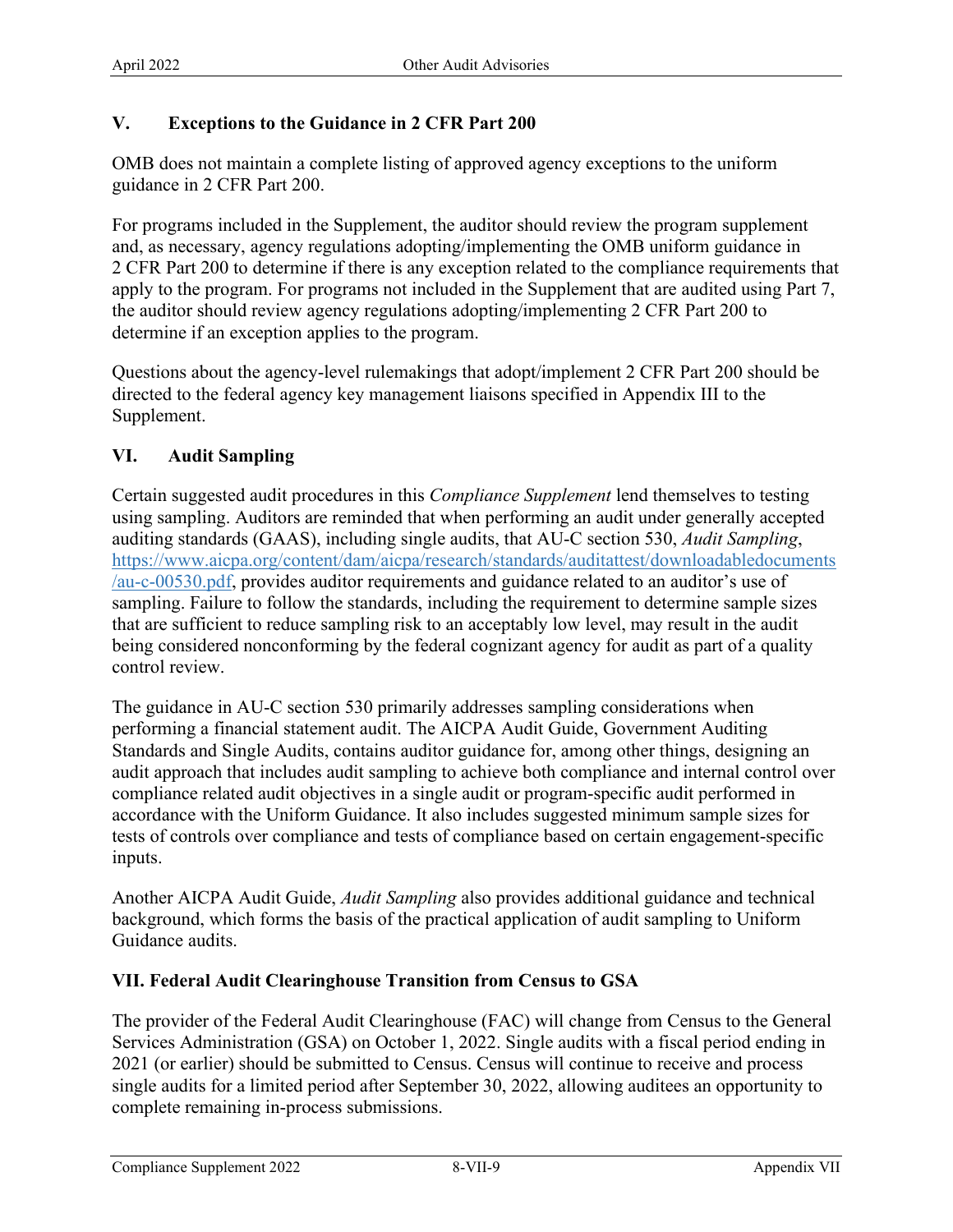Single audits with a fiscal period ending in 2022 will be submitted to the GSA FAC beginning on October 1, 2022. Therefore, single audits with a fiscal period ending in 2022 cannot be submitted before that date. The 2 CFR 200.512(1) states that single audits must be submitted within the earlier of 30 calendar days after receipt of the auditor's report(s), or nine months after the end of the audit period. If it is not possible to meet the 30-day aspect of that requirement due to the timing of the opening of the GSA FAC for submissions, the audits will not be considered late if they are submitted within nine months after the end of the audit period.

 would technically be due to the FAC on July 30, 2022 (i.e., 30 calendar days after the auditee's be considered timely and have no impact on the low-risk auditee status of the auditee. For example, a March 31, 2022, fiscal year-end single audit that is issued on June 30, 2022, receipt of the auditor's reports). Because the GSA FAC will not be available for submissions until October 1, 2022, if the single audit is submitted to the FAC by December 31, 2022, it would be considered timely and have no impact on the low-risk auditee status of the auditee. Compliance Supplement 2022 8-VII-10 Appendix VII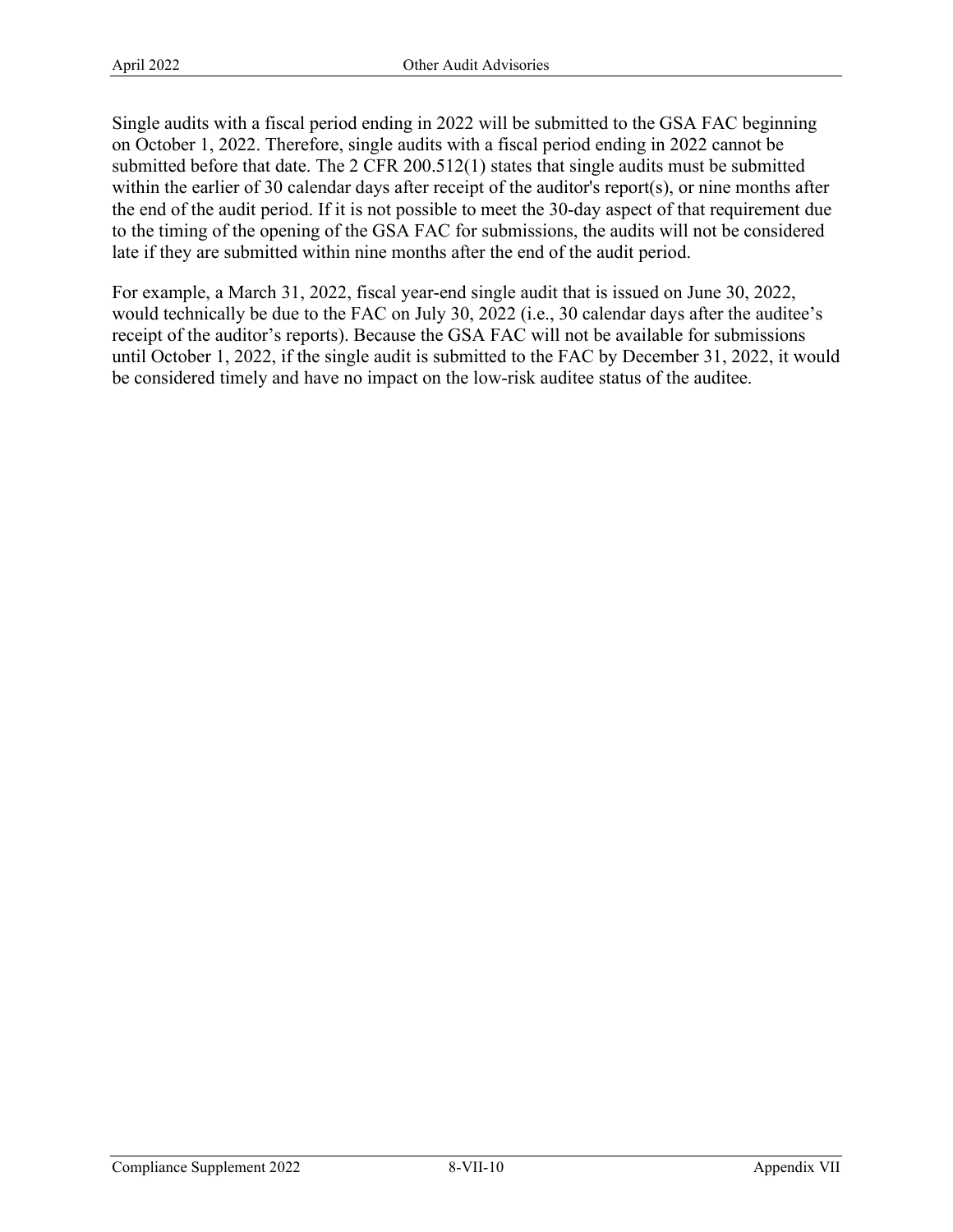# **APPENDIX VIII EXAMINATIONS OF EBT SERVICE ORGANIZATIONS**

## **Background**

States must obtain an examination report by an independent auditor of the state electronic benefits transfer (EBT) service providers (service organizations) regarding the issuance, redemption, and settlement of benefits under the Supplemental Nutrition Assistance Program (SNAP) (Assistance Listing 10.551) in accordance with the American Institute of Certified Public Accountants (AICPA) Statement on Standards for Attestation Engagements (AT) Section 801, *Reporting on Controls at a Service Organization*. Also, states are required to ensure that the service organization has these examinations performed at least annually, that the examinations cover the entire period since the previous examination period, and that the examination reports are submitted to the state within 90 days after the end of the examination period. The examination report must include a list of all states whose systems operate under the same control environment. The auditor of the service organization is required to issue a report on controls placed in operation and tests of operating effectiveness of controls, which is commonly referred to as a "service organization control (SOC) 1 type 2 report" (7 CFR section 274.1(i)).

 type 2 reports to gain an understanding of internal controls and obtain evidence about the In performing audits of SNAP under 2 CFR Part 200, Subpart F, an auditor may use these SOC 1 operating effectiveness of controls.

A SOC 1 type 2 report includes (1) a description by the service organization's management of its system of policies and procedures for providing services to user entities (including control objectives and related controls as they relate to the services provided) throughout the specified period of time; (2) a written assertion by the service organization's management about whether, in all material respects and based on suitable criteria, (a) the aforementioned description fairly presents the system throughout the specified period, (b) the controls were suitably designed throughout the specified period to achieve the control objectives stated in that description, and (c) the controls operated effectively throughout the specified period to achieve those control objectives; and (3) the report of the service auditor, which (a) expresses an opinion on the matters covered in management's written assertion, and (b) includes a description of the auditor's tests of operating effectiveness of controls and the results of those tests.

This appendix is intended to assist service organizations and their auditors by describing illustrative control objectives and controls that service organizations may have in place. When such controls are present and operating effectively, they may enable auditors of user organizations to assess control risk below the maximum for financial statement assertions related to EBT transactions. The illustrative control objectives and controls in this appendix may not necessarily reflect how a specific service organization considers and implements internal control. Also, this appendix is not a checklist of required controls. Service organizations' controls may be properly designed and operating effectively even though some of the controls included in this appendix are not present. Further, service organizations could have other controls operating effectively that have not been included in this appendix. Service organizations and their auditors will need to exercise professional judgment in determining the most appropriate and cost effective controls in a given environment or circumstance.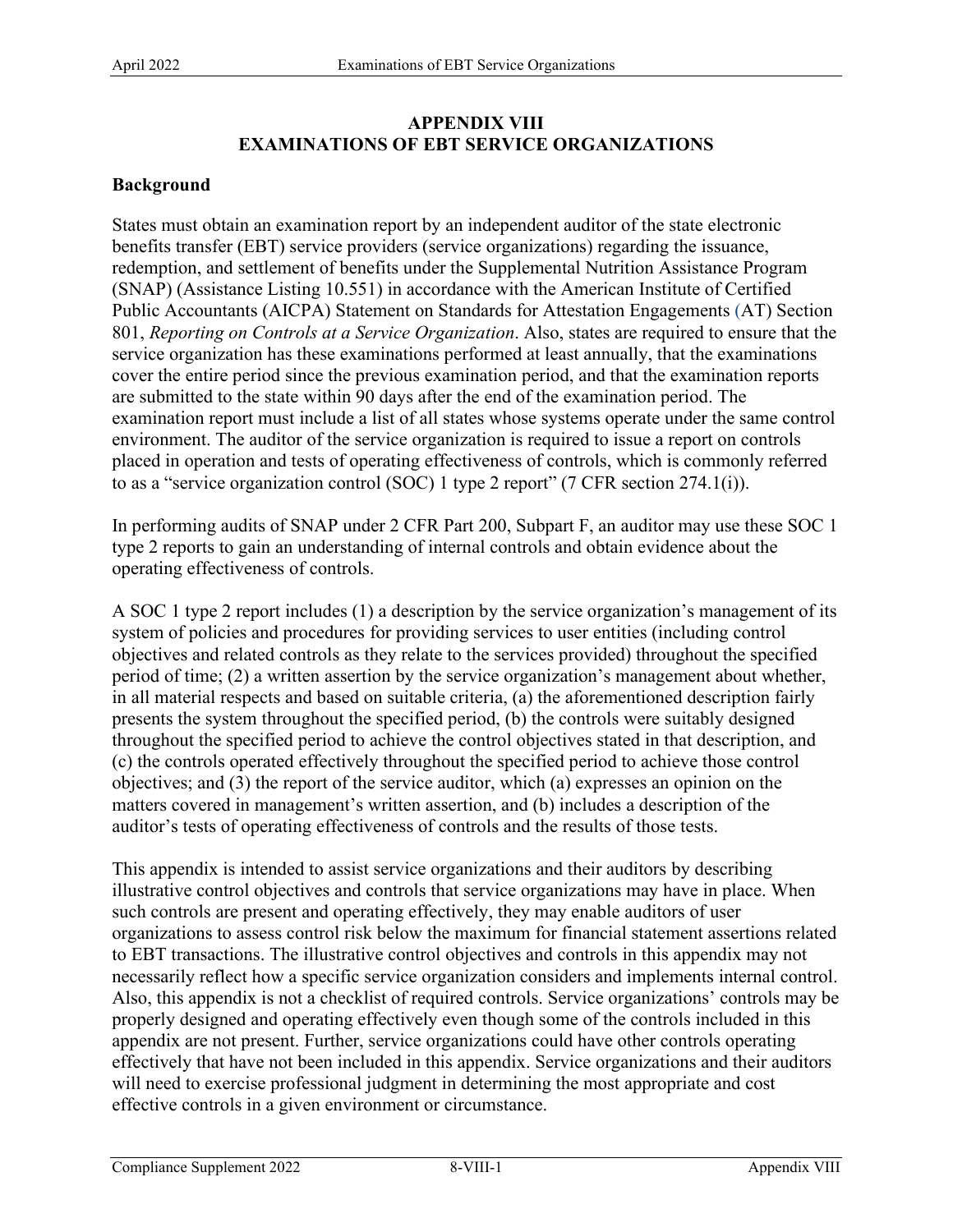procedures to merely exist on paper and not be implemented. To meet the criteria of a SOC 1 Many of the illustrative controls are stated in relation to the kinds of policies and procedures that are "established" or "in place" at an organization. It would be insufficient for such policies and type 2 examination, the policies and procedures would need to be suitably designed, placed in operation, and operating effectively.

## **1. Control Environment**

## **Illustrative Control Objective:**

Controls provide reasonable assurance that the EBT system functions in a manner consistent with the service organization's policies and complies with applicable laws and regulations (Food and Nutrition Act of 2008, as amended (7 USC 2011 et seq.) and (7 CFR section 277.18(p)).

### **Illustrative Controls:**

- The service organization has written policies and procedures for the system processing EBT transactions.
- The organization identifies and analyzes relevant risks to the EBT process.
- • Policies and procedures regarding acceptable employee practices, conflicts of interests, and codes of conduct have been established and communicated to employees with EBT responsibilities.
- Policies and procedures are established for performing background investigations of employees prior to employment.
- Policies and procedures have been established to segregate incompatible functions (e.g., application programming, systems and operation, financial duties, data storage, government reimbursement payment requests, transaction processing, and reconciliation) so no individual interacting with the system can exercise unilateral control over EBT transactions.
- Policies and procedures are in place for management to monitor the effectiveness of EBT controls and correct deficiencies or weaknesses when found.
- Policies and procedures are in place to prevent management or staff from overriding controls.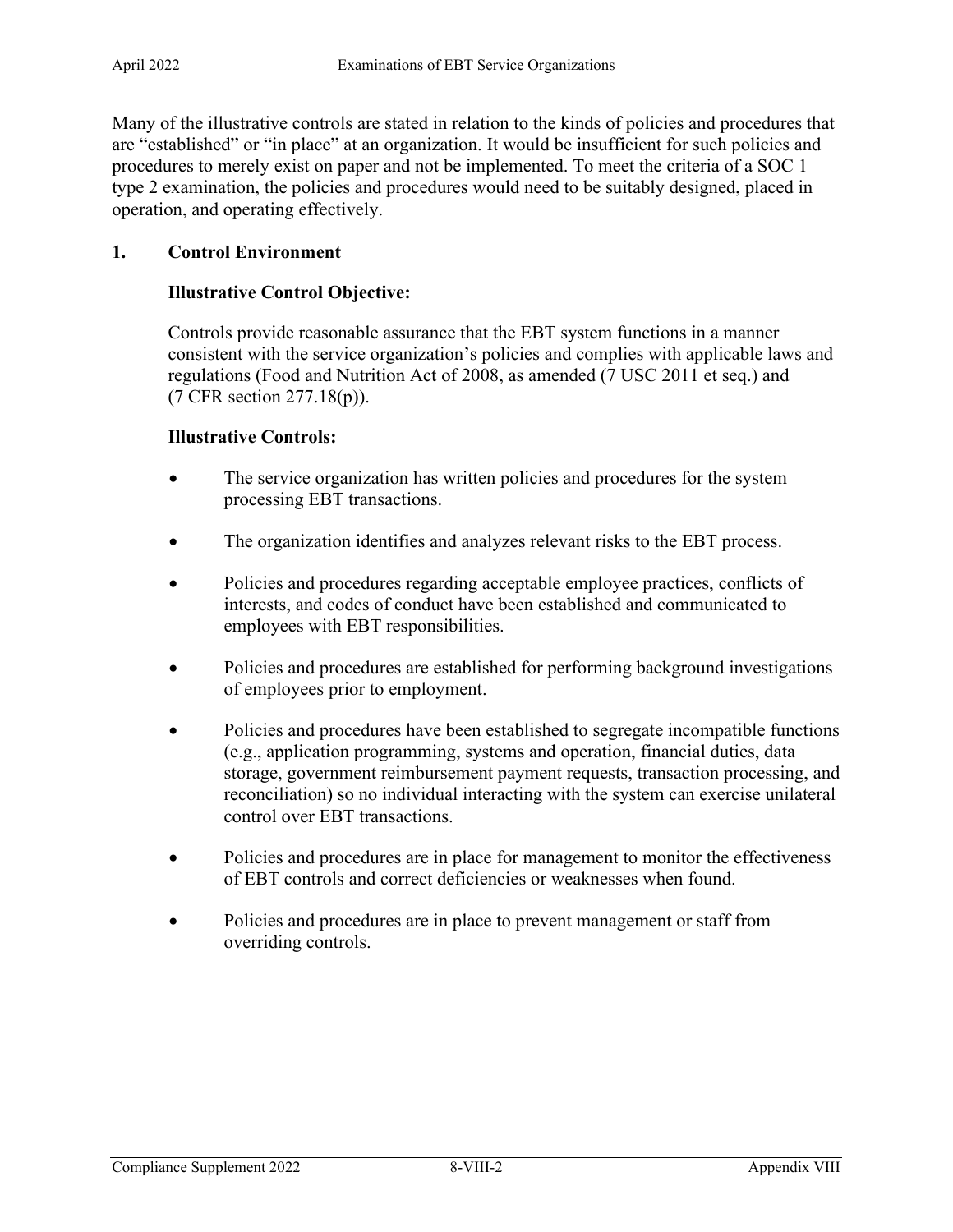### **2. Systems Development and Maintenance**

### **Illustrative Control Objective:**

Controls provide reasonable assurance that changes (including emergency procedures) to EBT applications and system software are authorized, tested, approved, implemented, and documented.

#### **Illustrative Controls:**

- The service organization follows a system development methodology.
- • System documentation for new and existing applications is current and complete in accordance with programming and documentation standards used by the service organization.
- Systems development staff are not responsible for system maintenance.

#### **3. Access Controls**

### **Illustrative Control Objective:**

Controls provide reasonable assurance that the EBT system is protected against unauthorized physical and logical access.

#### **Illustrative Controls:**

- The responsibility for the development and enforcement of a security policy is at an organizational level that facilitates compliance by service organization personnel and enables enforcement of policies and procedures.
- Security policy and procedures are in place and are communicated to appropriate employees and contractors.
- Policies and procedures are in place for reporting security incidents or observed irregularities to an organizational level where such matters can be investigated and resolved.
- Policies and procedures are established for the security over filing, retention, and destruction of EBT system files.
- Policies and procedures are in place for conducting security system training.
- • Policies and procedures are in place for discontinuing an employee or contractor's ability to access EBT hardware, software, and data when the employee is terminated or the employee's duties are changed.
- Access to EBT files or processes is limited based upon users' needs.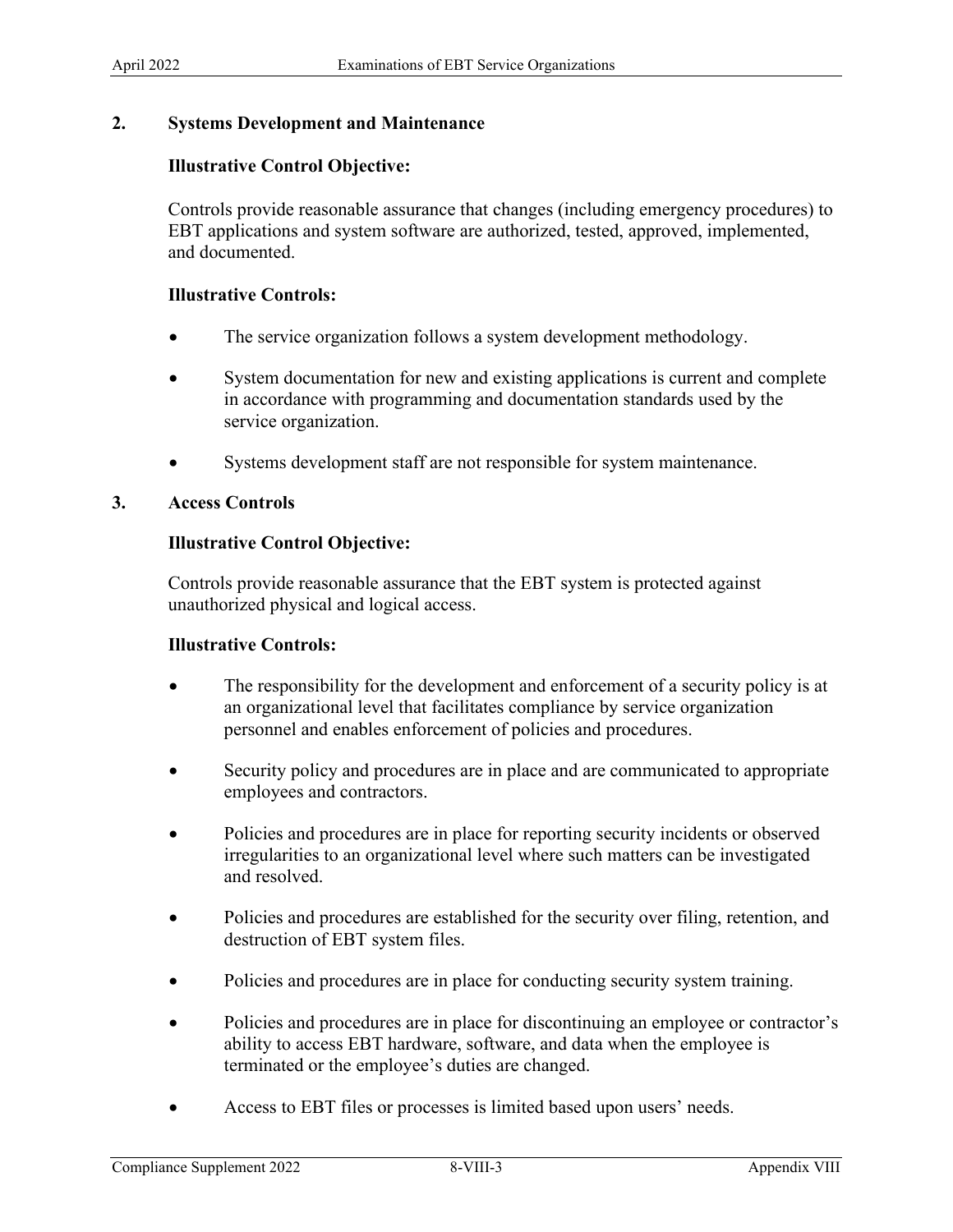- Passwords control access to EBT files, personal identification numbers (PIN), and privacy data.
- • A password change policy is in place and requires a password change at a specified interval, generally at least every 90 days.
- Firewalls or other procedures prevent unauthorized access to data from an external network.
- data for another state. Policies and procedures are in place to prevent a state from reviewing or altering

### **4. Computer Operations – Processing**

### **Illustrative Control Objective:**

Controls provide reasonable assurance that processing is scheduled and deviations from scheduling are identified and resolved.

### **5. Computer Operations – Data Transmission**

### **Illustrative Control Objective:**

Controls provide reasonable assurance that data transmissions are complete, accurate and secure.

### **Illustrative Controls:**

- Policies and procedures require that PINs and data be encrypted throughout processing.
- Encryption keys are stored in a secure manner.
- Maintenance of encryption keys is performed by authorized service center staff.
- Policies and procedures of the service organization require proper identification, validation, and acceptance of EBT transactions processed.

### **6. Computer Operations – Output**

#### **Illustrative Control Objective:**

Controls provide reasonable assurance that output data and documents are complete, accurate, and distributed to authorized recipients on a timely basis.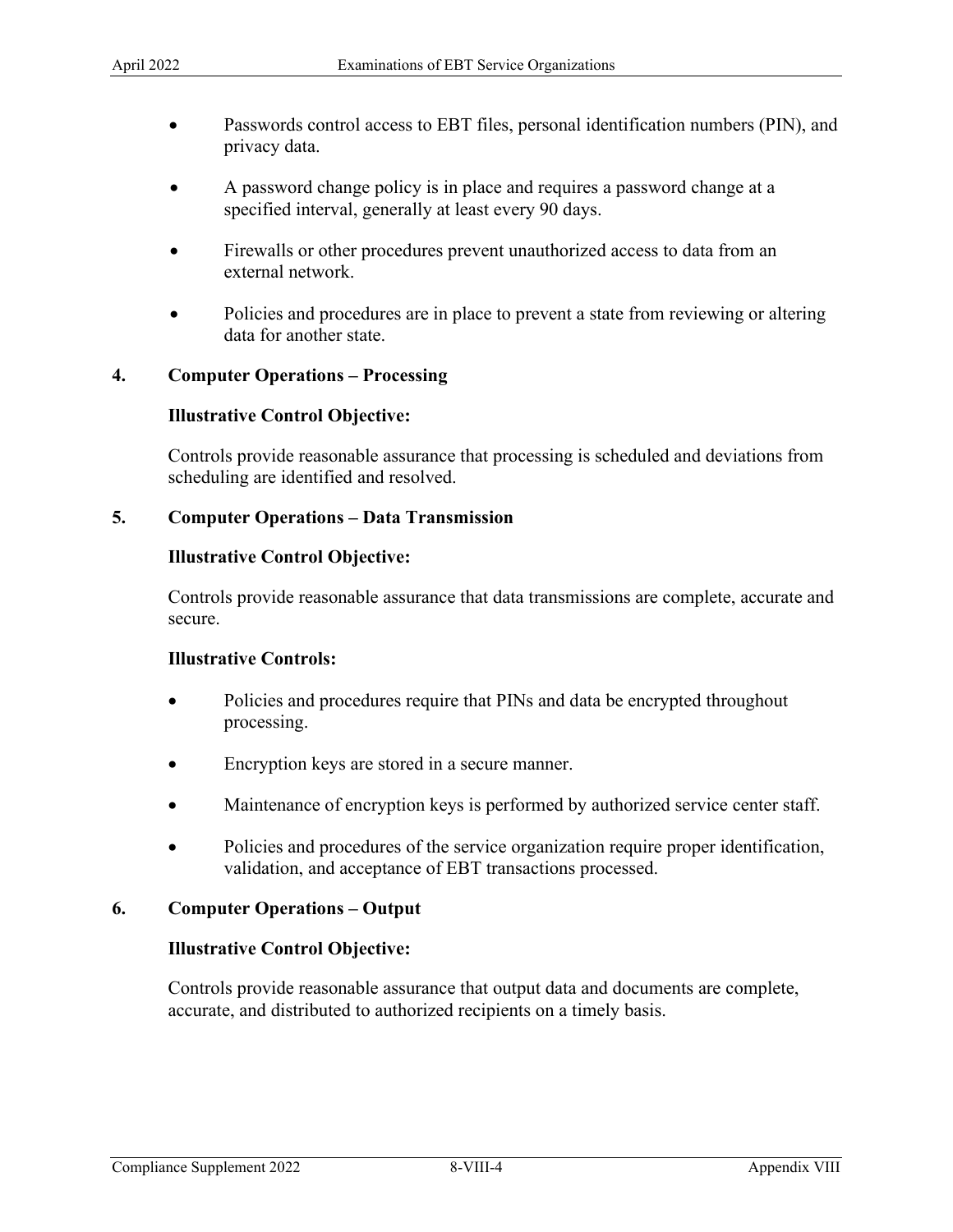## **7. EBT Controls – Transactions Received from Authorized Sources**

### **Illustrative Control Objective:**

Controls provide reasonable assurance that transactions are received only from authorized sources.

### **Illustrative Controls:**

- Policies and procedures are in place to ensure that updates of point of sale (POS) device parameters are restricted to authorized personnel.
- Policies and procedures require that POS transactions be properly validated.
- Policies and procedures for direct data entry, such as adjustments, require proper review and approval.
- Policies and procedures are in place to approve voucher transactions.
- Policies and procedures for voucher transactions prevent unauthorized access to recipient or retailer accounts.

### **8. EBT Controls – Transaction Amounts and Recording**

#### **Illustrative Control Objective:**

Controls provide reasonable assurance that transactions are for authorized amounts and are recorded completely and accurately.

### **Illustrative Controls:**

- Records identify the activity and events in client accounts (e.g., deposits, withdrawals, charges, and type of transactions).
- Records identify client accounts for which benefits have not been withdrawn or used beyond pre-established periods (i.e., identify inactive accounts for which deposits are still made).
- System edits prevent individual client accounts from being credited with benefits in excess of authorized amounts.

## **9. EBT Controls – Processing**

### **Illustrative Control Objective:**

Controls provide reasonable assurance that transactions are processed completely and accurately.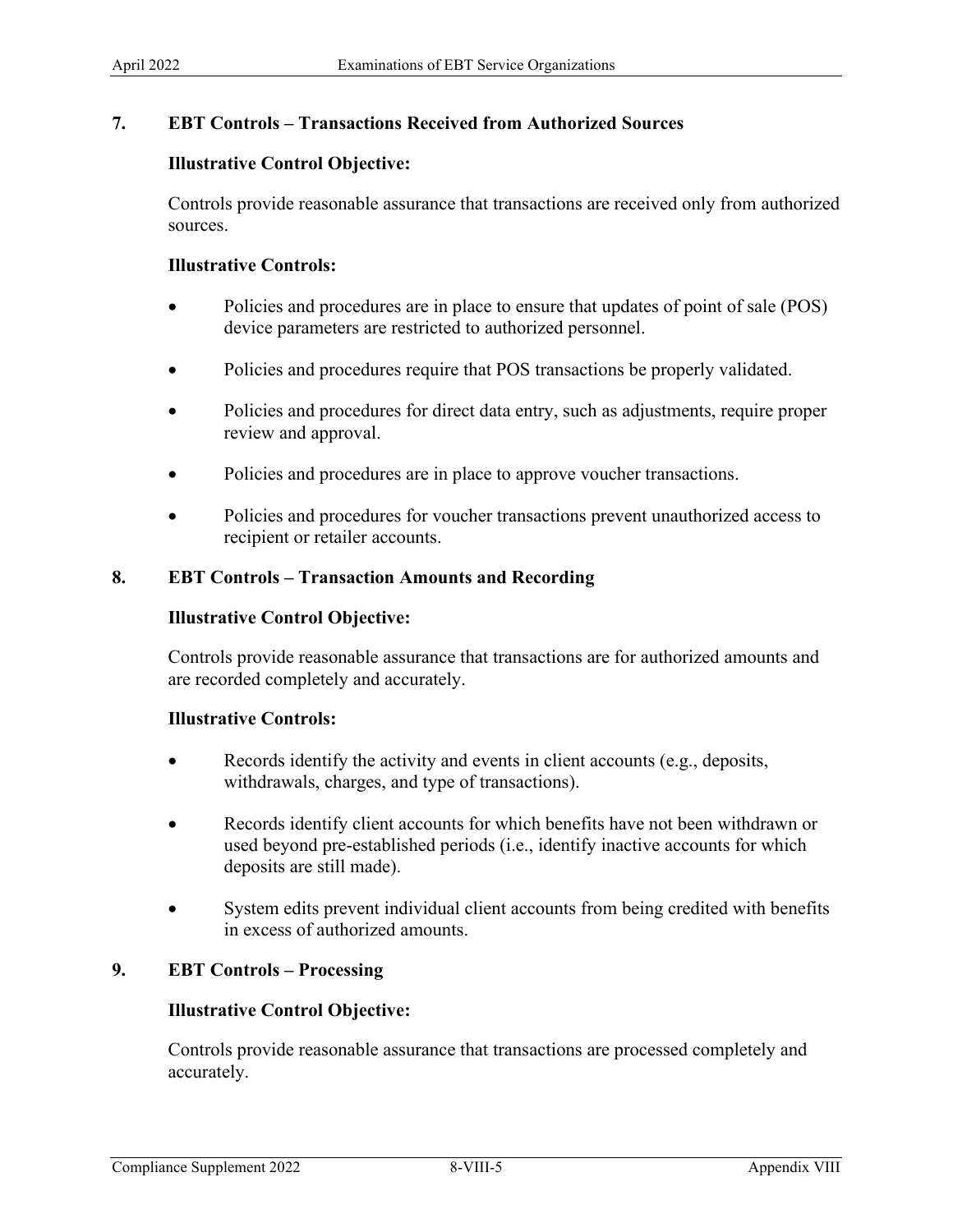## **Illustrative Controls:**

- Policies and procedures of the service organization include controls to:
	- **n** monitor and investigate any unsuccessful file transfers,
	- **recover or reproduce lost or damaged data,**
	- **Examine edit checks for unusual conditions,**
	- **reconcile input and output of transactions processed,**
	- log and store transactions, and
	- monitor rejected transactions and account adjustment actions.

## **10. EBT Controls – Settlement**

## **Illustrative Control Objective:**

Controls provide reasonable assurance that settlement of funds received from benefit providers and distributed to benefits acquirers for SNAP benefit purchases and withdrawals is performed timely and accurately.

### **Illustrative Controls:**

- Policies and procedures are in place to perform reconciliations (at least weekly) of:
	- **account balances.**
	- net settlements, and
	- **government funds.**
- Policies and procedures are established for resolution of disputed transactions.
- Policies and procedures are established for requesting federal and state reimbursements.

### **11. Physical Environment**

### **Illustrative Control Objective:**

Controls exist to provide reasonable assurance that physical assets are protected.

### **Illustrative Controls:**

- protection considerations, and the availability of an uninterruptable power system • Policies and procedures are established for environmental controls (e.g., maintenance schedules, fire suppression equipment, water detection and designed to protect and ensure continued operations).
- Policies and procedures call for periodic facility inspections.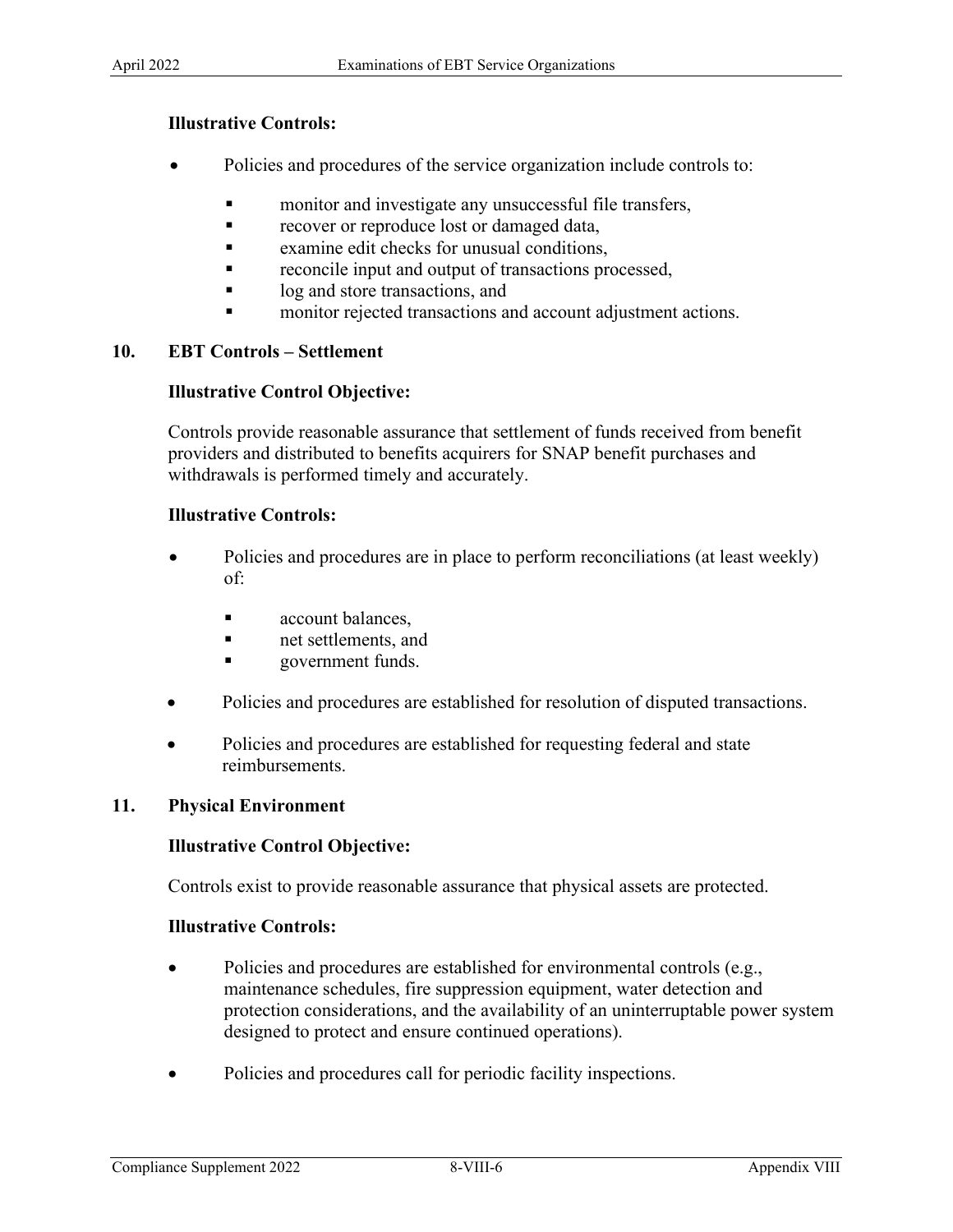• Policies and procedures for proper maintenance of hardware have been established.

### **12. Contingency Planning**

### **Illustrative Control Objective:**

Controls exist within the data center to provide reasonable assurance of continuity of operations.

### **Illustrative Controls:**

- • Disaster recovery and business continuity plans exist for the system processing EBT transactions.
- The business continuity plan provides for periodic testing at the backup facility and the service organization has performed such testing.
- The service organization has a contractually protected access right to the backup facility.
- Backup arrangements for key applications, processes, and files are in place.

### **13. Card Controls**

#### **Illustrative Control Objective:**

Controls are established to provide reasonable assurance that users of EBT benefit cards are authorized.

#### **Illustrative Controls:**

- Each transaction is validated with a unique account number and PIN.
- For benefit card issuance services provided by the EBT service organization policies and procedures are in place to:
	- **Parameter 1** prevent unauthorized assignment and replacement of PINs;
	- properly deliver benefit cards to participants;
	- **activate cards by only authorized users;**
	- deactivate damaged, lost, or stolen cards;
	- record and destroy active cards returned to the service organization; and
	- control access to and inventory levels of pre-printed unused card stock.